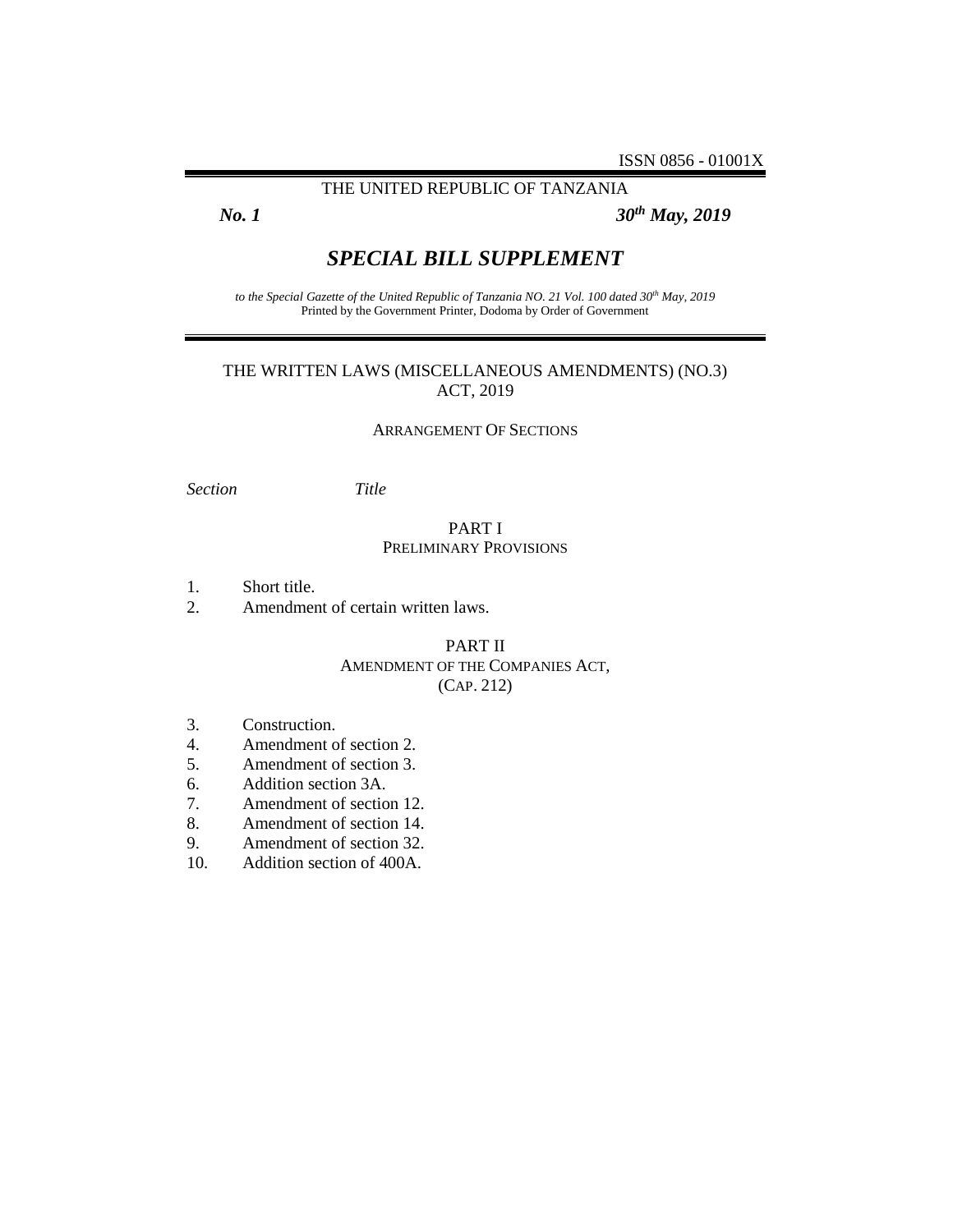### PART III

### AMENDMENT OF THE COPYRIGHT AND NEIGHBOURING RIGHTS ACT, (CAP. 218)

# 11. Construction.

- 12. Amendment of section 42.
- 13. Addition of section 42A.

#### PART IV

# AMENDMENT OF THE FILMS AND STAGE PLAYS ACT, (CAP. 230)

- 14. Construction.
- 15. General amendment.
- 16. Amendment of section 2.
- 17. Addition of section 6A.
- 18. Repeal and replacement of section 14.
- 19. Amendment of section 15.
- 20. Amendment of section 16.
- 21. Addition of section 31A.
- 22. Amendment of section 34.
- 23. Amendment of section 38.

# PART V

### AMENDMENT OF THE NON-GOVERNMENTAL ORGANIZATIONS ACT, (CAP. 56)

- 24. Construction.
- 25. Amendment of section 2.
- 26. Amendment of section 4.
- 27. Addition of section 4A.
- 28. Addition of section 8A
- 29. Amendment of section 11.
- 30. Amendment of section 17.
- 31. Amendment of section 29.
- 32. Amendment of section 31.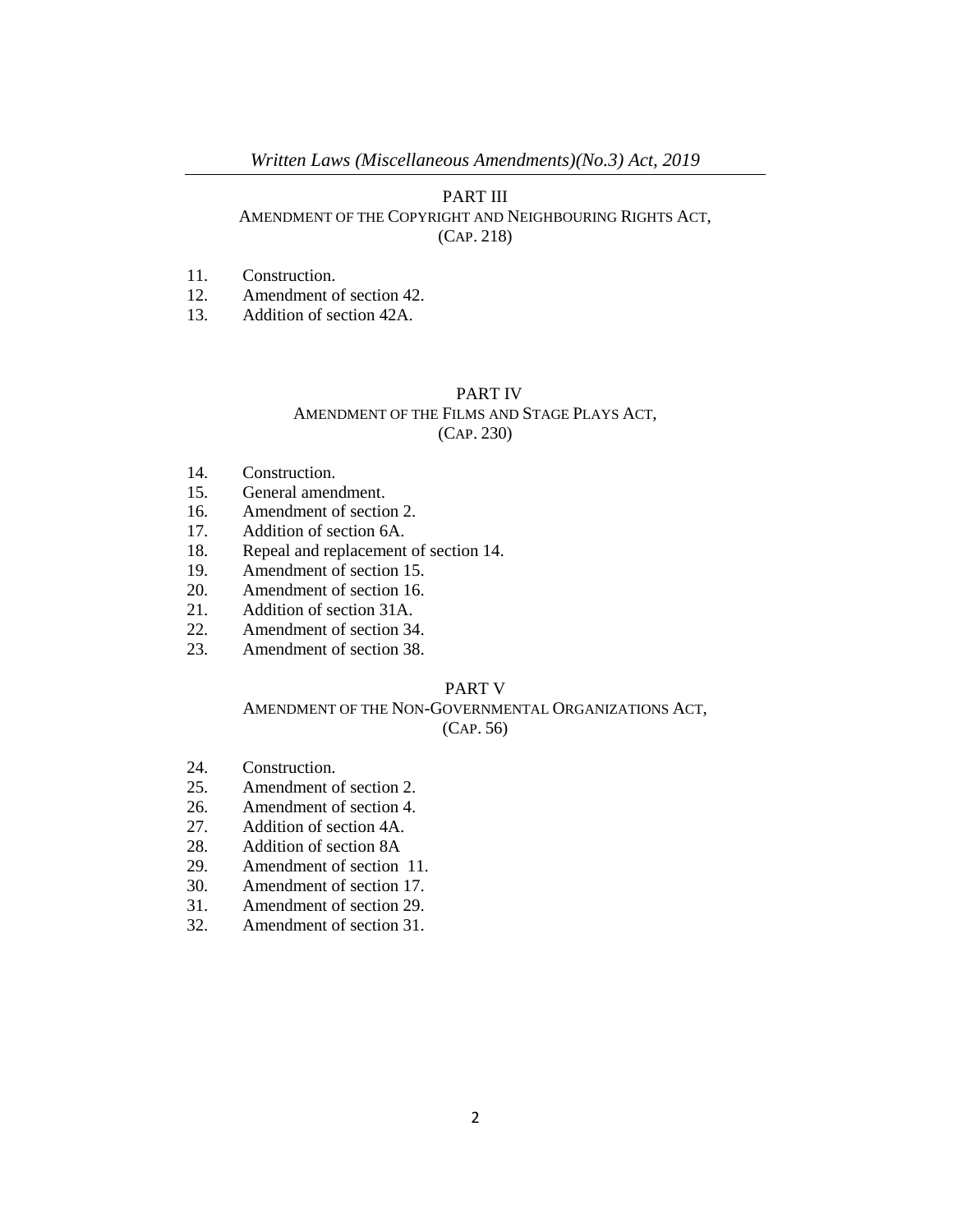# PART VI AMENDMENT OF THE SOCIETIES ACT, (CAP. 337)

- 33. Construction.
- 34. General amendment.
- 35. Amendment of section 2.
- 36. Repeal of sections 3 and 4.
- 37. Repeal and replacement of section 7.
- 38. Amendment of section 8.
- 39. Repeal of section 9.
- 40. Amendment of section 10.
- 41. Repeal of sections 11 and 12.
- 42. Amendment of section 14.
- 43. Repeal of section 16.
- 44. Amendment of section 17.
- 45. Amendment of section 19.
- 46. Amendment of section 20.
- 47. Amendment of section 25.
- 48. Amendment of section 26.<br>49. Amendment of section 27.
- Amendment of section 27.
- 50. Repeal of section 28.

## PART VII AMENDMENT OF STATISTICS ACT, (CAP. 351)

- 51. Construction.
- 52. Amendment of section 3.
- 53. Amendment of section 6.
- 54. Amendment of section 19.
- 55. Amendment of section 24A.
- 56. Repeal and replacement of section 24B.
- 57. Amendment of section 37.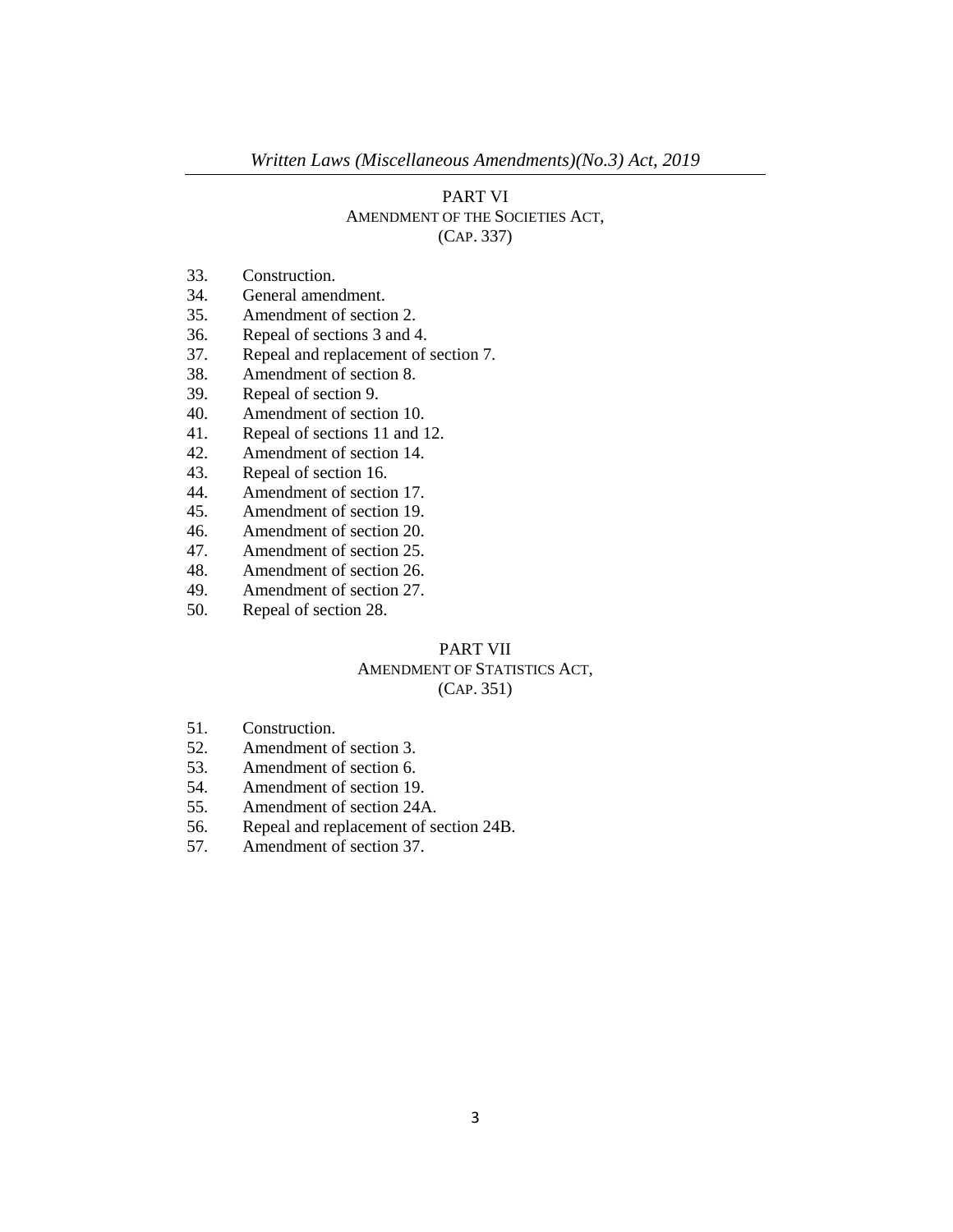# PART VIII AMENDMENT OF TANZANIA SHIPPING AGENCIES ACT, (CAP. 415)

- 58. Construction.
- 59. Amendment of section 2.
- 60. Amendment of section 3.
- 61. Amendment of section 5.
- 62. Amendment of section 7.
- 63. Amendment of section 10.
- 64. Amendment of section 11.
- 65. Amendment of section 13.
- 66. Amendment of section 22.
- 67. Amendment of section 30.
- 68. Amendment of section 31.
- 69. Amendment of section 46.
- 70. Amendment of the Schedule.

## PART IX AMENDMENT OF THE TRUSTEE'S INCORPORATION ACT, (CAP. 318)

- 71. Construction.
- 72. General amendment.
- 73. Addition of section 1A.
- 74. Amendment of section 14.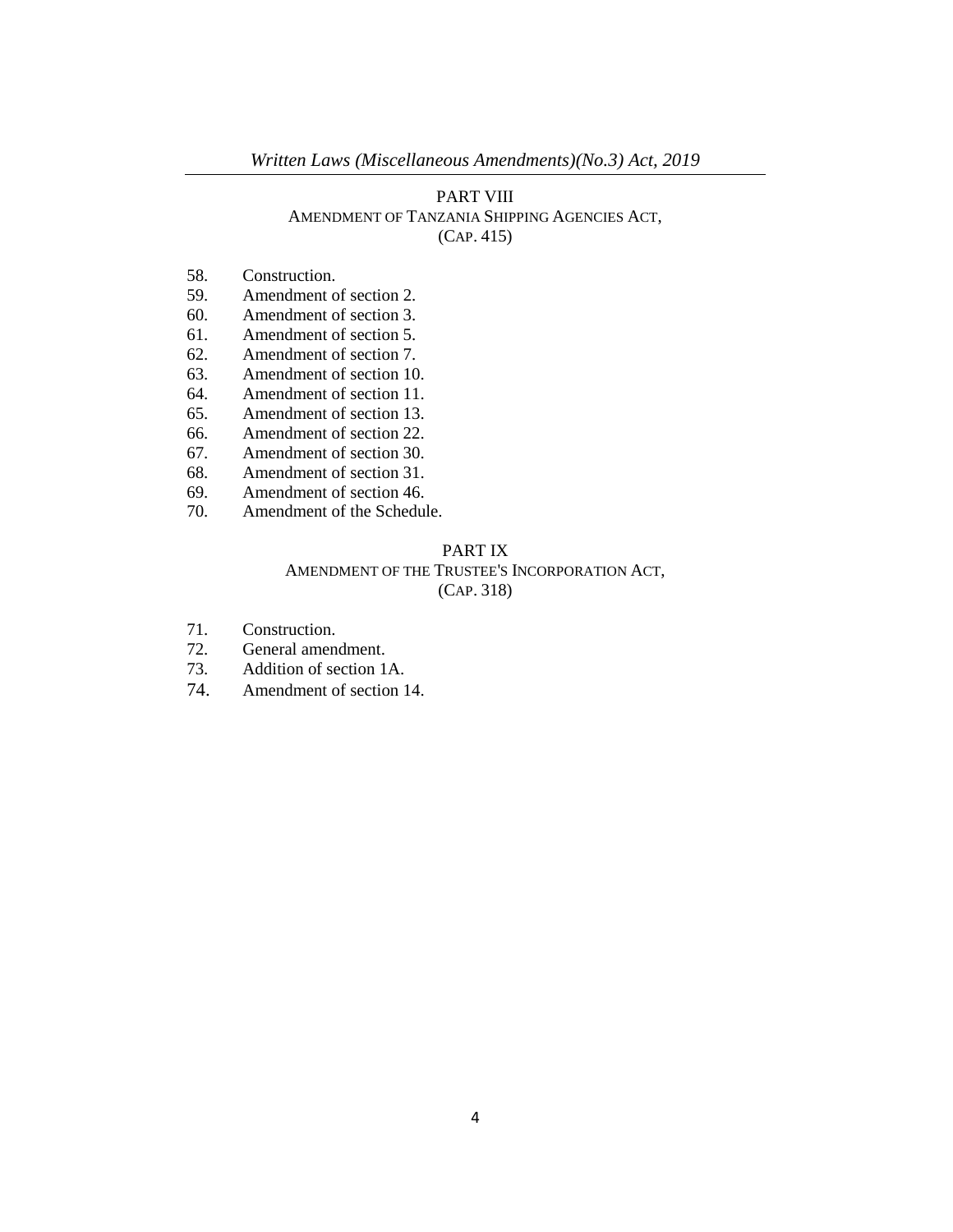\_\_\_\_\_\_\_\_

## **NOTICE** \_\_\_\_\_\_\_\_

This Bill to be submitted to the National Assembly is published for general information to the public together with a statement of its objects and reasons.

Dodoma, JOHN W.H. KIJAZI**,** 28th May, 2019 *Secretary to the Cabinet*

#### **A Bill**

#### *For*

#### **An Act to amend certain written laws.**

**ENACTED** by Parliament of the United Republic of Tanzania.

### PART I PRELIMINARY PROVISIONS

Short title **1**. This Act may be cited as the Written Laws (Miscellaneous Amendments) (No. 3) Act, 2019.

Amendment of certain written laws **2.** The written laws specified in various Parts of this Act are amended in the manner specified in their respective Parts.

### PART II

AMENDMENT OF THE COMPANIES ACT, (CAP. 212)

Construction Cap.212 **3**. This Part shall be read as one with the Companies Act, hereinafter referred to as the "principal Act".

Amendment of section 2 **4**. The principal Act is amended in section 2, by -

(a)deleting the definition of the term "company" and substituting for it the following: "company" means a company formed and registered under this Act or an existing company established for investment, trade or commercial activities and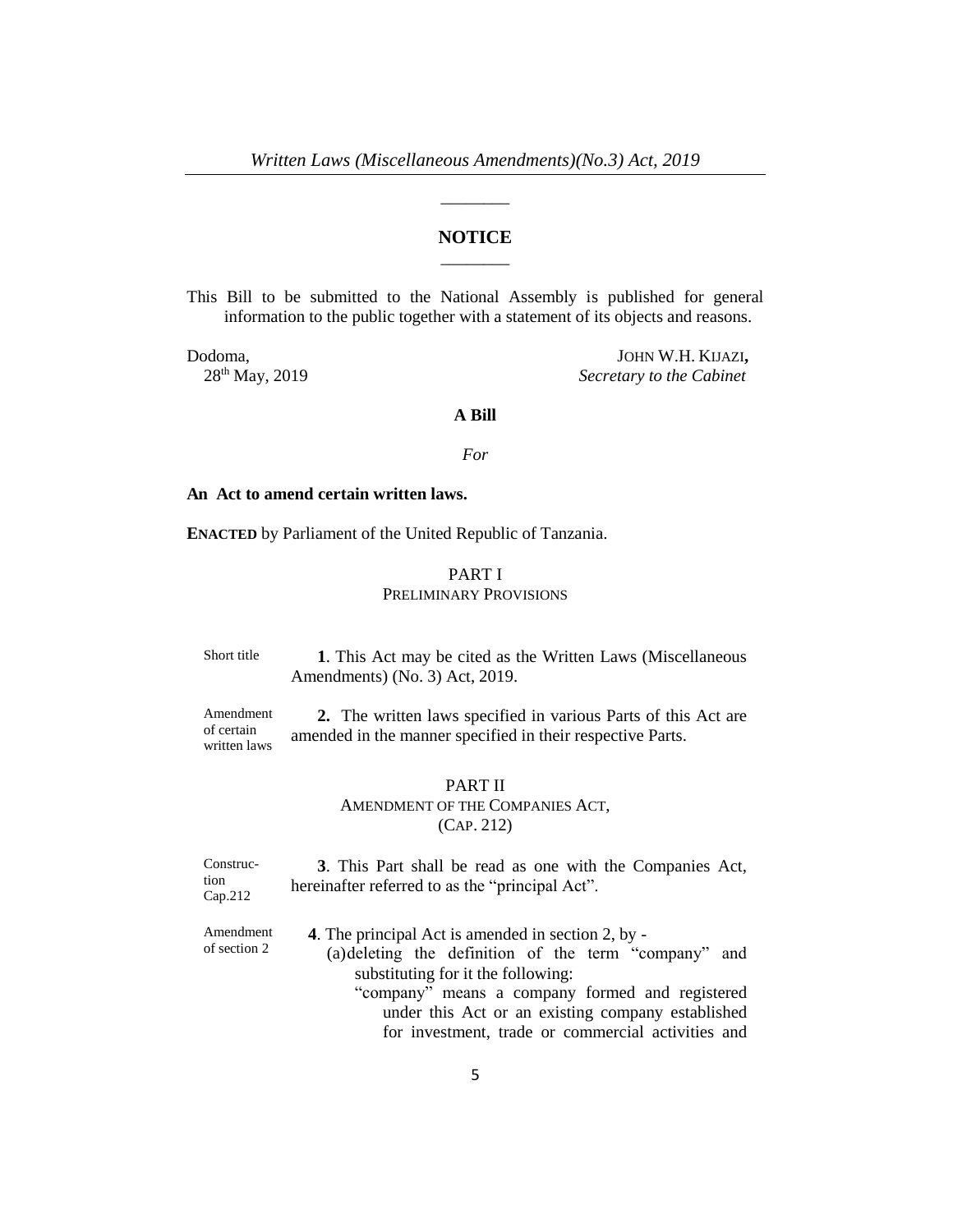any other activity as the Minister may, by notice published in the *Gazette*, prescribe;

- (b)inserting in the respective appropriate alphabetical order the following new definitions:
	- "commercial activities" means all activities of industry and trade, including, but not limited to, the buying or selling of commodities and activities conducted for the purpose of facilitating such buying and selling;
	- "investment activities" means transactions involving sale or purchase of equipment plants, properties, securities, capital, stocks, debentures or other assets generally not held for immediate re-sale and any other activity as the Minister may, by notice published in the *Gazette*, prescribe.
	- "trade" means the transfer of goods or services from one person or entity to another.".

Amendment of section 3 **5**. The principal Act is amended in section 3, by adding immediately after subsection (2) the following-

"Complian

Cap. 56

"(3) A company which is limited by guarantee which intends to promote commerce, investment, trade or any other activity as the Minister may, by notice published in the *Gazette*, prescribe, shall be incorporated or registered under this Act; ".

Cap. 56

Addition of section 3A

**6**. The principal Act is amended by adding immediately after section 3 the following:

> ce with Act **3A**.-(1) A company referred to under section 3(3) which was incorporated or registered prior to the coming into operation of this section shall, within two months from the date of coming into operation of this section, be required to comply with the provisions of this Act.

> > (2) A company limited by guarantee not having share capital, incorporated or registered under this Act and obtained a certificate of compliance under section 11 of the Non-Governmental Organizations Act, shall, within two months from the date of coming into operation of this section be deemed to have been registered under the Non-Governmental Organizations Act and struck off from the register.".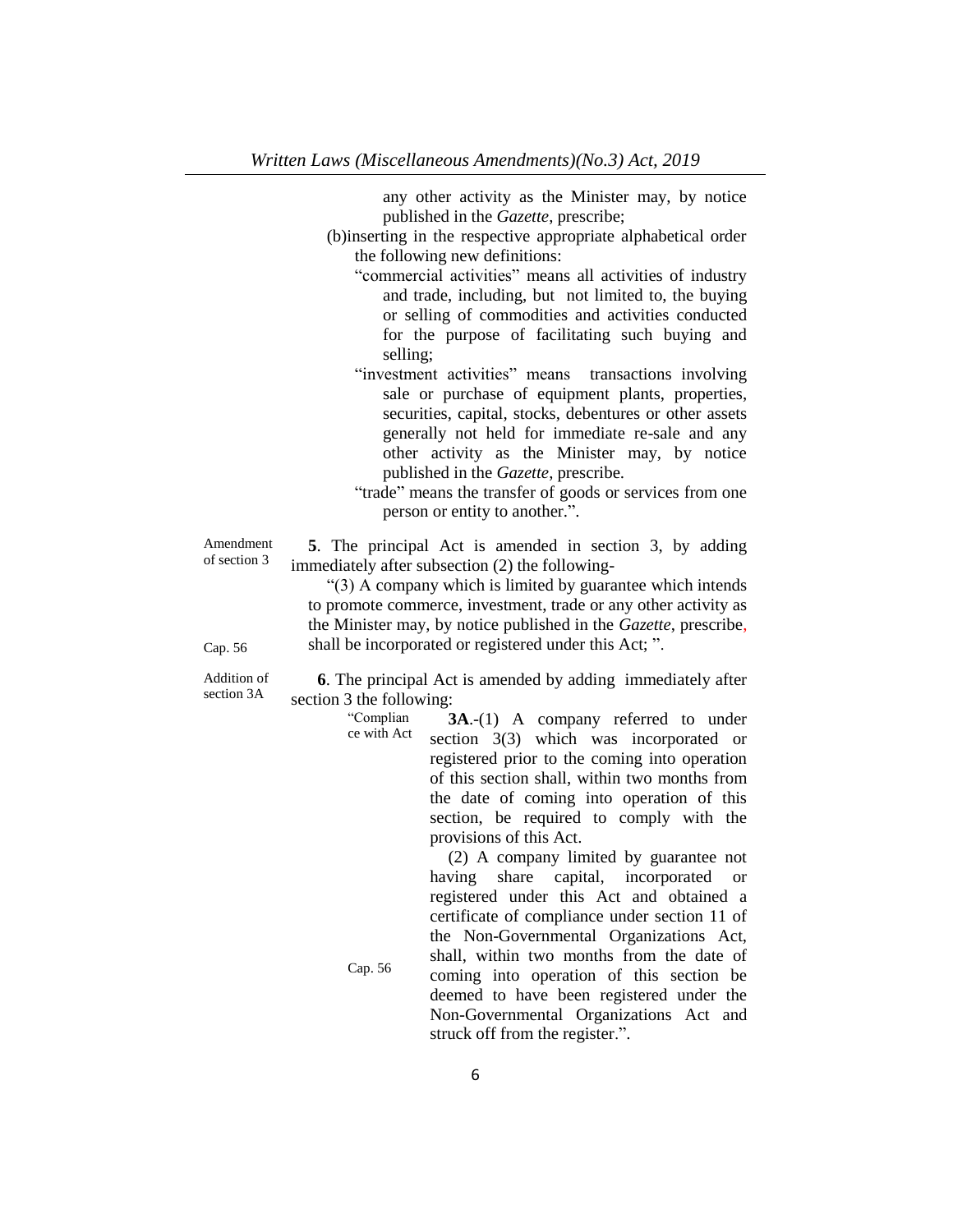| Amendment<br>of section<br>12 | <b>7.</b> The principal Act is amended in section $12(1)$ , by inserting<br>at the beginning of paragraph (b) the following-                                                                                                                                                                                                                                                                                                                                                                                                                                                                                                                                                                                              |  |  |
|-------------------------------|---------------------------------------------------------------------------------------------------------------------------------------------------------------------------------------------------------------------------------------------------------------------------------------------------------------------------------------------------------------------------------------------------------------------------------------------------------------------------------------------------------------------------------------------------------------------------------------------------------------------------------------------------------------------------------------------------------------------------|--|--|
| Cap. 56                       | "Subject to section $3(3)$ ,".                                                                                                                                                                                                                                                                                                                                                                                                                                                                                                                                                                                                                                                                                            |  |  |
| Amendment<br>of section<br>14 | The principal Act is amended in section 14, by adding<br>8.<br>immediately after subsection (5) the following:                                                                                                                                                                                                                                                                                                                                                                                                                                                                                                                                                                                                            |  |  |
|                               | "(6) The Registrar shall not register or maintain in the<br>register a company limited by guarantee which does not fall<br>under section $3(3)$ ;".                                                                                                                                                                                                                                                                                                                                                                                                                                                                                                                                                                       |  |  |
| Amendment<br>of section<br>32 | 9. The principal Act is amended in section 32, by deleting<br>subsection (1) and substituting for it the following-                                                                                                                                                                                                                                                                                                                                                                                                                                                                                                                                                                                                       |  |  |
|                               | "(1) Where it is proved to the satisfaction of the Registrar<br>that an association about to be formed as a private company<br>for promoting commerce intends to apply its profits, if any,<br>or other income in promoting its objects, and to prohibit the<br>payment of any dividend to its members, the Registrar may<br>by licence direct that the association may be registered as a<br>private company with limited liability, without the addition<br>of the word "limited" to its name, and the association may<br>be registered accordingly and shall on registration, enjoy all<br>the privileges and, subject to the provisions of this section,<br>be subject to all the obligations of limited companies.". |  |  |
| Addition of<br>section        | 10. The principal Act is amended by adding immediately                                                                                                                                                                                                                                                                                                                                                                                                                                                                                                                                                                                                                                                                    |  |  |
| 400A                          | after section 400 the following-<br>$400A-(1)$ Where the Registrar has<br>"Powers of<br>reasonable cause to believe that-<br>Registrar to                                                                                                                                                                                                                                                                                                                                                                                                                                                                                                                                                                                 |  |  |
|                               | strike off a<br>(a) a registered company has been<br>company                                                                                                                                                                                                                                                                                                                                                                                                                                                                                                                                                                                                                                                              |  |  |
|                               | fraudulently registered;<br>fraudulently<br>(b) a registered company is engaged in<br>registered or                                                                                                                                                                                                                                                                                                                                                                                                                                                                                                                                                                                                                       |  |  |
|                               | conducting<br>criminal activities such as money<br>illegal<br>laundering,<br>human<br>trafficking,                                                                                                                                                                                                                                                                                                                                                                                                                                                                                                                                                                                                                        |  |  |
|                               | business<br>drug trafficking; terrorism                                                                                                                                                                                                                                                                                                                                                                                                                                                                                                                                                                                                                                                                                   |  |  |
|                               | financing or any other offence<br>punishable by law;                                                                                                                                                                                                                                                                                                                                                                                                                                                                                                                                                                                                                                                                      |  |  |
|                               | (c) at the time of incorporation, there<br>was misrepresentation or fraud by                                                                                                                                                                                                                                                                                                                                                                                                                                                                                                                                                                                                                                              |  |  |
|                               | a registered company;<br>$(d)$ by<br>operation<br>of<br>law,<br>all                                                                                                                                                                                                                                                                                                                                                                                                                                                                                                                                                                                                                                                       |  |  |
|                               |                                                                                                                                                                                                                                                                                                                                                                                                                                                                                                                                                                                                                                                                                                                           |  |  |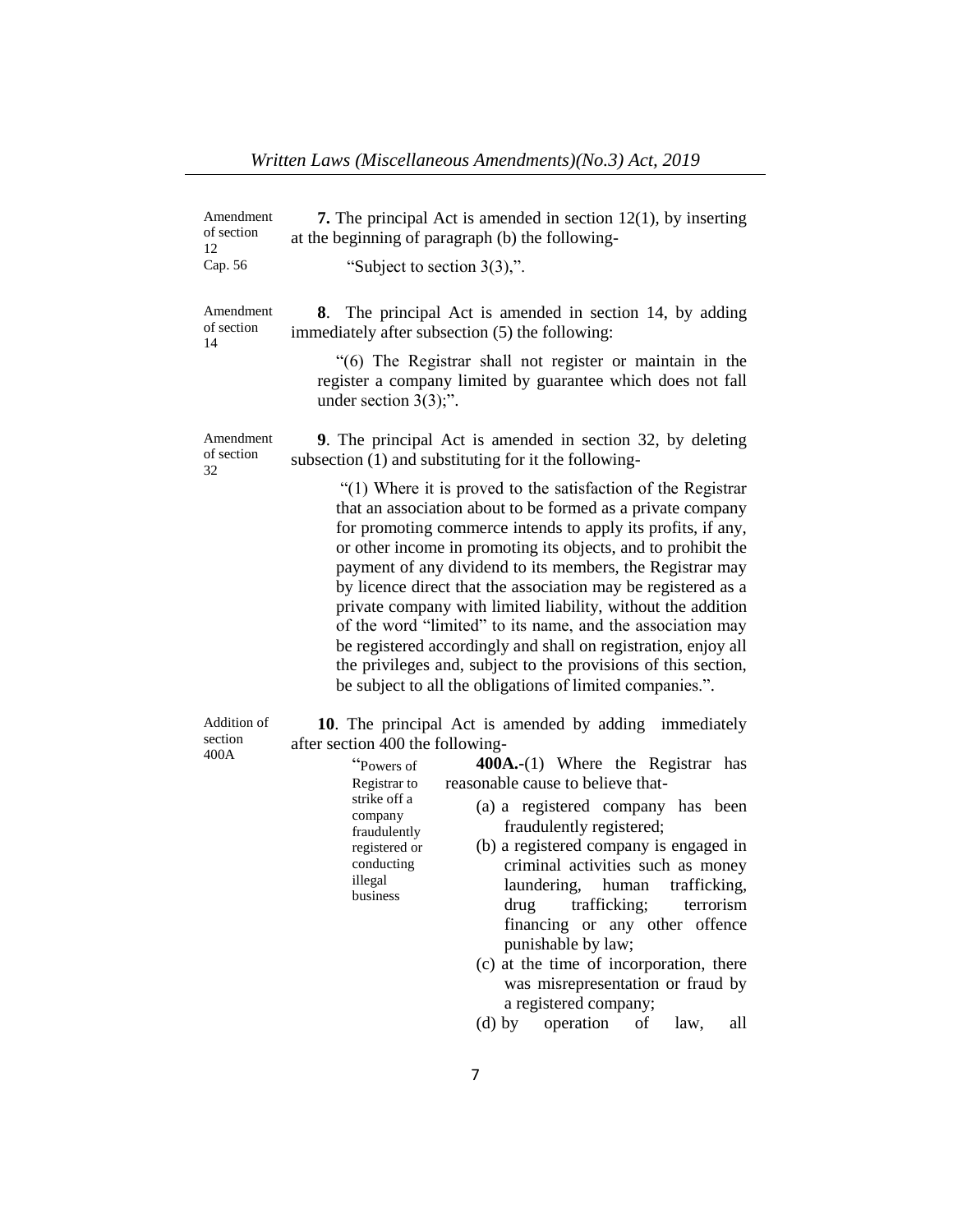shareholders or directors have been prohibited from entering the country; or

(e) a registered company is operating contrary to its objectives as prescribed in the memorandum and articles of association,

he shall issue a notice in writing to the company, of his intention to strike the company off the register.

(2) Upon receipt of the notice referred to under subsection (1), the company may, within thirty days provide to the Registrar reasons in writing as to why the company should not be struck off the register.

(3) Where the company fails to provide reasons under subsection (2) within the prescribed time or where the reasons provided are not satisfactory, the Registrar shall strike the company off register, publish in the *Gazette* the name of the company which has been struck off and notify the company accordingly.

(4) Where a company, member or creditor is aggrieved by the decision of the Registrar under subsection (3) shall, within five years from the date of publication in the *Gazette,* apply to the court for restoration of the company in the register:

Provided that, the Registrar shall not, within such period of five years, register another company with the same name.

(5) Upon receipt of the application for restoration, the court may-

- (a) order restoration of the company in the register; and
- (b) give such directions and make such provisions as seem just for placing the company and all other persons in the same position as nearly as may be as if the name of the company had not been struck off.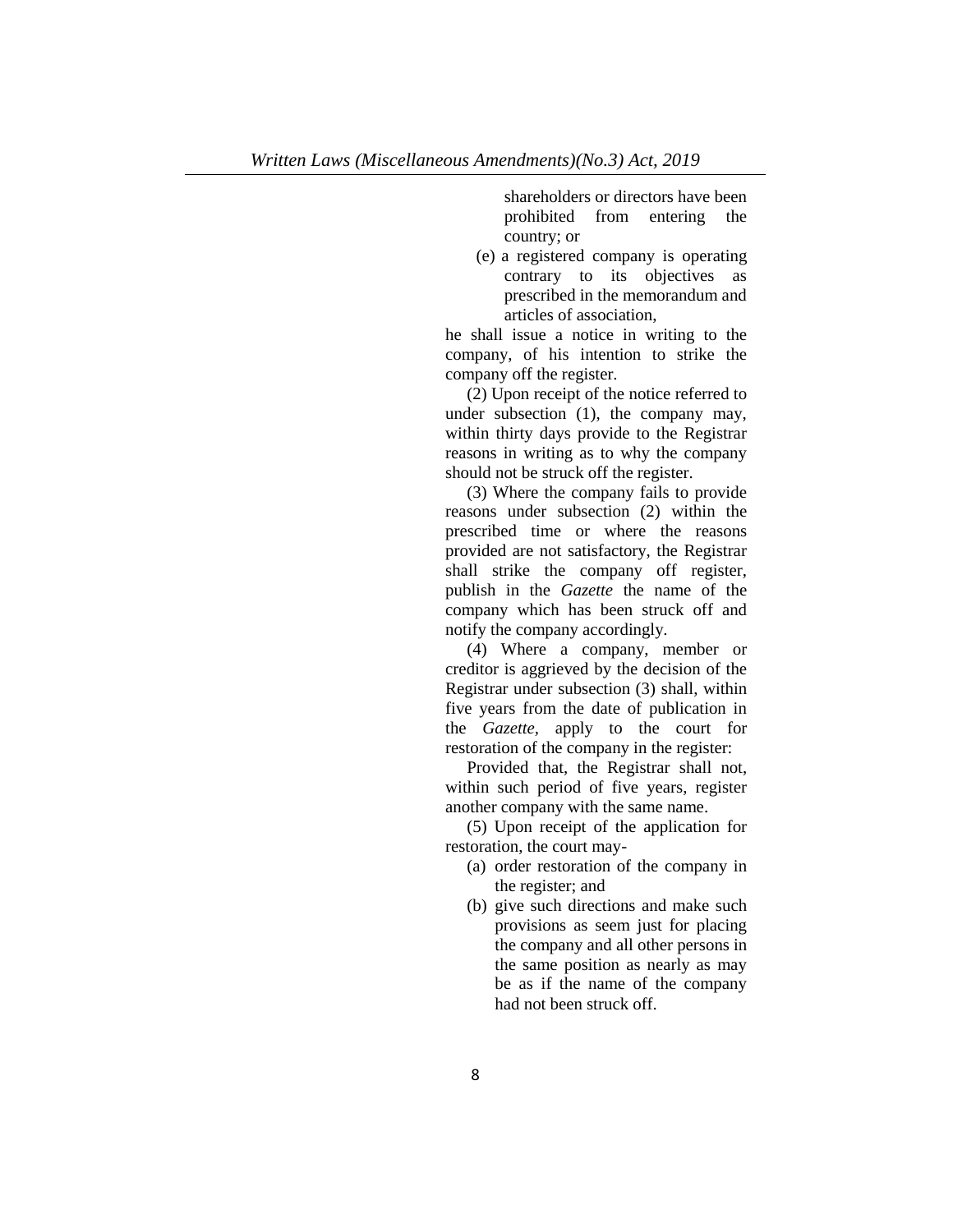(6) The company restored under subsection (5) shall be deemed to have continued in existence as if its name had not been struck off, and the court may, by order, give such directions and make such provisions as seem just for placing the company and all other persons in the same position as nearly as may be as if the name of the company had not been struck off.

(7) The Minister may make regulations necessary or convenient for better carrying out or giving effect of this section.".

### PART III

## AMENDMENT OF THE COPYRIGHT AND NEIGHBOURING RIGHTS ACT, (CAP. 218)

Construction Cap. 218 **11**. This Part shall be read as one with the Copyright and Neighbouring Rights Act, hereinafter referred to as the "principal Act".

Amendment of section 42 **12.** The principal Act is amended in section 42 by-

- (a) in subsection (1), deleting paragraphs (a) and (b) and substituting for them the following-
	- "(a) in the case of the first offence in commercial basis, a fine of not less than twenty million shillings or thirty *percentum* of the value of the pirated copyright material, whichever is higher; and
	- (b) in case of each subsequent offence in commercial basis, a fine of not less than thirty million shillings or fifty *percentum* of the value of the pirated copyright material, whichever is higher,

in addition, the court may order compensation to the right holder.".

(b) by adding immediately after subsection (1) the following:

> "(1A) In addition to the punishment under subsection (1), where the offender is a legal person regulated by Tanzania Communications Regulatory Authority, the person may be

Cap. 172 subjected to suspension in accordance with the Tanzania Communications Regulatory Authority Act.".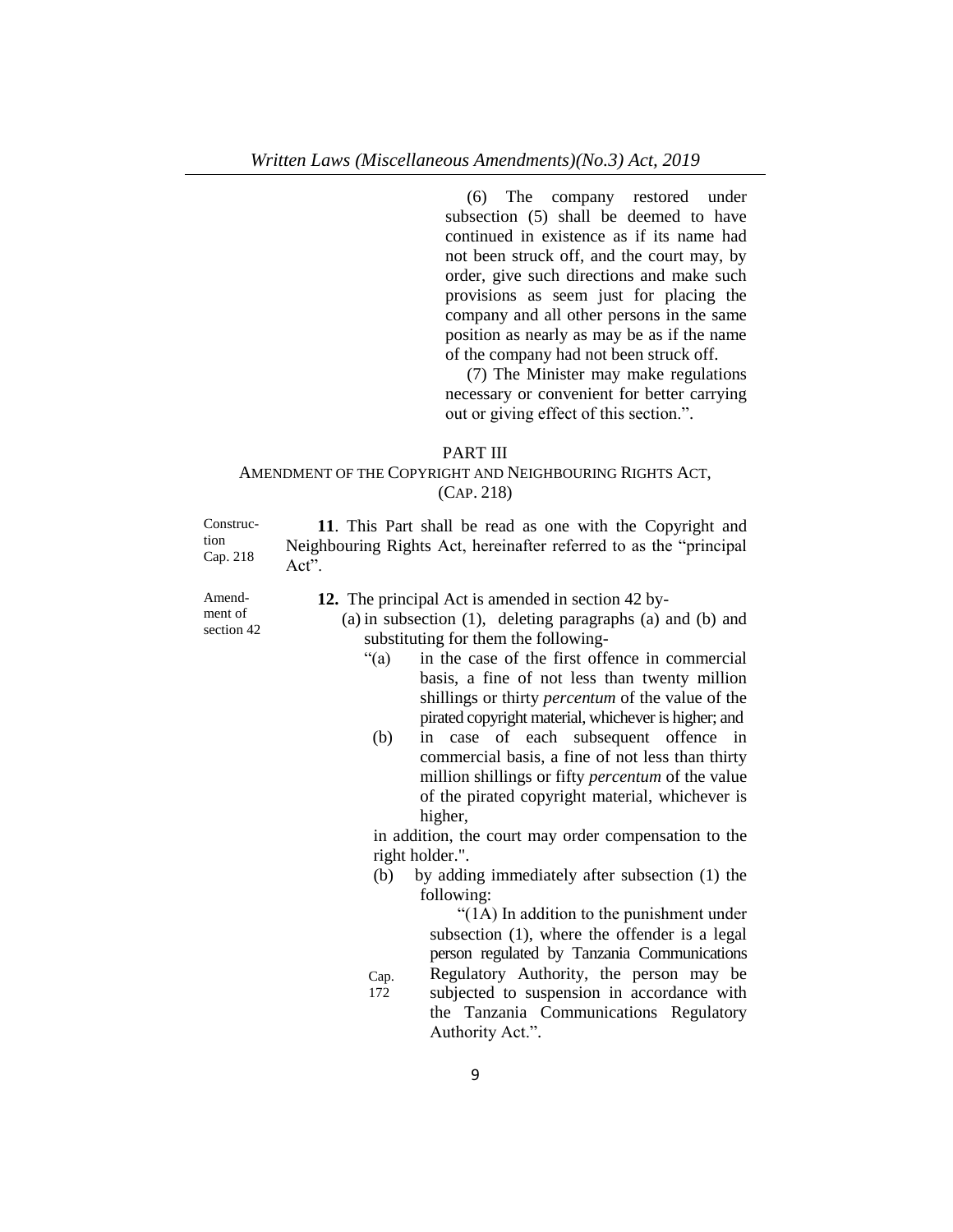Addition of section 42A

**13**. The principal Act is amended by adding immediately after section 42 the following new section-

> "Compounding of offences

**42A.**-(1) Notwithstanding the provisions of this Act relating to penalties, where a person admits in writing that he has committed an offence under this Act, the Copyright Administrator or a person authorised by him in writing may, at any time prior to the commencement of the proceedings by a court of competent jurisdiction, compound such offence and order such person to pay-

- (a) the sum of money together with all reasonable expenses Copyright Society of Tanzania may have incurred in connection with the offence; and
- (b) all fees and charges which would have been due where the action had been authorised under this Act.

(2) Where an offence is compounded in accordance with subsection (1) and proceedings are brought against the offender for the same offence, it shall be a good defence for such offender to prove to the satisfaction of the Court that the offence with which the offender is charged has been compounded under subsection (1).

(3) Where a person fails to comply with the order issued under this section within the prescribed period, the Copyright Administrator -

- (a) shall, in addition to sum ordered, require the person to pay an interest at the rate prescribed in the regulations; and;
- (b) may enforce the order in the same manner as a decree of a court for the payment of the amount stated in the notification.".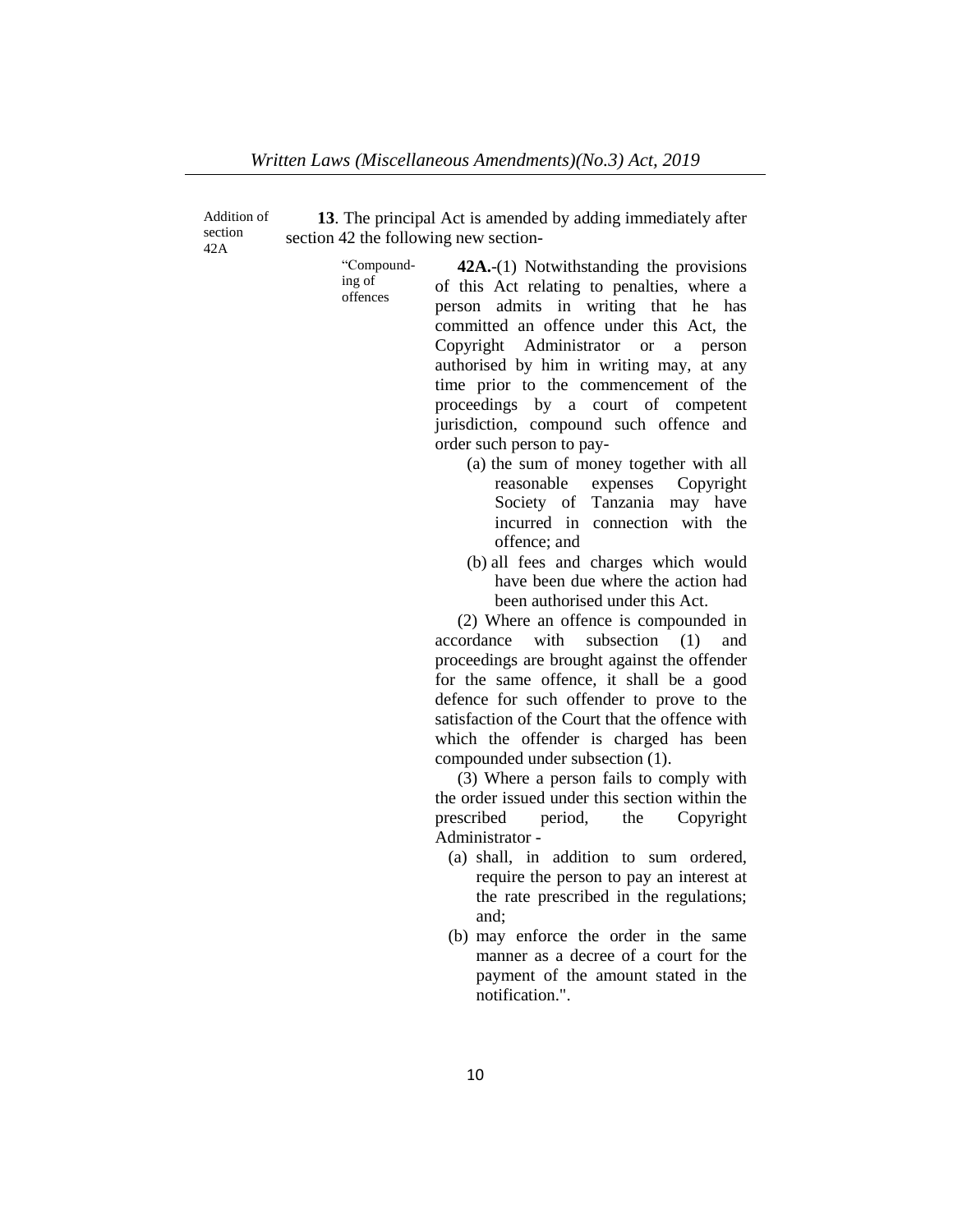### PART IV AMENDMENT OF THE FILMS AND STAGE PLAYS ACT, (CAP. 230)

Construction Cap. 230

**14.** This Part shall be read as one with the Films and Stage Plays Act, hereinafter referred to as the "principal Act".

General amendment

**15.** The principal Act is generally amended by deleting the words "Central Censorship Board" and "Regional Censorship Board" wherever they appear in the Act and substituting for them the words "Tanzania Film Board" and Regional Film Board" respectively.

Amendment of section 2

- **16.** The principal Act is amended by-
	- (a) inserting in their appropriate alphabetical order the following new definitions:

""classification and certification" means a motion picture content rating system designated to classify films with regard to suitability for audiences in terms of issues such as sex, violence, substance abuse, profanity, impudence or other type of mature content;

"film association" means any group, network or federation dealing with matters related to film and stage plays;

"film industry" comprises the technological and commercial institutions of film making film, production companies, film studios, filming and photographic agents and fixers, cinematography, animation, film product, screen writing, pre-production, film festivals, distribution and actors, film directors and other film crew personnel;

"Board" means the Tanzania Film Board;"

- (b) deleting the definition of the term "theatre" and substituting for it the following:
	- "theatre" means any building, premise, venue, video exhibition centres or place at which a film is publicly exhibited or a stage play is publicly performed;" and
- (c) deleting the words "censorship of" appearing in the definition of the term "Minister".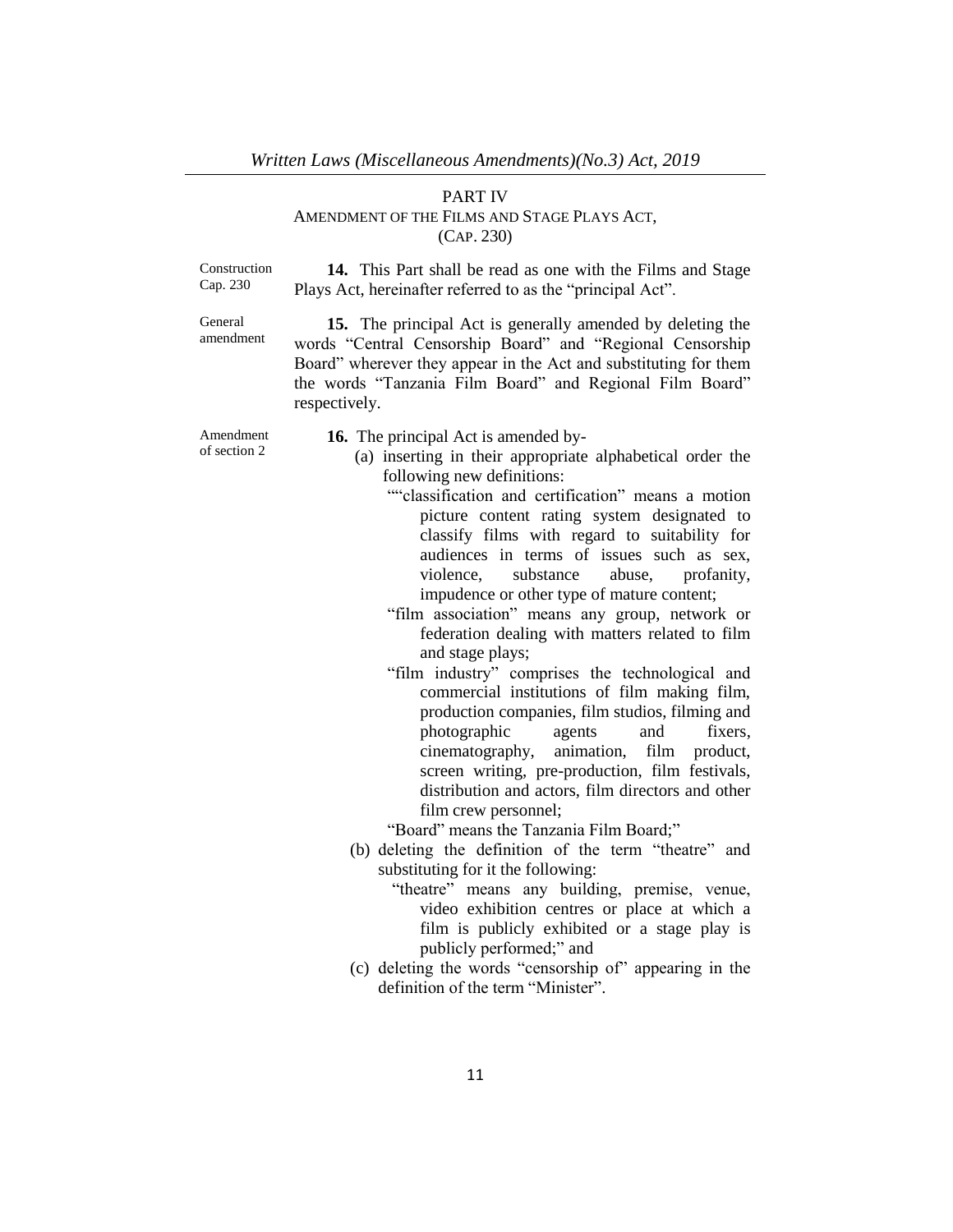| Addition of<br>section 6A | 17. The principal Act is amended by adding immediately after                                                                                                                                                                                                                                                                                                                                                                                                                                                                                                                                                                                                                                                                                                                                                                                                                                                                                                                                                                                                                                                                                                                                                                                                                                                                                     |
|---------------------------|--------------------------------------------------------------------------------------------------------------------------------------------------------------------------------------------------------------------------------------------------------------------------------------------------------------------------------------------------------------------------------------------------------------------------------------------------------------------------------------------------------------------------------------------------------------------------------------------------------------------------------------------------------------------------------------------------------------------------------------------------------------------------------------------------------------------------------------------------------------------------------------------------------------------------------------------------------------------------------------------------------------------------------------------------------------------------------------------------------------------------------------------------------------------------------------------------------------------------------------------------------------------------------------------------------------------------------------------------|
|                           | section 6 the following new section:<br>"Requirem<br>$6A-(1)$<br>Any foreign<br>production<br>ent for<br>company or individual using Tanzania<br>foreign<br>scene, content and location for filming the<br>production<br>whole or any part of a film, advertisement,<br>company<br>documentary or program, shall-<br>(a) submit to Tanzania Film Board raw<br>footage;<br>(b) acknowledge all physical locations<br>used for filming;<br>(c) submit a copy of a finished film,<br>advertisement, documentary<br><b>or</b><br>program;<br>(d) sign a prescribed clearance form<br>before exiting Tanzania and submit<br>the same to the Tanzania Film Board<br>or any other authority appointed by<br>the Board;<br>(e) grant rights to the government of<br>Tanzania to use content for the<br>purposes of promoting Tanzania and<br>potential<br>resources,<br>its<br>tourism,<br>photographic location and cultural<br>which<br>distributed<br>attraction<br>are<br>through public broadcasts, cable<br>programs, sound or visual recordings<br>or any other digital platform used by<br>public broadcaster:<br>Provided that, such use is compatible<br>with fair practice and that the source<br>and the name of the executive<br>producer and production company<br>mentioned<br>the<br>in<br>film,<br>are<br>documentary or advertisement. |
|                           |                                                                                                                                                                                                                                                                                                                                                                                                                                                                                                                                                                                                                                                                                                                                                                                                                                                                                                                                                                                                                                                                                                                                                                                                                                                                                                                                                  |
|                           | (2) Any person who contravenes<br>subsection (1) shall, upon conviction, be                                                                                                                                                                                                                                                                                                                                                                                                                                                                                                                                                                                                                                                                                                                                                                                                                                                                                                                                                                                                                                                                                                                                                                                                                                                                      |
|                           | liable to a fine of not less than five<br>percentum of the production cost of the<br>advertisement, documentary<br>film,<br><b>or</b>                                                                                                                                                                                                                                                                                                                                                                                                                                                                                                                                                                                                                                                                                                                                                                                                                                                                                                                                                                                                                                                                                                                                                                                                            |
|                           | program.                                                                                                                                                                                                                                                                                                                                                                                                                                                                                                                                                                                                                                                                                                                                                                                                                                                                                                                                                                                                                                                                                                                                                                                                                                                                                                                                         |

*Written Laws (Miscellaneous Amendments)(No.3) Act, 2019*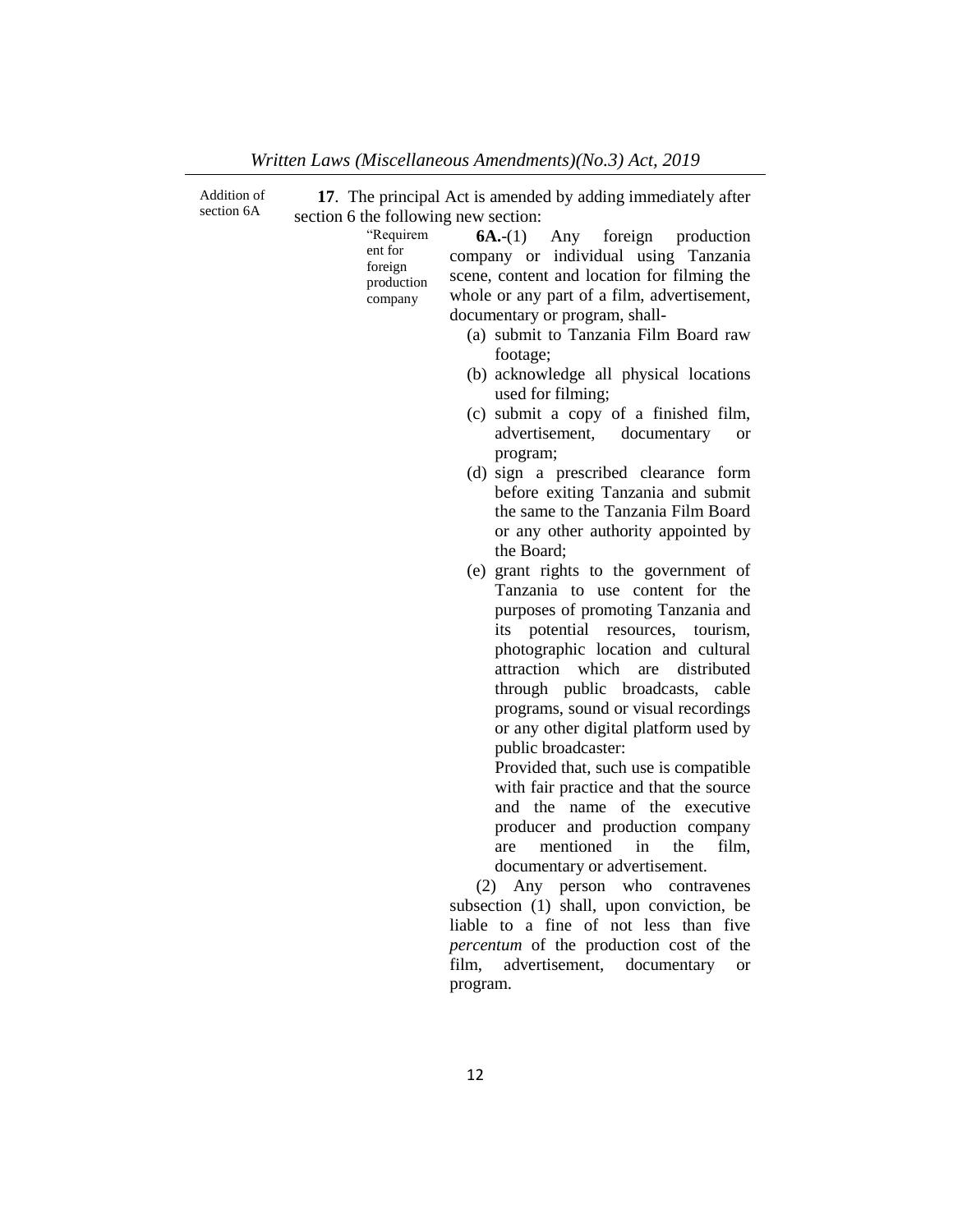(3) Every film producer shall include insurance policy in every contract he signs with actors and crew.

(4) Any person who contravenes subsection (3) shall, upon conviction, be liable to a fine of not less than one *percentum* of the production cost of the film."

Repeal and replacement of section 14

**18.** The principal Act is amended by repealing section 14 and replacing for it the following:

> "Functions of Film Boards

**14.**-(1) The Film Board and every Regional Film Board shall have the following functions:

- (a) to regulate film industry and stage plays, foreign and local motion pictures, television, radio and stage plays' practitioners and dealers; stage plays production and performances;
- (b) to monitor the quality of motion pictures and stage plays;
- (c) to license distribution, exhibition, motion pictures, stage plays' exhibition venues, libraries, studios, production and distribution companies and individuals, online distribution and exhibition infrastructures;
- (d) to accredit, classify and register practitioners and dealers of motion pictures, television plays, radio plays and stage plays;
- (e) to coordinate and promote development of film sector, local and international markets, motion picture festivals and awards, talent identification, talent promotion, activities and events related to film and stage plays;
- (f) to classify and certify motion pictures, video films and stage plays;
- (g) to advise the government and stakeholders on matters of or related to the film sector in Tanzania;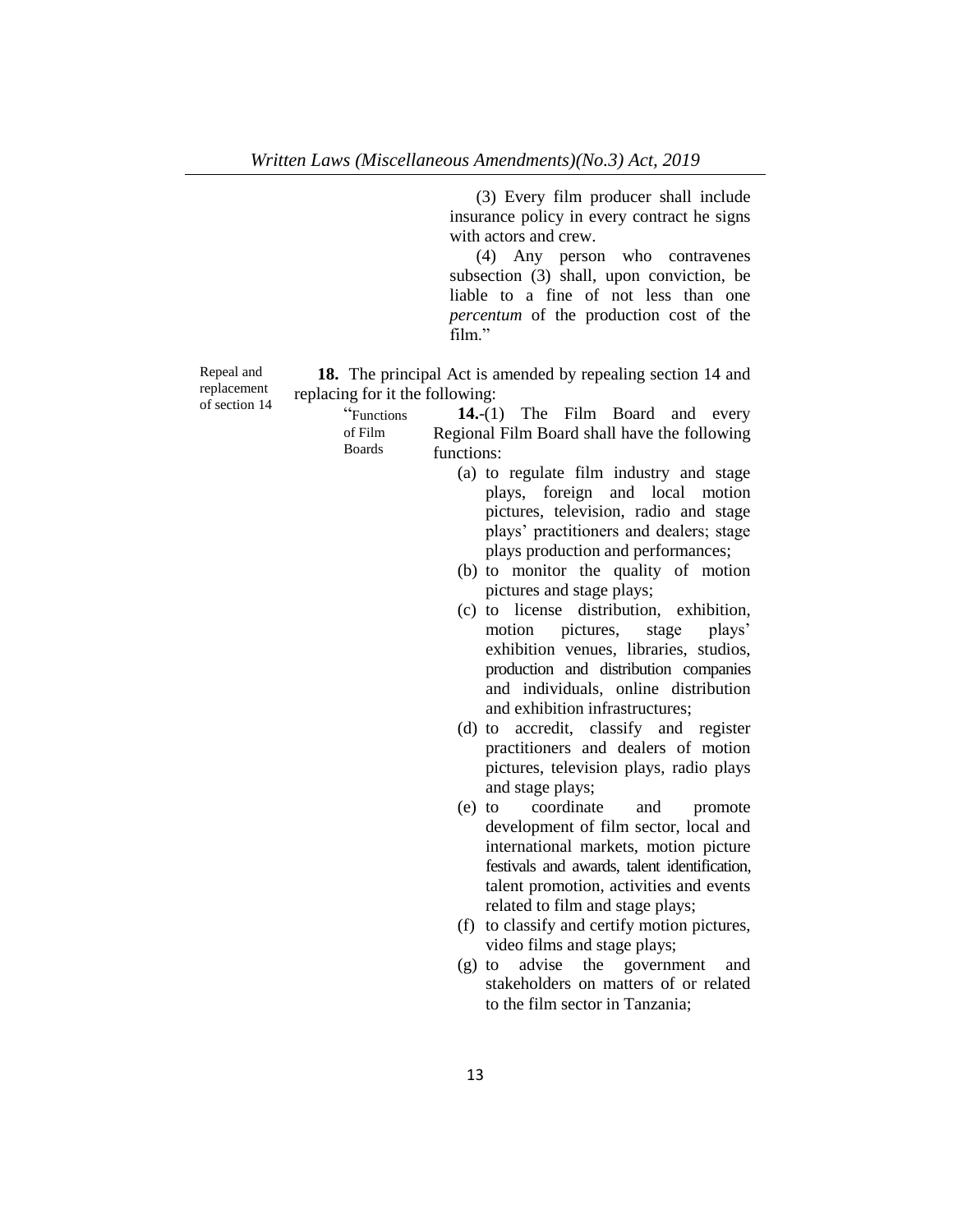- (h) to solicit for opportunities and investments in motion pictures and stage plays;
- (i) to supervise and regulate professionalism, ethics and etiquettes in the film industry and stage play; and
- (j) to perform any other functions related to motion pictures and stage plays.

(2) Without prejudice to subsection (1), it shall be the duty of every film Board to examine every film, and every poster or description thereof, submitted to it under this Act, with a view to deciding whether, and if so in what manner, it should be approved for exhibition:

Provided that, and notwithstanding the provision of section 18, if the Board so decides, it may approve a film or poster for exhibition to the public without examining it.

(3) There shall be film boards established in every district which shall be appointed by Tanzania Film Board.

(4) The films boards appointed under subsection (3) shall perform duties as may directed by the Tanzania Film Board.".

Amendment of section 15

**19.** The principal Act is amended in section 15(1), by deleting the word "censorship" appearing in paragraph (c) and substituting for it the words "classification and certification".

Amendment of section 16

**20.** The principal Act is amended in section 16, by deleting subsection (1) and substituting for it the following:

"(1) A person shall not display or advertise or cause or permit to be displayed or advertised in a public place, so as to be visible from a public place, any poster unless a Film Board has first approved a poster for public display through any platform or media display.".

Addition of section 31A

**21.** The principal Act is amended by adding immediately after section 31 the following:

"Profit returns **31A.**-(1) The Board shall obtain profit returns from foreign film production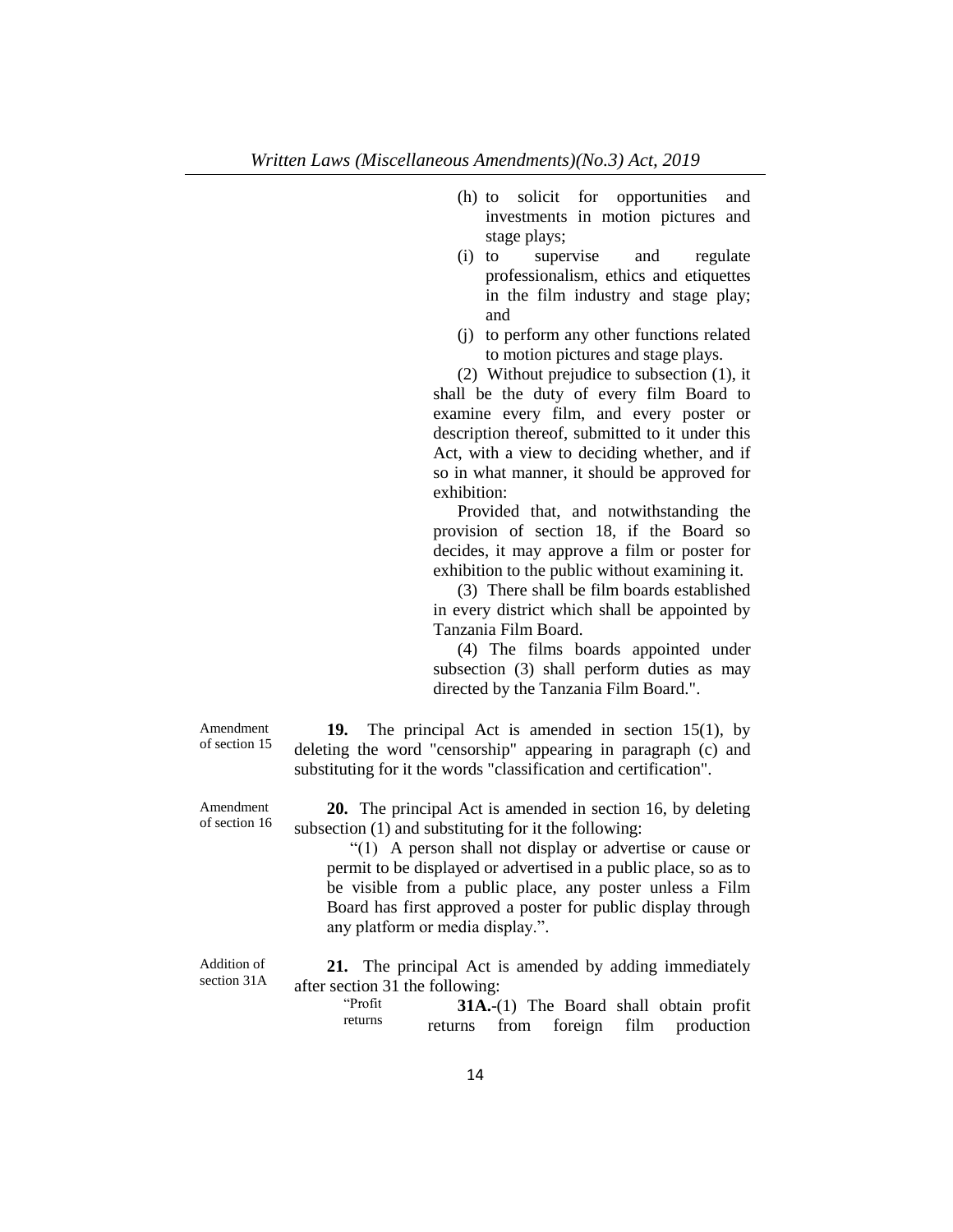companies or individuals in order to contribute to the national economy as well as local film industry.

(2) The Board shall regulate a number of foreign crew entering the country for motion picture activities.

(3) The Board shall set guidelines and procedures for accessing famous filming locations.".

Amendment of section 34 **22.** The principal Act is amended in section 34(2), by deleting the word "negative" appearing in paragraph (a) and substituting for it the words "footage clip or any material used to make such film.".

Amendment of section 38

- **23.** The principal Act is amended in section 38, by-
	- (a) adding immediately after paragraph (q) the following:
		- "(r) prescribing the code of conduct and discipline, professional ethics and etiquettes in the film industry and stage play";
	- (b) renumbering paragraph (r) as paragraph (s).

### PART V

# AMENDMENT OF THE NON-GOVERNMENTAL ORGANIZATIONS ACT, (CAP. 56)

Construction Cap.56

Amendment of section 2

**24**. This Part shall be read as one with the Non-Governmental Organizations Act, hereinafter referred to as the "principal Act".

**25**. The principal Act is amended in section 2, by deleting the definition of the term "Non-Governmental Organisation" and substituting for it the following:

"Non-Governmental Organization" also known by its acronym "NGO'' and which includes Community Based Organisation (CBO) means a voluntary grouping of individuals or organizations which is, non-partisan or non-profit sharing established and operates for the benefit or welfare of the community or public organized at the local, national or international levels for the purpose of enhancing or promoting economic, environmental, social or cultural development or protecting environment,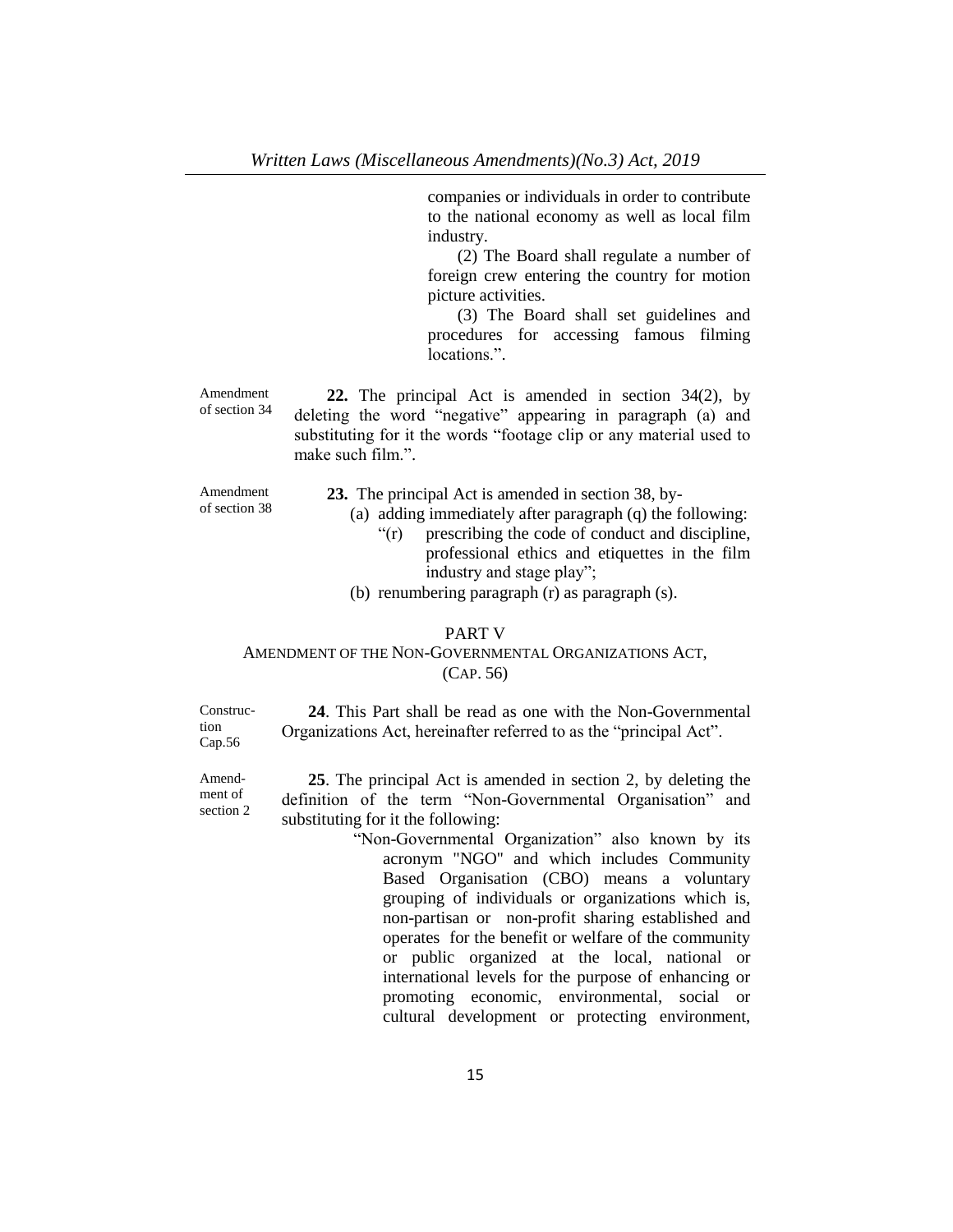|                           |                                              | lobbying or advocating on such issues; but does not<br>include:                                                                                                                                                                                                                    |
|---------------------------|----------------------------------------------|------------------------------------------------------------------------------------------------------------------------------------------------------------------------------------------------------------------------------------------------------------------------------------|
|                           | Cap. 212                                     | (a) a company formed and registered under the<br>Companies Act,                                                                                                                                                                                                                    |
|                           | Cap. 318                                     | (b) a trust formed and registered under the Trustees'<br>Incorporation Act;                                                                                                                                                                                                        |
|                           | Cap. 366                                     | (c) a trade union formed and registered under the<br><b>Employment and Labour Relations Act;</b>                                                                                                                                                                                   |
|                           | Cap. 211                                     | (d) a religious or faith propagating organisation;<br>(e) a cooperative society formed and registered<br>under the Cooperative Societies Act;                                                                                                                                      |
|                           |                                              | (f) an agricultural association formed and registered<br>under any written law other than this Act;                                                                                                                                                                                |
|                           | Cap. 337                                     | (g) a society formed and registered under the<br>Societies Act;                                                                                                                                                                                                                    |
|                           | Cap. 258                                     | (h) a political party formed and registered under the<br><b>Political Parties Act;</b>                                                                                                                                                                                             |
|                           | Act No.<br>10 <sub>of</sub><br>2018          | a microfinance group (VICOBA) registered<br>(i)<br>under the Microfinance Act;                                                                                                                                                                                                     |
|                           | Cap. 49                                      | (j) a sports association formed and registered under<br>the National Sport Council of Tanzania Act; and<br>(k) any organisation which the Minister may, by<br>order published in the Gazette, declare not to be<br>a non-governmental organisation for the purpose<br>of this Act; |
| Amend-<br>ment of         |                                              | <b>26.</b> The principal Act is amended in section $4(1)$ , by-<br>(a) inserting immediately after paragraph (h) the following:                                                                                                                                                    |
| section 4                 | " $(i)$                                      | the<br>operation<br>Non-<br>to<br>of<br>any<br>suspend<br>Governmental Organization which violates the<br>provisions of this Act pending determination of<br>the Board:<br>to conduct monitoring and evaluation of Non-<br>(i)                                                     |
|                           |                                              | Government Organizations activities on quarterly<br>basis and report to the Board;" and                                                                                                                                                                                            |
|                           |                                              | (b) renumbering paragraph (i) as paragraph (k).                                                                                                                                                                                                                                    |
| Addition of<br>section 4A | section 4 the following:<br>investi-<br>gate | 27. The principal Act is amended by adding immediately after<br>"Power to<br>$4A.-(1)$<br>The<br>Registrar<br>may,<br>1n<br>implementing the duties under section 4 and in<br>collaboration with law enforcement organs,                                                           |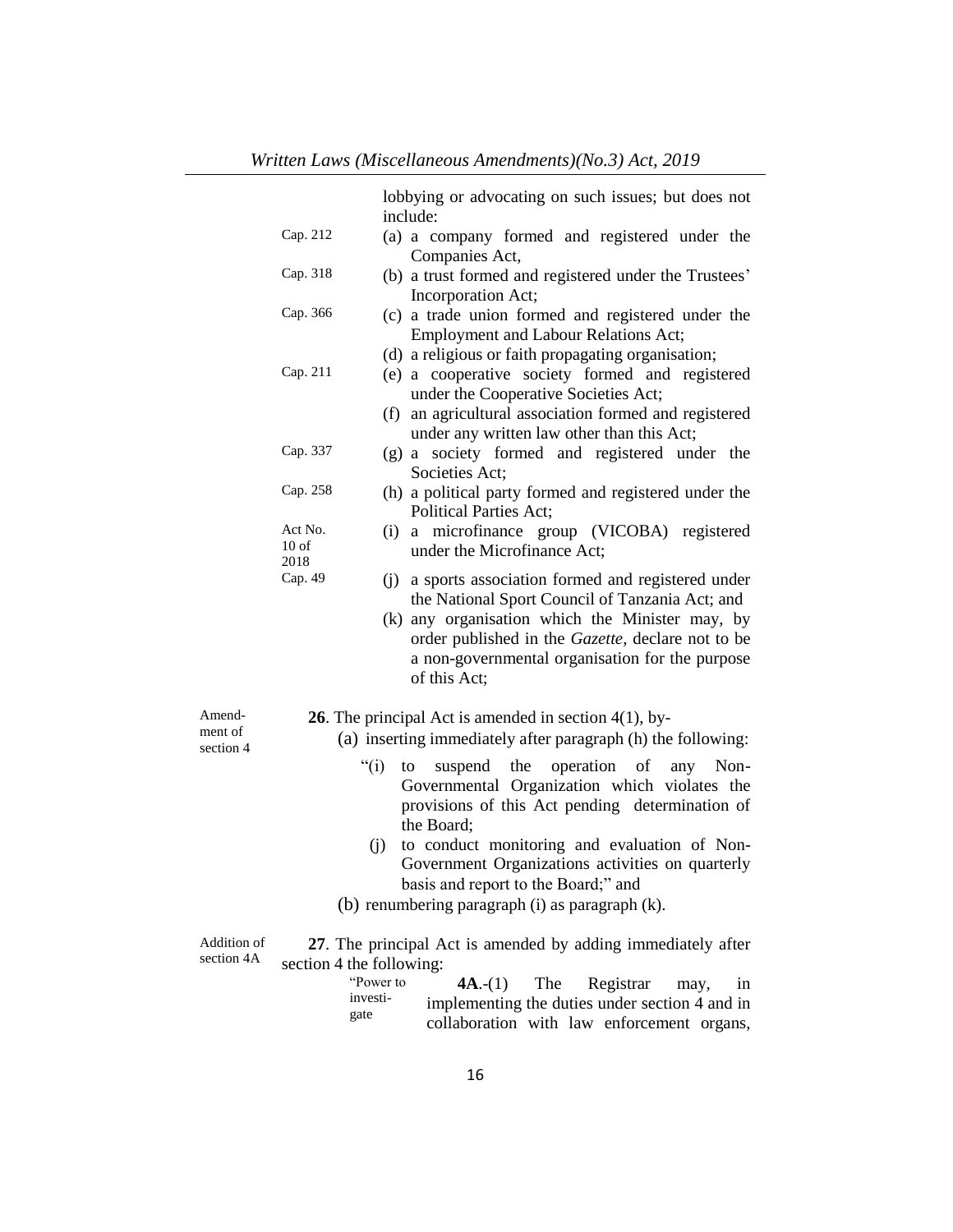investigate any matter as required.

(2) The Registrar may require any law enforcement organ or public entity to provide such facilities and services of its employees as may be deemed necessary to assist the registrar in performing the functions under this Act.

(3) It shall be the duty of every person, law enforcement organ or public entity to afford the Registrar the cooperation and assistance necessary to enable the performance of his functions under this Act or any other written laws."

Addition of section 8A

**28**. The principal Act is amended by adding immediately after section 8 the following:

> "Deregistration of Non-Government Organization **8A.** An Organization registered under this Act, and which does not fit to be a Non-Governmental Organization by virtue of section 2 shall, after expiration of two months from the date of coming into operation of this section, be deemed to have been de-registered.".

Amendme nt of section 11

subsections  $(3)$ ,  $(4)$ ,  $(5)$  and  $(6)$ .

**29**. The principal Act is amended in section 11, by deleting

Amendme nt of section 17

**30**. The principal Act is amended in section 17, by adding immediately after subsection (2) the following:

"(3) A certificate of registration issued under this section shall be valid for a period of ten years.

(4) An application for renewal of certificate of registration shall be made six months before the expiry date of its registration.

(5) The Board shall renew a certificate of registration upon being satisfied that the organization has complied with the requirements of registration under this Act and any other written laws.

(6) Notwithstanding subsection (5), the Board shall, in deciding whether to renew or refuse renewal of certificate of registration, adhere to the conditions stated under section 14 of this Act.".

Amendme nt of section 29

**31**. The principal Act is amended in section 29(1), by adding at the end of paragraph (b) the words "and shall be made available to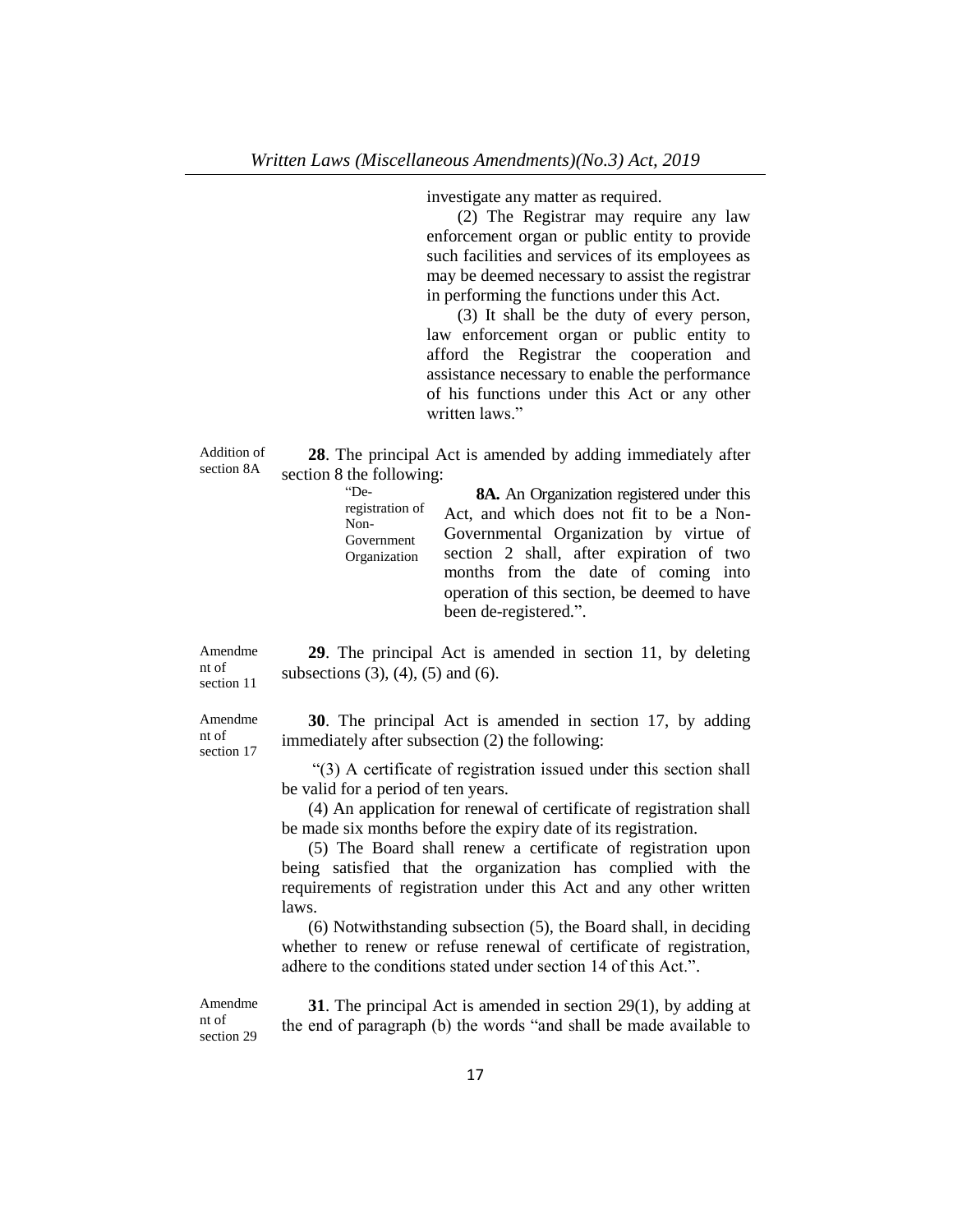the public".

| Amendme<br>nt of<br>section 31 | 32. The principal Act is amended in section 31, by-<br>(a) adding immediately after paragraph (b) the following-<br>"(c) to adhere to the principles of financial transparency and<br>accountability as prescribed under other written laws;"<br>and<br>(b) renumbering paragraph (c) as paragraph (d).<br><b>PART VI</b><br>AMENDMENT OF THE SOCIETIES ACT,<br>(CAP. 337)                                                                                                                                                                                                                                                                                                                                   |
|--------------------------------|--------------------------------------------------------------------------------------------------------------------------------------------------------------------------------------------------------------------------------------------------------------------------------------------------------------------------------------------------------------------------------------------------------------------------------------------------------------------------------------------------------------------------------------------------------------------------------------------------------------------------------------------------------------------------------------------------------------|
| Construc-<br>tion<br>Cap.337   | 33. This Part shall be read as one with the Societies Act,<br>hereinafter referred to as the "principal Act".                                                                                                                                                                                                                                                                                                                                                                                                                                                                                                                                                                                                |
| General<br>amend-<br>ment      | <b>34</b> . The principal Act is amended generally, by -<br>(a) deleting the words "local society" wherever they appear in<br>the Act and substituting for them the words "society";<br>(b) deleting the words "order and good government" wherever<br>they appear in the Act and substituting for them the words<br>"order, morality and good governance"; and<br>(c) deleting the word "President" wherever it appears in the<br>Act except under sections 5 and 8, and substituting for it the<br>word "Registrar".                                                                                                                                                                                       |
| Amend-<br>ment of<br>section 2 | 35. The principal Act is amended in section 2, by-<br>(a) deleting the definition of the terms "exempted society" and<br>"local society"; and<br>(b) deleting the definition of the word "society"<br>and<br>substituting for it the following:<br>"society" means a non-partisan and non-political<br>association of ten or more persons established for<br>professional, social, cultural, religion or economic<br>benefits or welfare of its members, formed and<br>registered as such under this Act, but does not<br>include-<br>Cap. 212<br>(a) a company formed and registered under the<br>Companies Act;<br>Cap. 318<br>(b) a trust formed and registered under the Trustees'<br>Incorporation Act; |
|                                |                                                                                                                                                                                                                                                                                                                                                                                                                                                                                                                                                                                                                                                                                                              |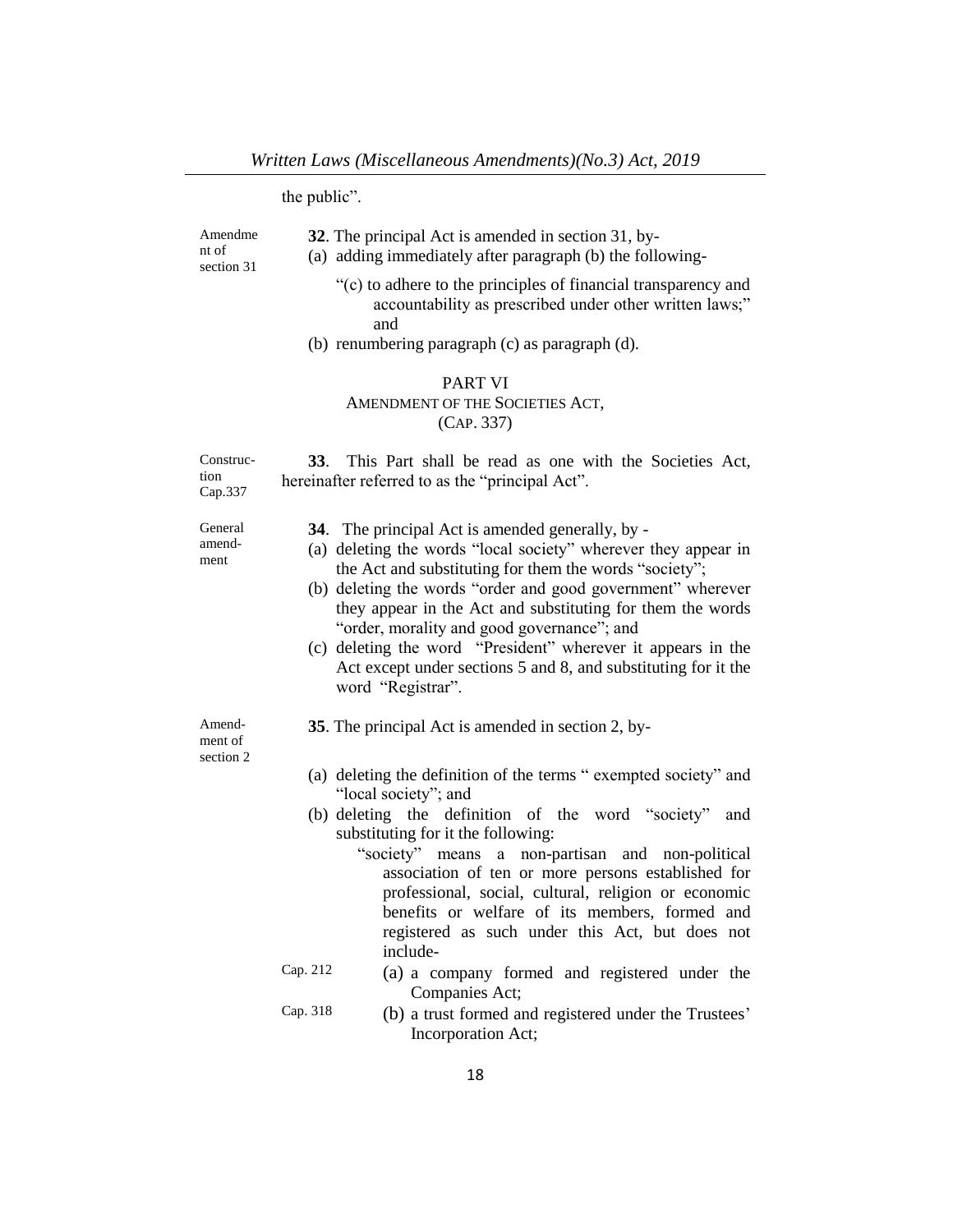|                                  | Cap. 366              |                                          | (c) a trade union formed and registered under the<br><b>Employment and Labour Relations Act;</b>                                                                                                                                                                                                                                               |
|----------------------------------|-----------------------|------------------------------------------|------------------------------------------------------------------------------------------------------------------------------------------------------------------------------------------------------------------------------------------------------------------------------------------------------------------------------------------------|
|                                  |                       |                                          | (d) a religious or faith propagating organisation;                                                                                                                                                                                                                                                                                             |
|                                  | Cap. 211              |                                          | (e) a cooperative society formed and registered<br>under the Cooperative Societies Act;                                                                                                                                                                                                                                                        |
|                                  |                       | (f)                                      | an agricultural association formed and registered<br>under any written law other than this Act;                                                                                                                                                                                                                                                |
|                                  | Cap. 258              |                                          | (g) a political party formed and registered under the<br><b>Political Parties Act;</b>                                                                                                                                                                                                                                                         |
|                                  | Cap. 56               |                                          | (h) a non-governmental organisation formed and<br>registered<br>under<br>the<br>Non-Governmental<br>Organisations Act;                                                                                                                                                                                                                         |
|                                  | Act No.<br>10 of 2018 |                                          | (i) a microfinance group (VICOBA) registered<br>under the Microfinance Act;                                                                                                                                                                                                                                                                    |
|                                  | Cap. 49               |                                          | (i) a sport association formed and registered under<br>the National Sport Council of Tanzania Act; and                                                                                                                                                                                                                                         |
|                                  |                       |                                          | (k) any society which the Minister may, by order<br>published in the Gazette, declare not to be a<br>society for the purpose of this Act;<br>(c) deleting the definition of the words "unlawful society"<br>and substituting for them the following-<br>"unlawful society" means<br>any<br>society<br>declared as such pursuant to section 8". |
| Repeal of<br>sections 3<br>and 4 |                       |                                          | 36. Sections 3 and 4 of the principal Act are hereby repealed<br>and replaced with the following:                                                                                                                                                                                                                                              |
|                                  |                       | "Registra-<br>tion of<br>association     | 3. An association shall not operate as a<br>society within the meaning of this Act, unless<br>it is registered with the Registrar in accordance<br>with the provisions of this Act."                                                                                                                                                           |
|                                  |                       | Cessation<br>of<br>registered<br>society | 4. An association registered under this<br>Act, and which does not fit to be a society by<br>virtue of section 2 shall, after expiration of two<br>months from the date of coming into operation<br>of this section, be deemed to have been de-<br>registered."                                                                                |

Repeal and replacement of section 7

**37.** The principal Act is amended by repealing section 7 and replacing for it the following:

"Registration of **7**.-(1) A foreign society intending to operate in Tanzania shall comply with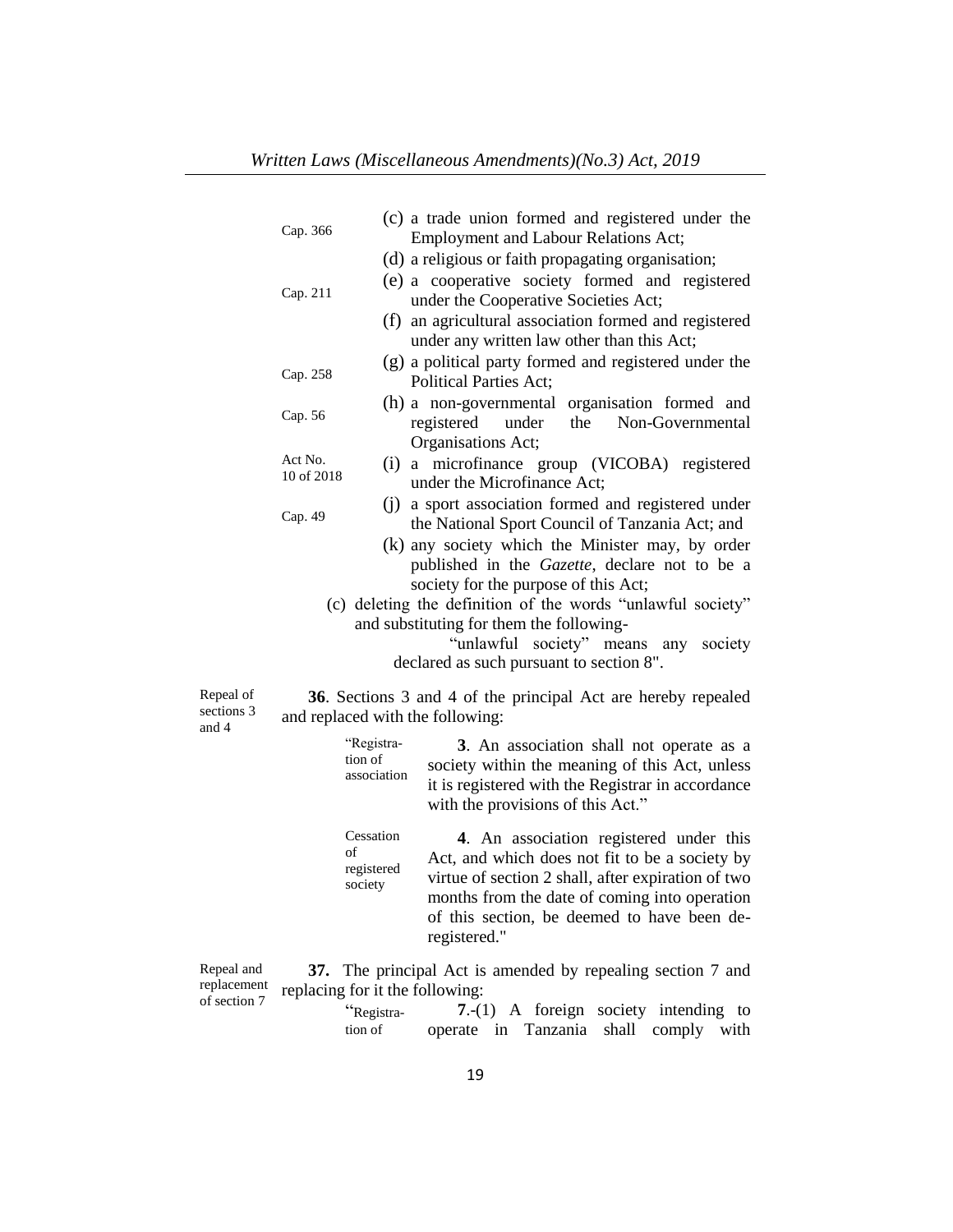|                                    | societies<br>registration requirements under this Act.<br>(2) It shall be an offence for any society<br>which is not registered in accordance with the<br>provisions of this Act to carry out its business<br>as a society in Tanzania."                                                                                                                                                                                                                                                                                                                                                                                                                                                                                                       |
|------------------------------------|------------------------------------------------------------------------------------------------------------------------------------------------------------------------------------------------------------------------------------------------------------------------------------------------------------------------------------------------------------------------------------------------------------------------------------------------------------------------------------------------------------------------------------------------------------------------------------------------------------------------------------------------------------------------------------------------------------------------------------------------|
| Amend-<br>ment of<br>section 8     | <b>38</b> . The principal Act is amended in section 8, by-<br>(a) deleting subsection (2) and substituting for it the<br>following:<br>(2) Any society declared by order of the<br>Minister to be a society dangerous to the good<br>governance of Tanzania, shall be declared to<br>be unlawful under the provisions of this<br>section and every such order made under the<br>provisions of this section shall continue in<br>force until revoked under this Act.<br>(b) deleting the words "or deemed to be made" appearing<br>in subsections $(3)$ and $(4)$ ;<br>(c) deleting subsection (6) and substituting for it the<br>following:<br>"(6) Any society against which an order under this<br>section is made, shall be de-registered." |
| Repeal of<br>section 9             | 39. The principal Act is amended by repealing section 9.                                                                                                                                                                                                                                                                                                                                                                                                                                                                                                                                                                                                                                                                                       |
| Amend-<br>ment of<br>section 10    | <b>40</b> . The principal Act is amended in section 10, by-<br>(a) deleting marginal note and substituting for it the<br>following "Provisions on de-registration";<br>(b) deleting subsection (1) and substituting for it the<br>following:<br>"(1) The provisions of this section shall apply to any<br>society whose registration has been cancelled under this<br>Act."                                                                                                                                                                                                                                                                                                                                                                    |
| Repeal of<br>sections 11<br>and 12 | 41. The principal Act is amended by repealing sections 11 and<br>12.                                                                                                                                                                                                                                                                                                                                                                                                                                                                                                                                                                                                                                                                           |
| Amend-<br>ment of<br>section 14    | 42. The principal Act is amended in section 14, by deleting the<br>opening words and substituting for them the following:<br>"The Registrar shall not register a society if-"                                                                                                                                                                                                                                                                                                                                                                                                                                                                                                                                                                  |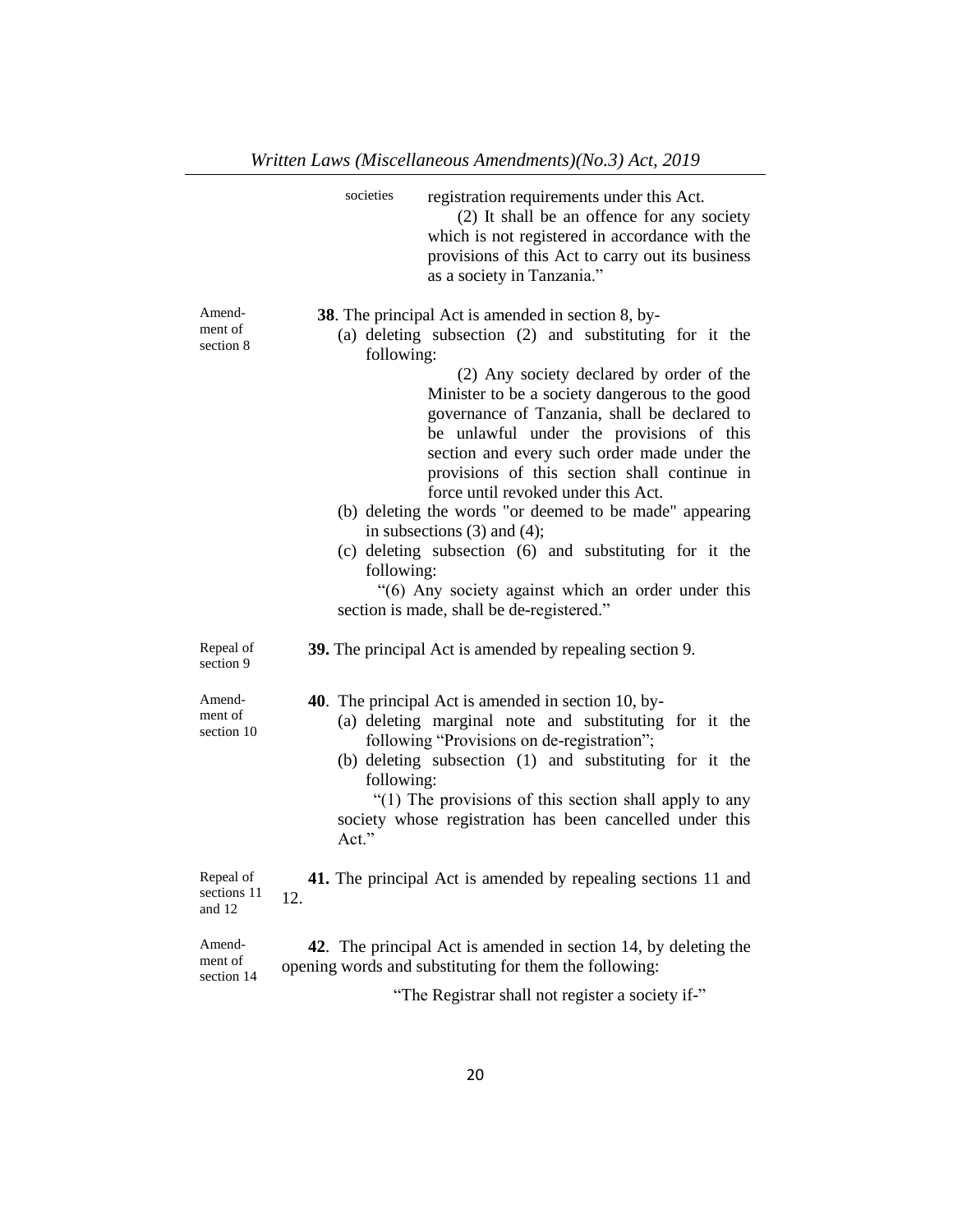| Repeal of<br>section 16         | 43. The principal Act is amended by repealed section 16.                                                                                                                                                                                                                                                                                                                                                                                                                                                                              |  |
|---------------------------------|---------------------------------------------------------------------------------------------------------------------------------------------------------------------------------------------------------------------------------------------------------------------------------------------------------------------------------------------------------------------------------------------------------------------------------------------------------------------------------------------------------------------------------------|--|
| Amend-<br>ment of<br>section 17 | 44. The principal Act is amended in section 17, by deleting the<br>words "effected under section 12" appearing in the opening phrase<br>and substituting for them the words "registered under the provisions<br>of this Act"                                                                                                                                                                                                                                                                                                          |  |
| Amend-<br>ment of<br>section 19 | 45. The principal Act is amended in section 19, by deleting the<br>words "section 8 is in force" and substituting for them the words<br>"sections $8$ , 14 and 17".                                                                                                                                                                                                                                                                                                                                                                   |  |
| Amend-<br>ment of<br>section 20 | 46. The principal Act is amended in section 20, by-<br>(a) deleting the words "or exempted society" appearing in<br>subsection (1); and<br>(b) deleting the words "or exempted society, as the case<br>may be" appearing in subsection (2).                                                                                                                                                                                                                                                                                           |  |
| Amend-<br>ment of<br>section 25 | 47. The principal Act is amended in section 25, by-<br>(a) in subsection (1), deleting the words "not exceeding ten<br>thousand shillings" and substituting for them the word "not<br>less than one million shillings but not exceeding ten million<br>shillings":<br>(b) in subsection (2), deleting the phrase "subordinate court<br>presided over by a District magistrate of a Resident<br>Magistrate" appearing in subsection (2) and substituting for<br>it the words "District Court presided over by Resident<br>Magistrate;" |  |
| Amend-<br>ment of<br>section 26 | 48. The principal Act is amended in section 26, by deleting the<br>words "not exceeding five thousand shillings" and substituting for<br>them the words "not less than two hundred thousand shillings but<br>not exceeding two million shillings".                                                                                                                                                                                                                                                                                    |  |
| Amendme<br>nt of<br>section 27  | 49. The principal Act is amended in section 27, by deleting the<br>words "not exceeding five thousand shillings" and substituting for<br>them the word "not less than two hundred thousand shillings but not<br>exceeding two million shillings".                                                                                                                                                                                                                                                                                     |  |
| Repeal of<br>section 28         | <b>50</b> . Section 28 of the principal Act is hereby repealed.                                                                                                                                                                                                                                                                                                                                                                                                                                                                       |  |

*Written Laws (Miscellaneous Amendments)(No.3) Act, 2019*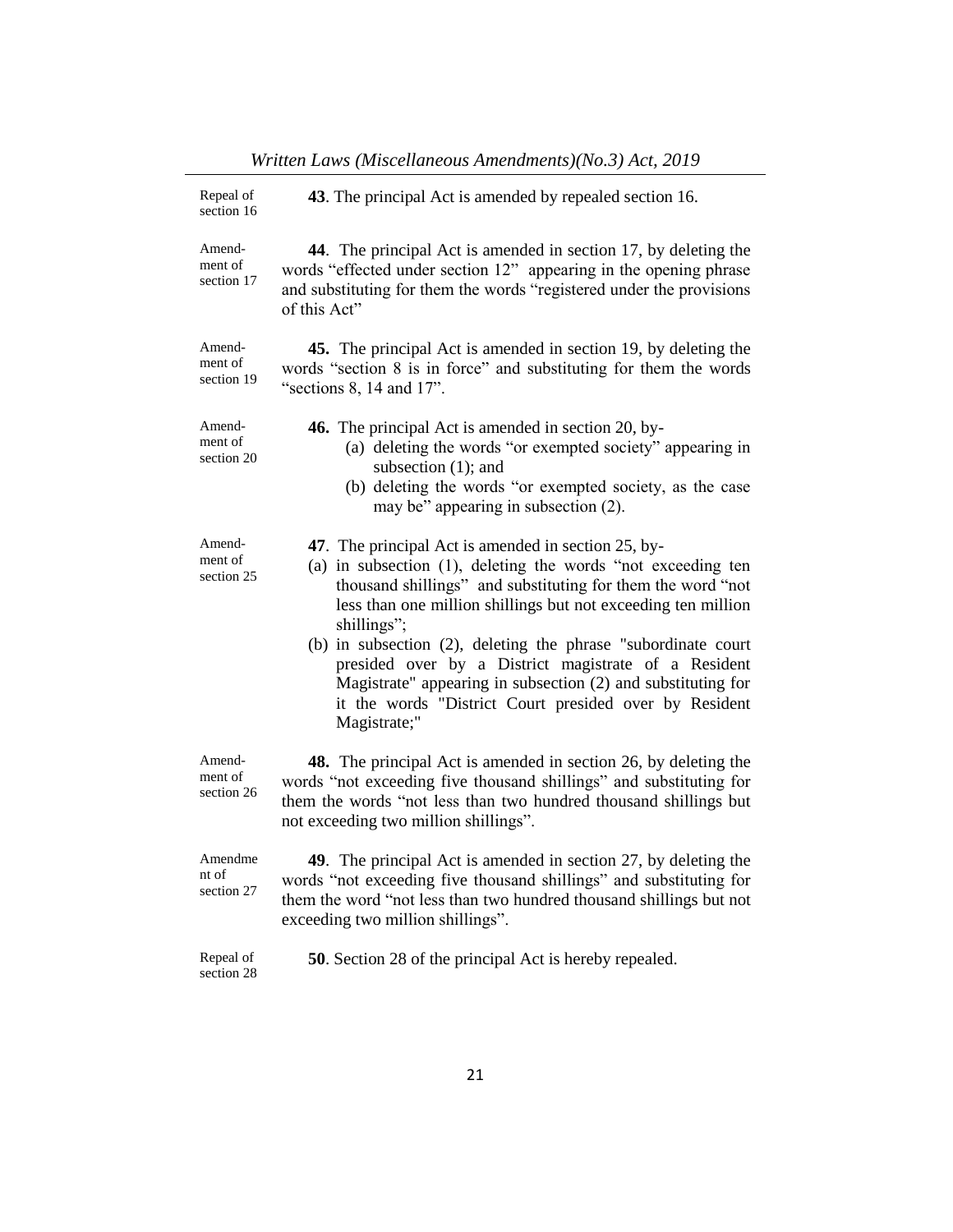# PART VII AMENDMENT OF STATISTICS ACT, (CAP. 351)

Construction Cap. 351

**51.** This Part shall be read as one with the Statistics Act, hereinafter referred to as the "principal Act".

| $\cup$ up. $\cup$ 1            |                                                                                                                                                                                                                                                                                                                                                                                                                                                                                                                                                                                                                                                                                                                                                                                                                                                                                                                                                                                                               |
|--------------------------------|---------------------------------------------------------------------------------------------------------------------------------------------------------------------------------------------------------------------------------------------------------------------------------------------------------------------------------------------------------------------------------------------------------------------------------------------------------------------------------------------------------------------------------------------------------------------------------------------------------------------------------------------------------------------------------------------------------------------------------------------------------------------------------------------------------------------------------------------------------------------------------------------------------------------------------------------------------------------------------------------------------------|
| Amend-<br>ment of<br>section 3 | <b>52.</b> The principal Act is amended in section 3, by<br>(a) deleting the definitions of the terms "statistical<br>information" and ""survey" and substituting for them the<br>following:<br>"statistical information" means any organized data<br>obtained from censuses or surveys; and<br>"survey" means a method of collecting data from a sample<br>of persons with a national, regional or district level<br>coverage;"<br>(b) inserting in its appropriate alphabetic order the following:<br>""publish" means release or<br>statistical<br>disseminate<br>information to the public in any form or media;<br>"international standards" means guidelines for producing<br>official statistics used by United Nations Statistics<br>and<br>other recognized international<br>Division<br>organisation;<br>"national standards" means guidelines for producing<br>official statistics used by Bureau;<br>"non-official statistics" means statistics produced without<br>the authority of the Bureau." |
| Amend-<br>ment of<br>section 6 | <b>53</b> . The principal Act is amended in section 6, by-<br>(a) inserting immediately after paragraph (f) the following:<br>"(g) coordinate publishing of statistical information;"<br>and<br>(b) renaming paragraphs (g) and (h) as paragraphs (h) and (i)<br>respectively.                                                                                                                                                                                                                                                                                                                                                                                                                                                                                                                                                                                                                                                                                                                                |
| Amendme<br>nt of<br>section 19 | <b>54.</b> The principal Act is amended in section 19, by inserting the<br>words "and publish" between the words "collect" and "official".                                                                                                                                                                                                                                                                                                                                                                                                                                                                                                                                                                                                                                                                                                                                                                                                                                                                    |
| Amendme<br>nt of<br>section    | 55. The principal Act is amended in section 24A, by-<br>(a) deleting subsection (2) and substituting with the following:                                                                                                                                                                                                                                                                                                                                                                                                                                                                                                                                                                                                                                                                                                                                                                                                                                                                                      |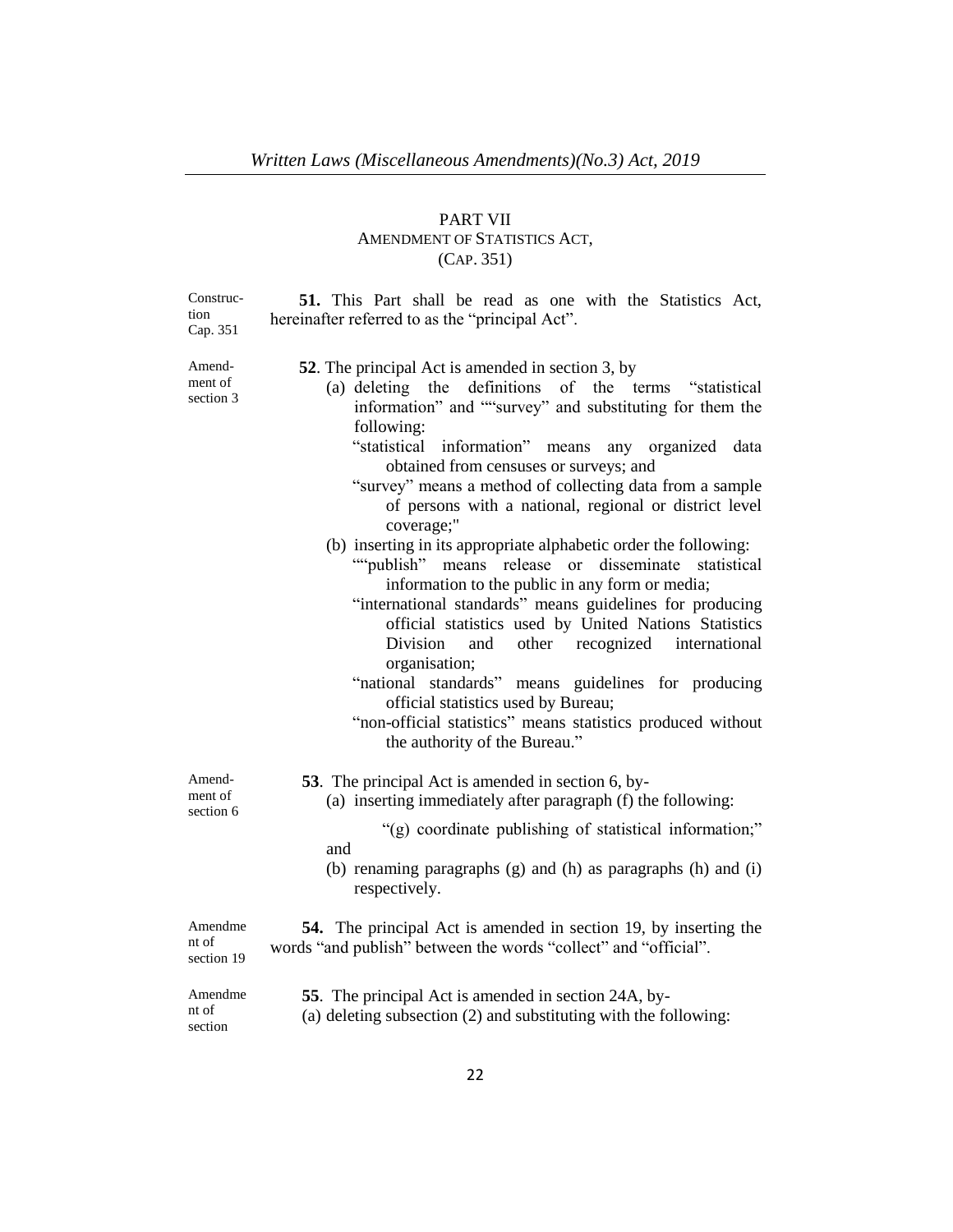"(2) A person who has different findings from statistics disseminated by the Bureau shall, subject to consultation with the Bureau, have the right to challenge such statistics:

Provided that, the consultation shall involve discussion on the methodology used, data sources, analysis and data interpretation.

(3) Where upon consultation under subsection (2), it is established that the findings intended to be published pursuant to subsection (2) are incorrect, the Bureau shall advise the person concerned to revise such findings accordingly before publication; and in case of disagreement on revision, the Bureau shall refer the matter to the Technical Committee for determination.

(4) Where the Technical Committee determines that-

- (a) the findings referred to it under subsection (3) are correct, it shall direct the findings to be published;
- (b) the statistics disseminated by the Bureau are correct and also the findings are correct it shall direct both to be published;
- (c) the statistics disseminated by the Bureau are correct but the findings are incorrect, it shall direct the findings not be published;
- (d) the statistics disseminated by the Bureau are incorrect and the findings are correct it shall declare as such and direct the findings be published; and
- (e) both the statistics disseminated by the Bureau and the findings are incorrect, it shall declare the statistics unpublished and the findings incorrect.

(5) Notwithstanding subsection (4)(d), where the statistics disseminated by the Bureau is found to be incorrect due to some discrepancies, the Bureau shall use standard statistical practices to correct the discrepancies of such statistics.

(6) The Technical Committee referred to under this section shall be formed by the Minister and shall be

24A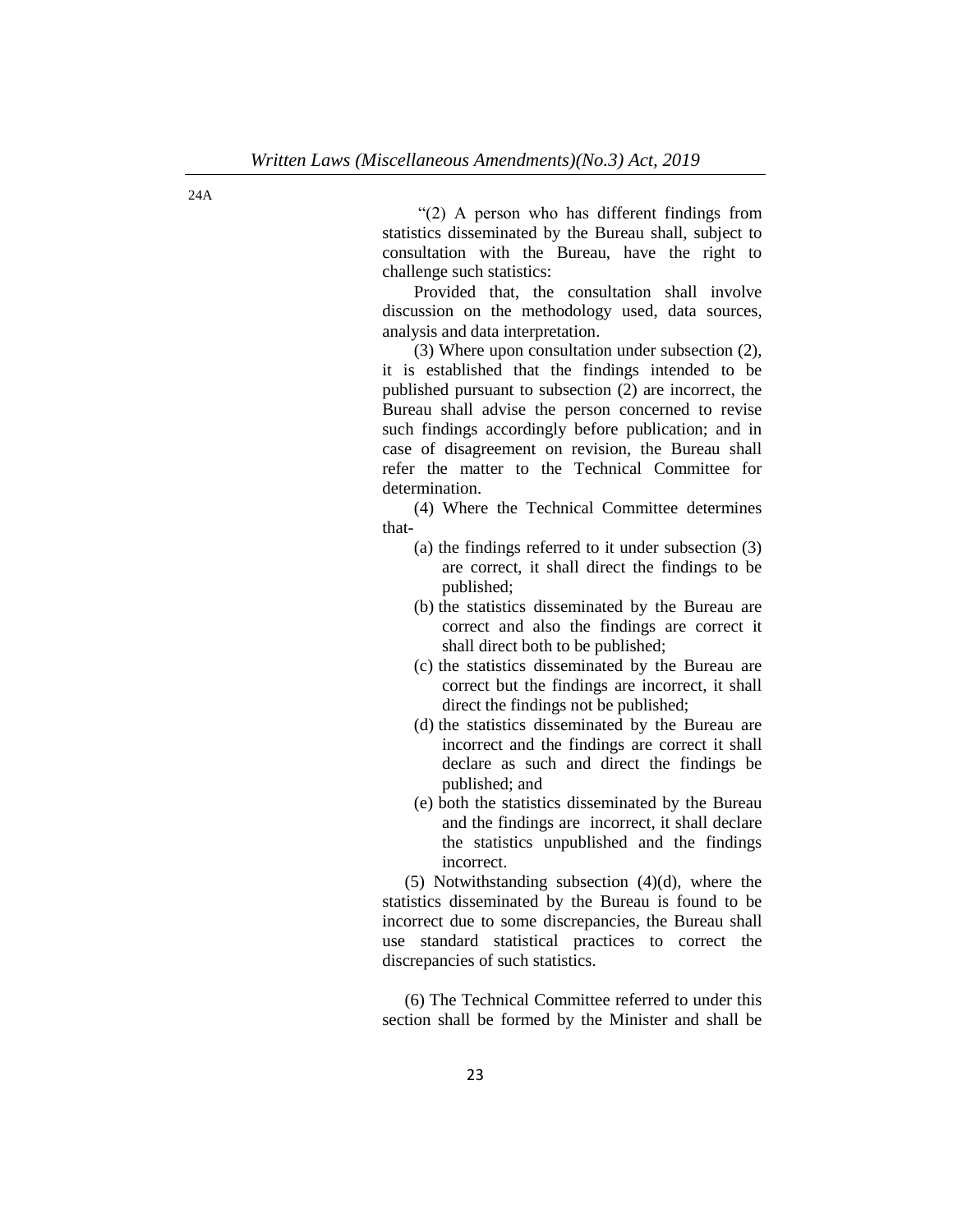composed of members who are conversant with and possess expertise on matters relating statistics and the subject to be determined.

(7) In the performance of its functions, the Technical Committee referred to under subsection (6) shall be guided by accepted National and International standards on statistics.

(8) For the purpose of subsection (1), the term "process" means to make an in-depth or further analysis of official statistics that may involve some adjustment or modification, including weighting schemes, method of imputing missing values or crosschecking techniques and relevant characteristics of specific approach applied.

(9) The Minister may make regulations prescribing for the composition, appointment of members and better carrying out of the functions and responsibilities of the Technical Committee. "

**56**. Section 24B is repealed and replaced by the following:

"Disseminat ion of nonofficial statistics

**24B**.-(1) A person shall not publish nonofficial statistics without consultation with the Statistician General.

(2) The consultation referred to under subsection (1) shall involve discussion on data sources, methodology used, data sources, analysis, data interpretation and results to be published.

(3) Where data sources and methodology refered to under subsection (2) are found to meet acceptable national and international standards, such non-official statistics shall be published.

(4) Where data sources and methodology referred under subsection (2) do not meet the acceptable national or international standards due to some discrepancies, the Bureau may advise the person concerned to correct the discrepancies before publication.

(5) Where the non-official statistics submitted to the Statistician General for approval do not meet acceptable national or international standards, such information may

Repeal and replacement of section 24B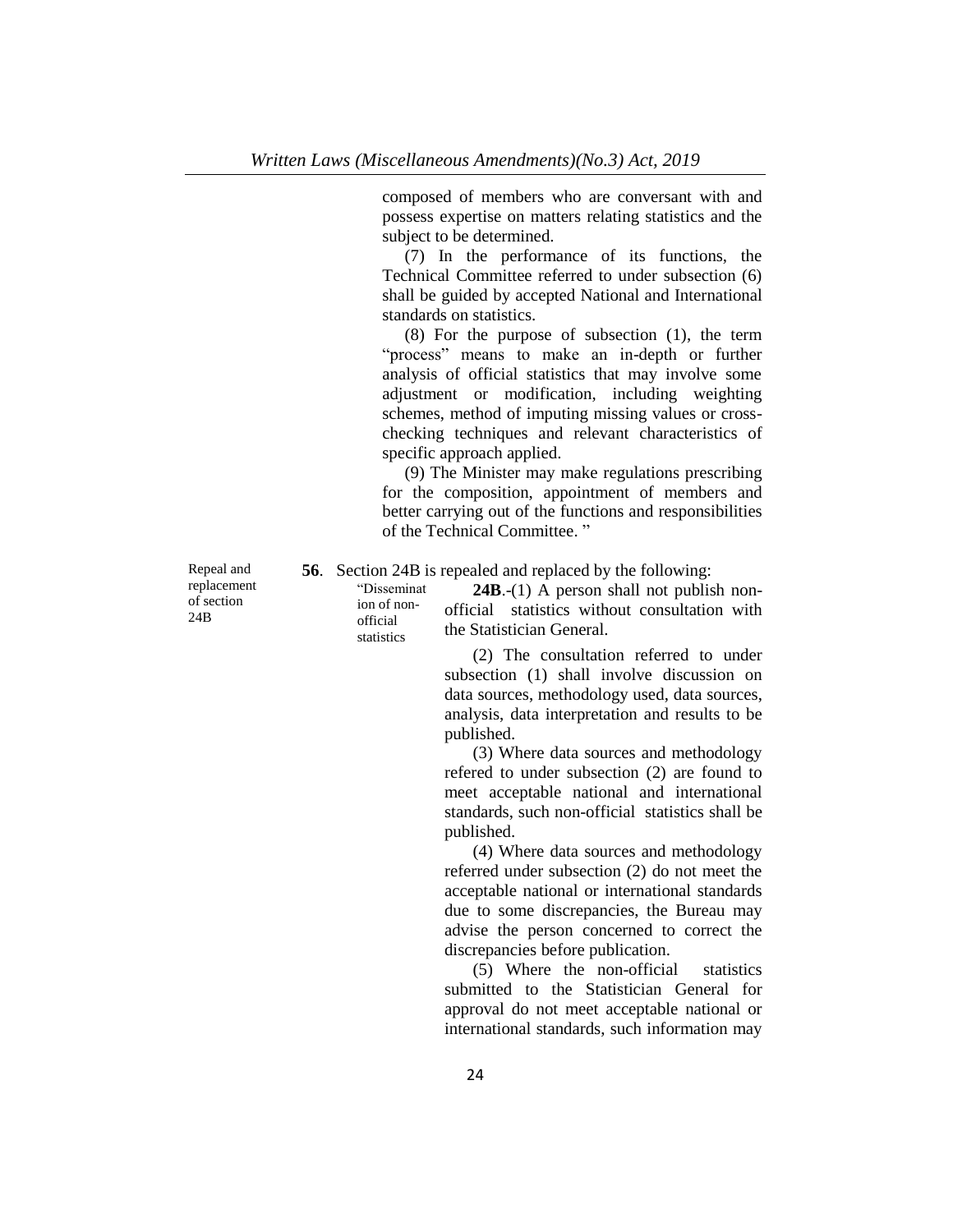be published with a clear disclaimer statement that the information is not official.

(6) Where a person is not satisfied with the decision of the Statistician General under this section he may refer the matter to the Technical Committee for determination.

(7) Notwithstanding subsection (1), the following statistical information may be published without consultation-

- (a) surveys or researches in natural sciences, technology or innovation conducted by recognised academic and research institutions such as universities and other academic and research institutions;
- (b) researches conducted using administrative data or statistics from Government institutions such as ministries, independent departments, authorities and regional administration;
- (c) surveys or researches conducted for programmes by international organisations, regional bodies, intergovernmental organisations bilateral institutions, diplomatic missions or international development organisations; and
- (d) surveys or researches conducted purely for internal or personal use by institutions or organisations which are not intended to be published."

Amendment of section 37

**57**. The principal Act is amended in section 37, by deleting subsection (4) and substituting for it the following-

"(4) Any person who publishes non-official statistics contrary to the provisions of this Act, commits an offence and shall, upon conviction by a competent court, be liable -

(a) in the case of an individual, to a fine of not less than one million shillings but not exceeding five million shillings or to imprisonment for a term of not less than six months but not exceeding twelve months or to both; and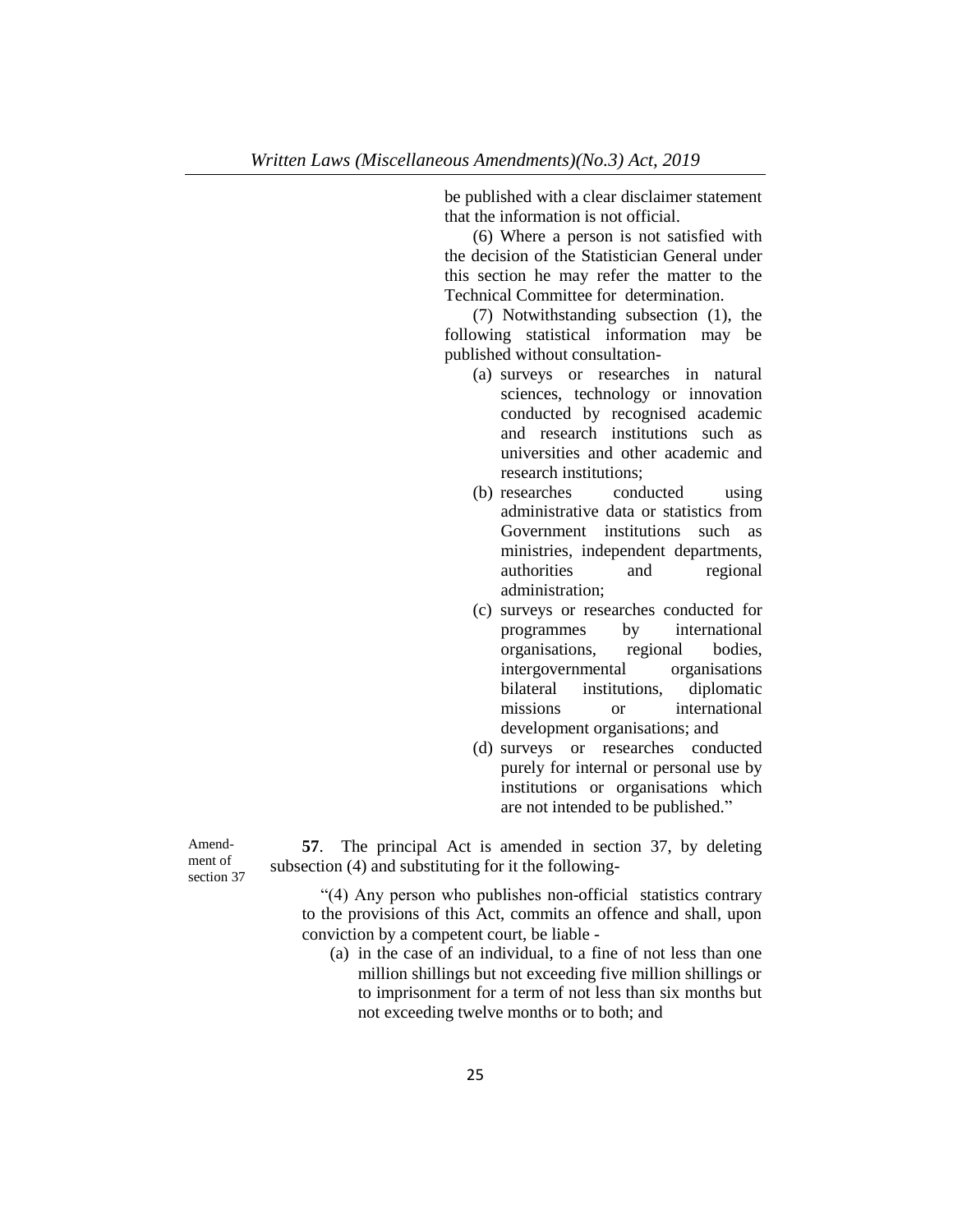(b) in the case of an institution, to a fine of not less than ten million shillings but not exceeding fifty million shillings."

## PART VIII

# AMENDMENT TANZANIA SHIPPING AGENCIES ACT, (CAP. 415)

| Construc-tion<br>Cap.415   | 58. This Part shall be read as one with the<br>Tanzania Shipping Agencies Act hereinafter referred to<br>as the "principal Act." |
|----------------------------|----------------------------------------------------------------------------------------------------------------------------------|
| Amend-ment of<br>section 2 | <b>59.</b> The principal Act is amended in section 2, by<br>deleting the words "at sea ports and inland waterways<br>ports".     |
| Amend-ment of<br>section 3 | <b>60.</b> The principal Act is amended in section 3, by-<br>""airport" means a defined area on land or water                    |
| Cap. 223<br>Cap. 392       | including any building, installations<br>and<br>equipment intended to be used either wholly or                                   |
| Cap. 283                   | in part for the arrival, departure and surface<br>movement of aircraft with facilities<br>for<br>passengers and cargo;           |
| Cap. 123                   |                                                                                                                                  |
| Cap. 392                   | "airway bill" means a document that accompanies<br>goods shipped by an international air courier                                 |
| Cap. 392                   | providing detailed information about the<br>shipment;                                                                            |
|                            | "ammunition" shall have the meaning ascribed to<br>it under the Firearms and Ammunition Control<br>Act;                          |
|                            | "consignment note" means a document prepared                                                                                     |
|                            | by a consignor and countersigned by the                                                                                          |
|                            | carrier as a proof of receipt of consignment for                                                                                 |
|                            | delivery at the destination;                                                                                                     |
|                            | "dry port" means an inland common user facility                                                                                  |
|                            | which is directly linked to a maritime port by                                                                                   |
|                            | appropriate<br>having<br>road<br>railway,<br><sub>or</sub>                                                                       |
|                            | infrastructure, equipment and storage facilities                                                                                 |
|                            | operating as a centre for transhipment of sea                                                                                    |
|                            | bound cargo and containers to and from inland                                                                                    |
|                            | destinations and includes Inland Clearance                                                                                       |
|                            | Depot and Empty Container Depot;                                                                                                 |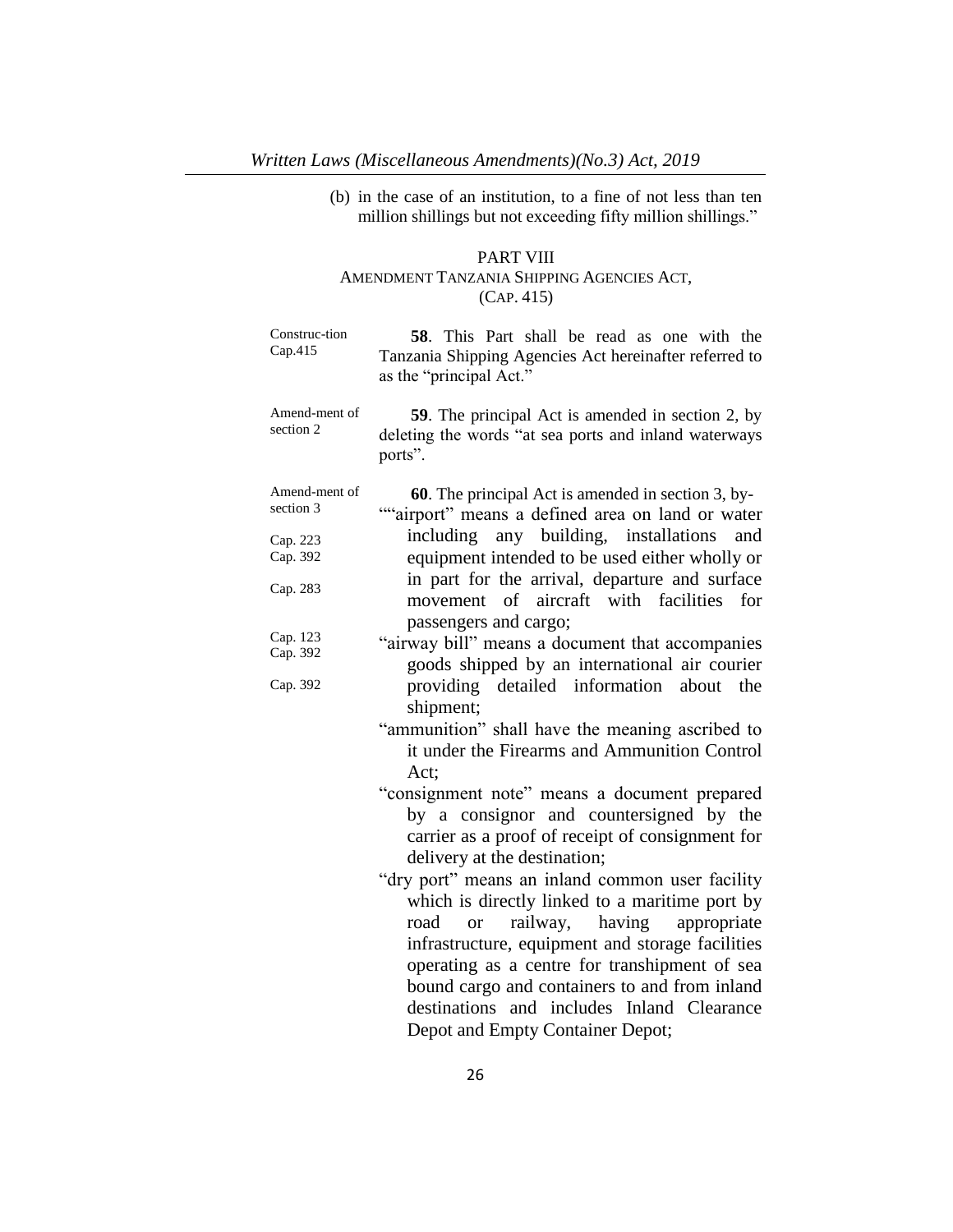"export" means to take or cause goods to be taken out of Mainland Tanzania;

- "ferry" includes a boat or ship, whether owned by the government or private person, for conveying passengers or goods in a passage over any river, arm of the sea, lake or part of a lake from any place to which the public have access to any other place but does not include a boat or a ship owned or operated by security forces;
- "firearm" shall have meaning ascribed to it under Firearms and Ammunition Control Act;
- "gas" shall have the meaning ascribed to it under the Petroleum Act;
- "Government trophy" means the Government trophy as referred to under the Wildlife Conservation Act;
- "import" means to bring or to cause goods to be brought into Mainland Tanzania from a foreign country;
- "live animal" means any kind of live vertebrate and invertebrate animal and the young and egg thereof;
- "mineral" shall have the meaning ascribed to it under the Mining Act;
- "oil" shall have the meaning ascribed to it under the Petroleum Act;
- "petroleum" shall have the meaning ascribed to it under the Petroleum Act;
- "port services" means any service rendered by a port terminal operator within a port in any manner including loading and unloading of goods on board vessels, shore handling of goods, storage of goods, handling of passengers carried on vessels and handling of refined petroleum products, edible oils and natural or liquidified gases on vessels;
- "ship" means a floating vessel which is self-propelled and capable of carrying passengers or cargo;
- "vessel" includes any ship, boat, sailing vessel, ferry or other vessel of any description used in navigation;"
- (b) inserting the words "ports, pipelines, airports border-post" between the words "through," and "customs" appearing in the definition of the words "clearing and forwarding";
- (c) deleting the definition of the word "consignee" and substituting for it the following-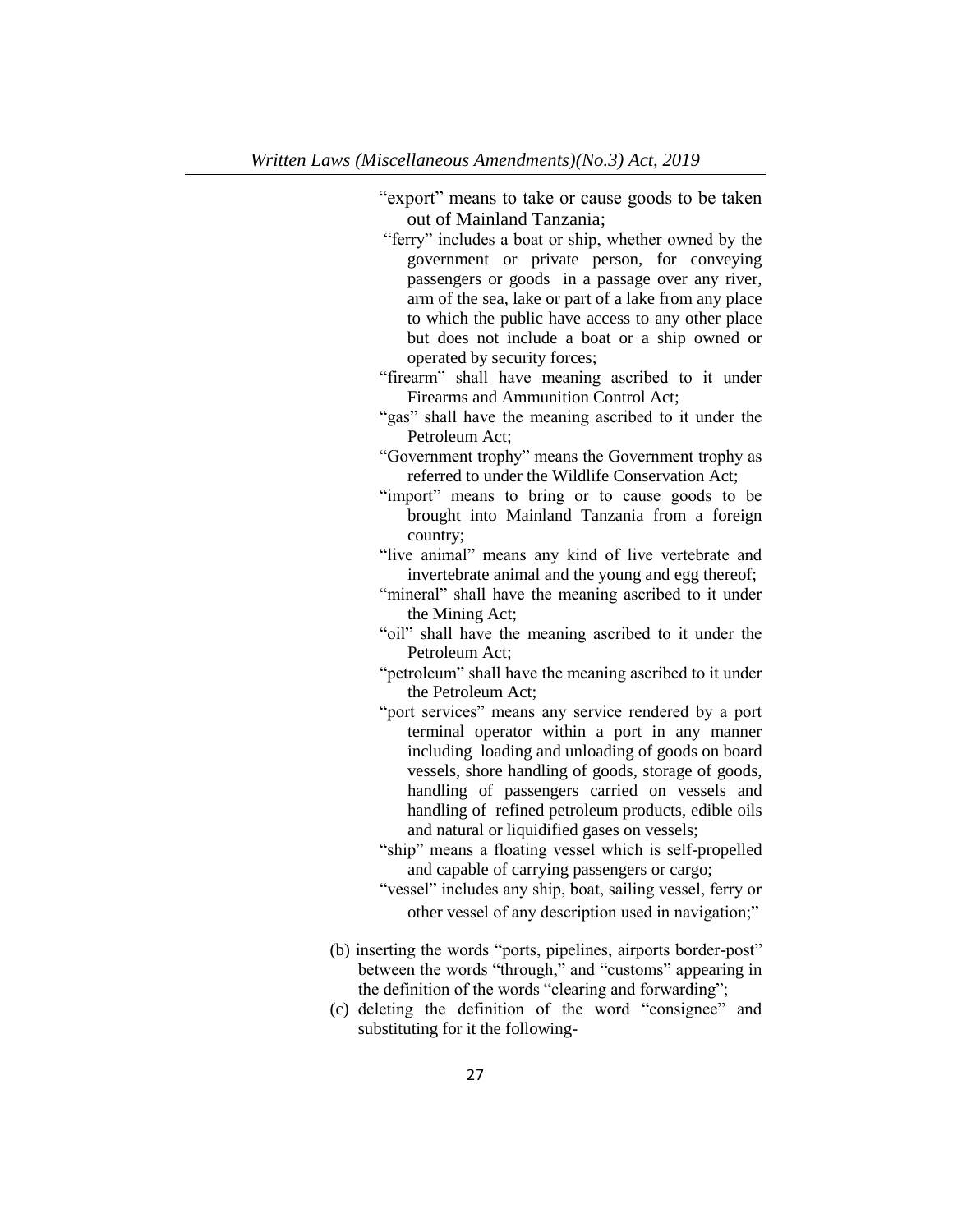- ""consignee" means the party to whom goods accepted for carriage on board are addressed and that party is named as such in the bill of lading, airway bill or consignment note;"
- (d) deleting the definition of the word "port" and substituting for it the following-
	- "port" means a sea port or inland waterways port of Mainland Tanzania, whether on the coast or elsewhere and in relation to execution of exclusive mandate and shipping agency under this Act, a port shall include airport;
- (e) adding the words "airway bill or consignment note" between the words"lading" and "as party" appearing in the definition of the word "shipper".

Amendment of section 5

**61.** The principal Act is amended in section 5, by deleting paragraph (g) and (h) and substituting for them the following-

- "(g) promoting competition in the maritime transport services;
- (h) entering into contractual obligations with other persons or body of persons in order to secure the provision of quality and efficient shipping services and maritime environment, safety and security, whether by means of concession, joint venture, public private partnership or other means and to delegate its own functions of providing shipping services and maritime environment, safety and security to one or more parties."
- **62.** Section 7 of the principal Act is amended-
- (a) in subsection  $(1)$  by-
	- (i) deleting the word "arms" appearing in paragraph (a) and substituting for it the word "firearms;"
	- (ii) adding between the words "trophies" and "or" appearing in paragraph (a) the following words "fertilizers, industrial sugar, domestic sugar, edible cooking oil, wheat, oil products, gas, liquidified gas and chemicals or any other liquid related products ";
	- (iii) adding immediately after paragraph (c) the following new paragraph-
		- "(d) shipping agency functions in relation to-
			- (i) tanker ships, pure car carriers vessel, cruise vessel, exhibition vessel, casual caller, chartered vessel and military ship;

Amendment of section 7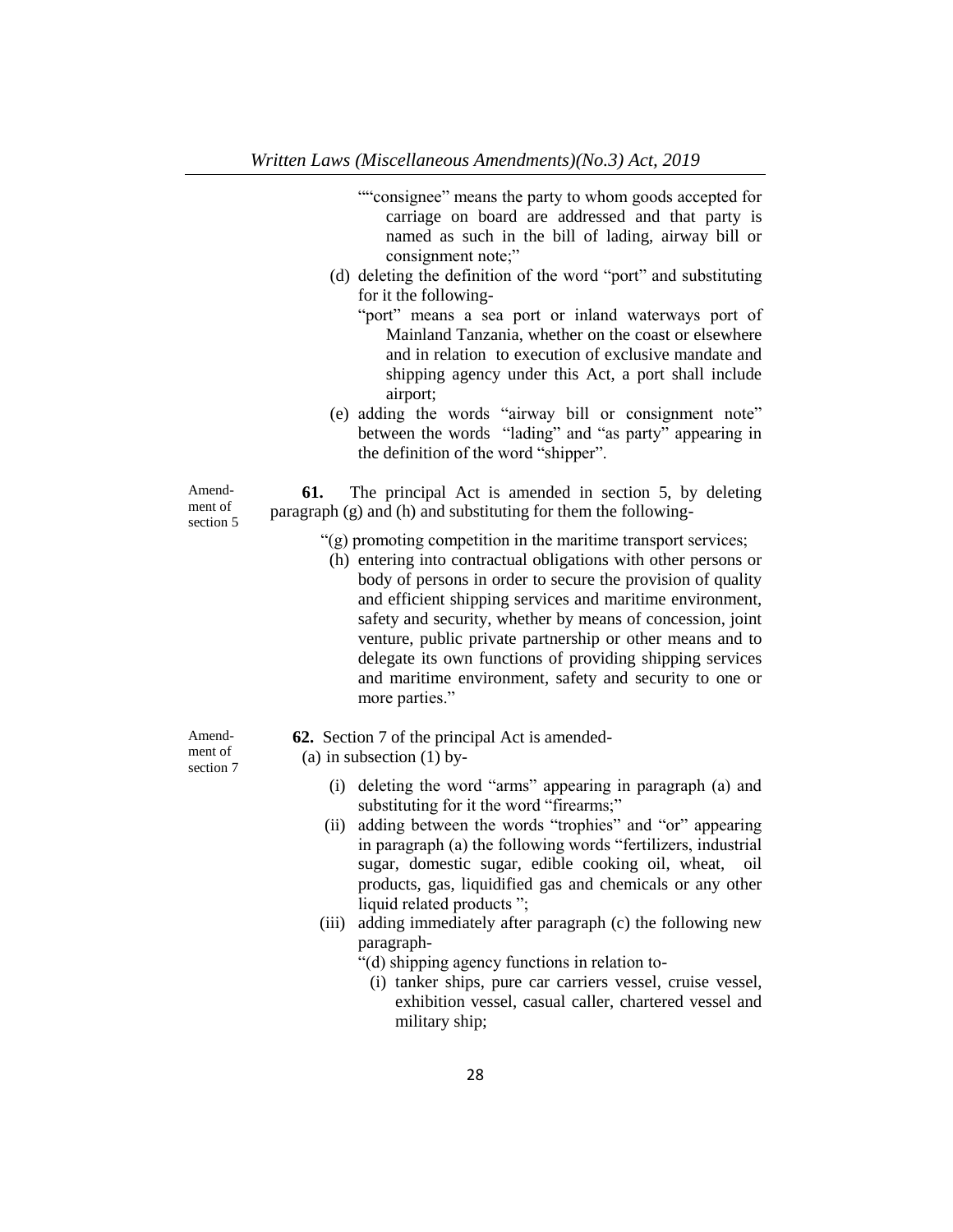|                                 | (ii) minerals, mineral concentrates, machineries,<br>equipment, products or extracts related to minerals<br>and petroleum, firearms and ammunition, live<br>animals, Government trophies, fertilizers, industrial<br>and domestic sugar, edible or cooking oil, wheat oil<br>products, gas, liquidified gas and chemicals or any<br>other liquid related products"; or<br>(iii) any other goods as the Minister may by order<br>published in the Gazette prescribe."; and<br>(b) by inserting immediately after sub section $(1)$ , the following-<br>"(1A) For the purpose of subsection $(1)(d)$ , the term<br>"tanker ship" means a ship designed to transport liquids or<br>gases in bulk including oil products, gas, liquidified gas<br>and chemicals or any other liquid related products." |
|---------------------------------|----------------------------------------------------------------------------------------------------------------------------------------------------------------------------------------------------------------------------------------------------------------------------------------------------------------------------------------------------------------------------------------------------------------------------------------------------------------------------------------------------------------------------------------------------------------------------------------------------------------------------------------------------------------------------------------------------------------------------------------------------------------------------------------------------|
| Amend-<br>ment of<br>section 10 | 63. The principal Act is amended in section 10, by deleting<br>subsection (1) and substituting for it the following-                                                                                                                                                                                                                                                                                                                                                                                                                                                                                                                                                                                                                                                                               |
|                                 | "(1) The Corporation shall regulate maritime transport<br>services, maritime safety, maritime security and prevention of<br>pollution from ships and maritime activities in accordance with<br>the provisions of this Act."                                                                                                                                                                                                                                                                                                                                                                                                                                                                                                                                                                        |
| Amend-<br>ment of<br>section 11 | <b>64.</b> The principal Act is amended in section 11, by-<br>(a) deleting the opening phrase to subsection (1) and substituting<br>for it the following-<br>"(1) The functions of the Corporation in relation to<br>regulation of maritime administration, maritime safety,<br>maritime security and prevention of pollution from ships and<br>maritime activities shall be to:-"<br>(b) deleting paragraph (b) and substituting for it the following-<br>"(b) exercise flag state control on Tanzanian ships and port<br>state control on foreign ships;".                                                                                                                                                                                                                                       |
| Amend-<br>ment of<br>section 13 | 65. The principal Act is amended in section 13, by deleting<br>subsection (3) and substituting for it the following-                                                                                                                                                                                                                                                                                                                                                                                                                                                                                                                                                                                                                                                                               |
|                                 | " $(3)$ Notwithstanding the provisions of subsection $(2)$ , the<br>Director General shall not issue a licence for shipping agency<br>if the applicant or its shareholder is ship owner, ship operator,<br>ship charterer, dry port operator or clearing and forwarding<br>agent."                                                                                                                                                                                                                                                                                                                                                                                                                                                                                                                 |
| Amendme                         | <b>66.</b> The principal Act is amended in section $22(2)$ , by-                                                                                                                                                                                                                                                                                                                                                                                                                                                                                                                                                                                                                                                                                                                                   |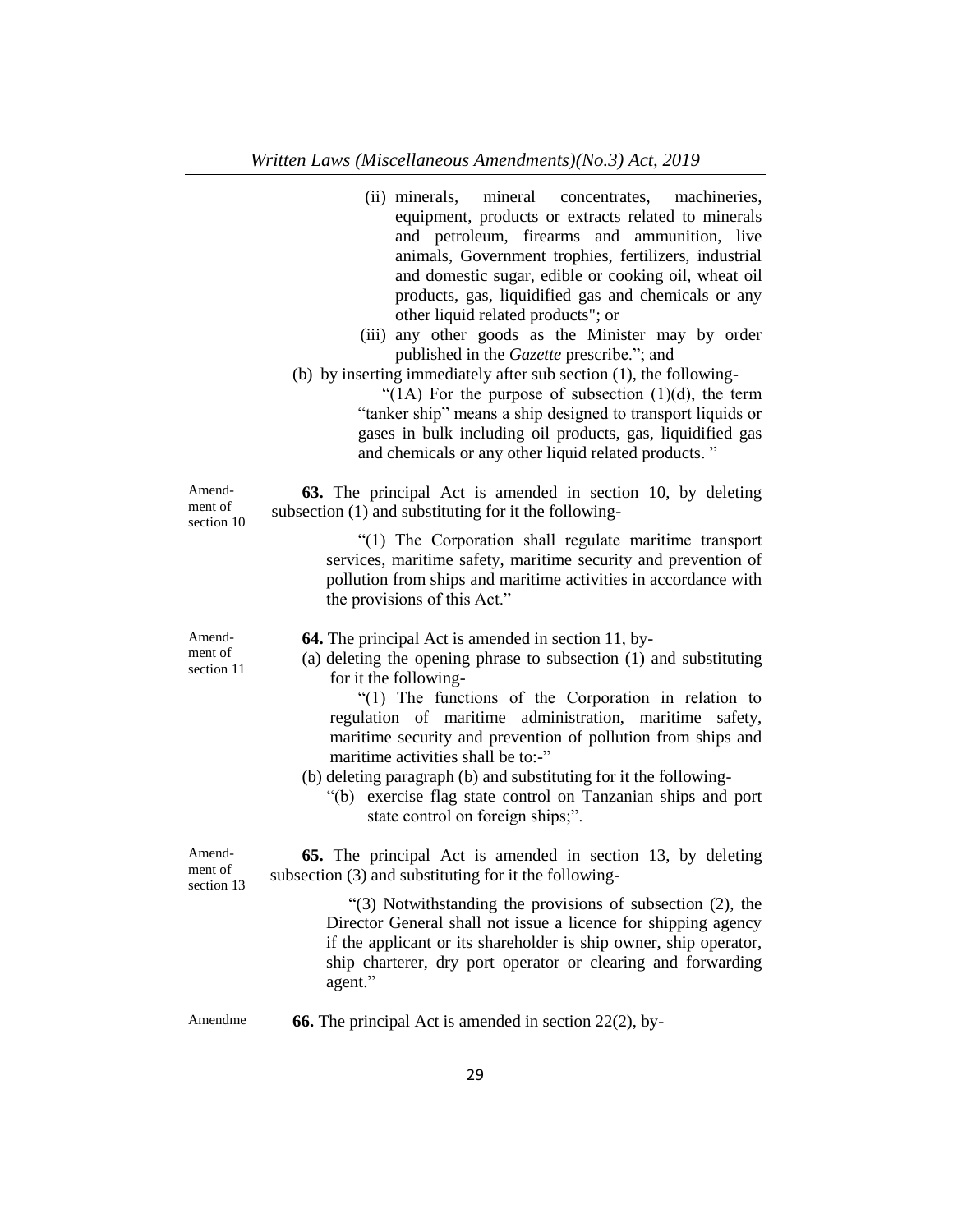| nt of<br>section 22               | (a) deleting the word "senior" appearing in paragraph $(g)$ ;                                                                                                                                                                                                                                                                                                                                                                                            |
|-----------------------------------|----------------------------------------------------------------------------------------------------------------------------------------------------------------------------------------------------------------------------------------------------------------------------------------------------------------------------------------------------------------------------------------------------------------------------------------------------------|
|                                   | (b) inserting the word "management" between the words "of"<br>and "staff" appearing in paragraph (h); and<br>(c) deleting the word "senior" appearing in paragraph $(i)$ ;                                                                                                                                                                                                                                                                               |
| Amend-<br>ment of<br>section 30   | 67. The principal Act is amended in section 30, by deleting<br>subsection (5) and substituting for it the following-                                                                                                                                                                                                                                                                                                                                     |
|                                   | "(5) The Director General shall serve for a term of five years<br>renewable once on such terms and conditions as shall be set out in<br>the scheme of service and letter of his appointment."                                                                                                                                                                                                                                                            |
| Amend-<br>ment of<br>section 31   | 68. The principal Act is amended in section 31(3), by-<br>(a) adding the word "or" at the end of paragraph (a); and                                                                                                                                                                                                                                                                                                                                      |
|                                   | (b) deleting paragraph (b) and substituting for it the<br>following-<br>"(b) is a holder of a first degree from a recognized<br>university and a Master Mariner or Chief Engineer<br>Officer in accordance with the International<br>Convention on Standard of Training, Certification<br>and Watch keeping for Seafarers (STCW Reg. II/2 or<br>III/2) with seagoing service; and"                                                                       |
| Amend-<br>ment of<br>section 46   | 69. The principal Act is amended in section 46, by-<br>(a) deleting the words "business of shipping agency" appearing<br>in paragraph (a) and substituting for them the words<br>"regulated service"; and<br>(b) deleting paragraph (b) and substituting for it the following:<br>"(b) inspect and take copies of any record required<br>under this Act to be kept in respect of regulated<br>service or any other records relating to such<br>service," |
| Amend-<br>ment of the<br>Schedule | 70. The principal Act is amended in the Schedule by deleting the<br>words "shipping agency" appearing after the word "for" appearing in<br>paragraph $1(1)$ in item (e) and substituting for it the word "maritime<br>transport."                                                                                                                                                                                                                        |

# *Written Laws (Miscellaneous Amendments)(No.3) Act, 2019*

# PART IX AMENDMENT OF THE TRUSTEES' INCORPORATION ACT, (CAP.318)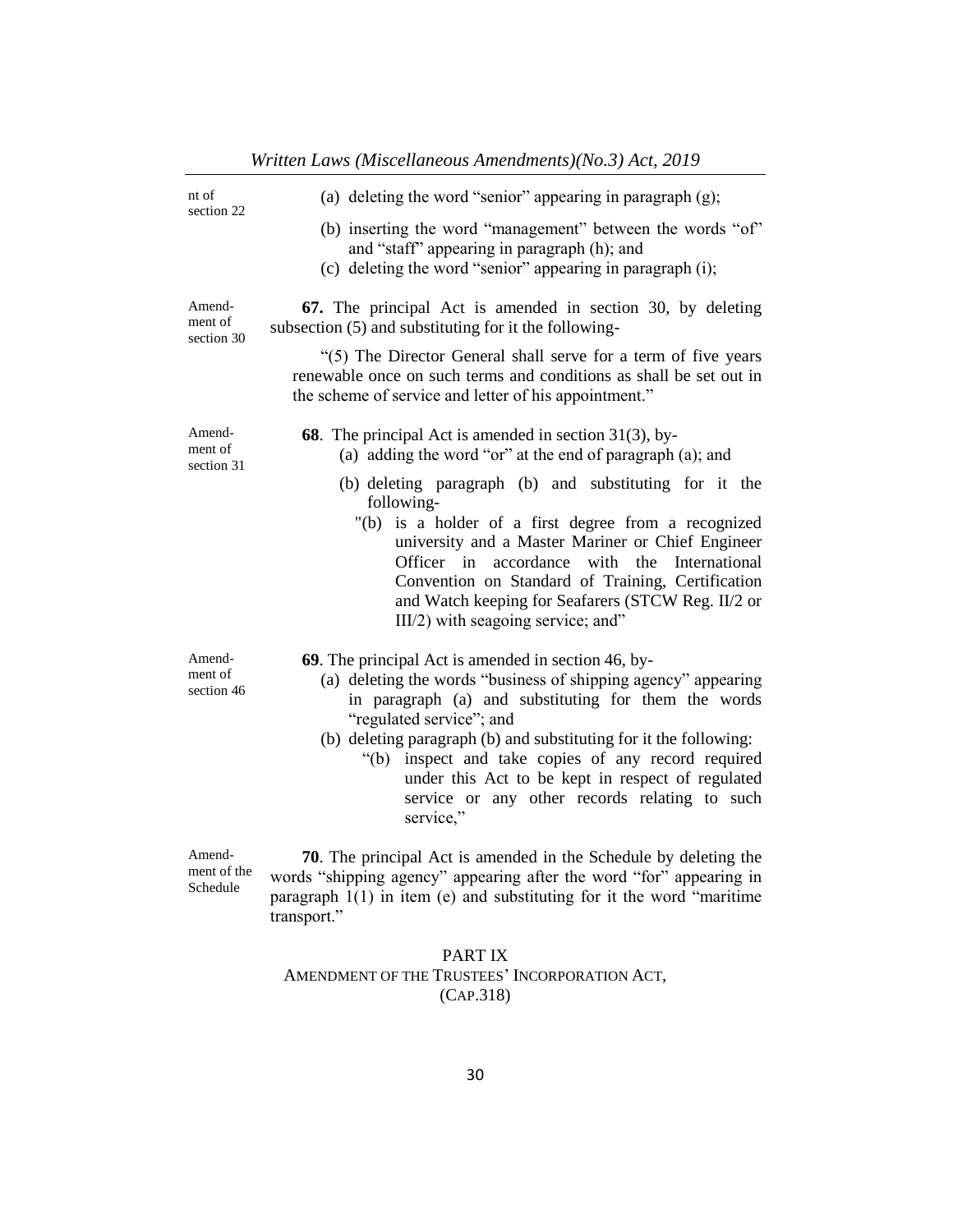| Construc-<br>tion<br>Cap.318 | <b>71</b> . This Part shall be read as one with the Trustees' Incorporation<br>Act, hereinafter referred to as the "principal Act". |                                                                                                                                                                                                                                                                                                                                                                                                                                                                  |  |
|------------------------------|-------------------------------------------------------------------------------------------------------------------------------------|------------------------------------------------------------------------------------------------------------------------------------------------------------------------------------------------------------------------------------------------------------------------------------------------------------------------------------------------------------------------------------------------------------------------------------------------------------------|--|
| General<br>amend-<br>ment    |                                                                                                                                     | <b>72.</b> The Principal Act is amended generally by deleting the<br>designation "Registrar-General" wherever it appears in the Act and<br>replacing it with the designation "Administrator-General".                                                                                                                                                                                                                                                            |  |
| Addition of<br>section 1A    | section 1 the following:<br>"Interpretation                                                                                         | 73. The Principal Act is amended by adding immediately after<br>1A. In this Act, unless the context<br>requires otherwise-<br>"trust" means a legal relationship created by<br>personal acts, by an order of the court or<br>operation of the law, when specified<br>property or interests are placed under the<br>control and management of a trustee or<br>trustees for the benefit of another party or<br>called<br>beneficiary<br>parties,<br>a<br><b>or</b> |  |
|                              |                                                                                                                                     | beneficiaries, or for purposes specified<br>under section $2(1)$ , and excludes:                                                                                                                                                                                                                                                                                                                                                                                 |  |
|                              | Cap. 56                                                                                                                             | non-governmental<br>$(a)$ a<br>organization<br>registered under the Non-Governmental<br>Organizations Act;                                                                                                                                                                                                                                                                                                                                                       |  |
|                              | Cap. 212                                                                                                                            | company registered<br>the<br>$(b)$ a<br>under<br>Companies Act;                                                                                                                                                                                                                                                                                                                                                                                                  |  |
|                              | Cap. 337                                                                                                                            | (c) a society registered under the Societies<br>Act;<br>(d) a trade union formed and registered<br>under the Trade Unions Act;<br>(e) an agricultural association formed and<br>registered under any written law other<br>than this Act;                                                                                                                                                                                                                         |  |
|                              | Cap. 258                                                                                                                            | (f) political party registered under the<br><b>Political Parties Act;</b>                                                                                                                                                                                                                                                                                                                                                                                        |  |
|                              | Cap. 49                                                                                                                             | (g) a sports association or club registered<br>under the National Sports Council of<br>Tanzania Act;                                                                                                                                                                                                                                                                                                                                                             |  |
|                              | Act No.<br>10 of 2018                                                                                                               | microfinance group (VICOBA)<br>$(h)$ a<br>registered under the Microfinance Act;<br>cooperative society formed<br>and<br>$(i)$ a<br>registered under<br>the Cooperative<br>Societies Act; and<br>any trust which the Minister may, by<br>(i)                                                                                                                                                                                                                     |  |

*Written Laws (Miscellaneous Amendments)(No.3) Act, 2019*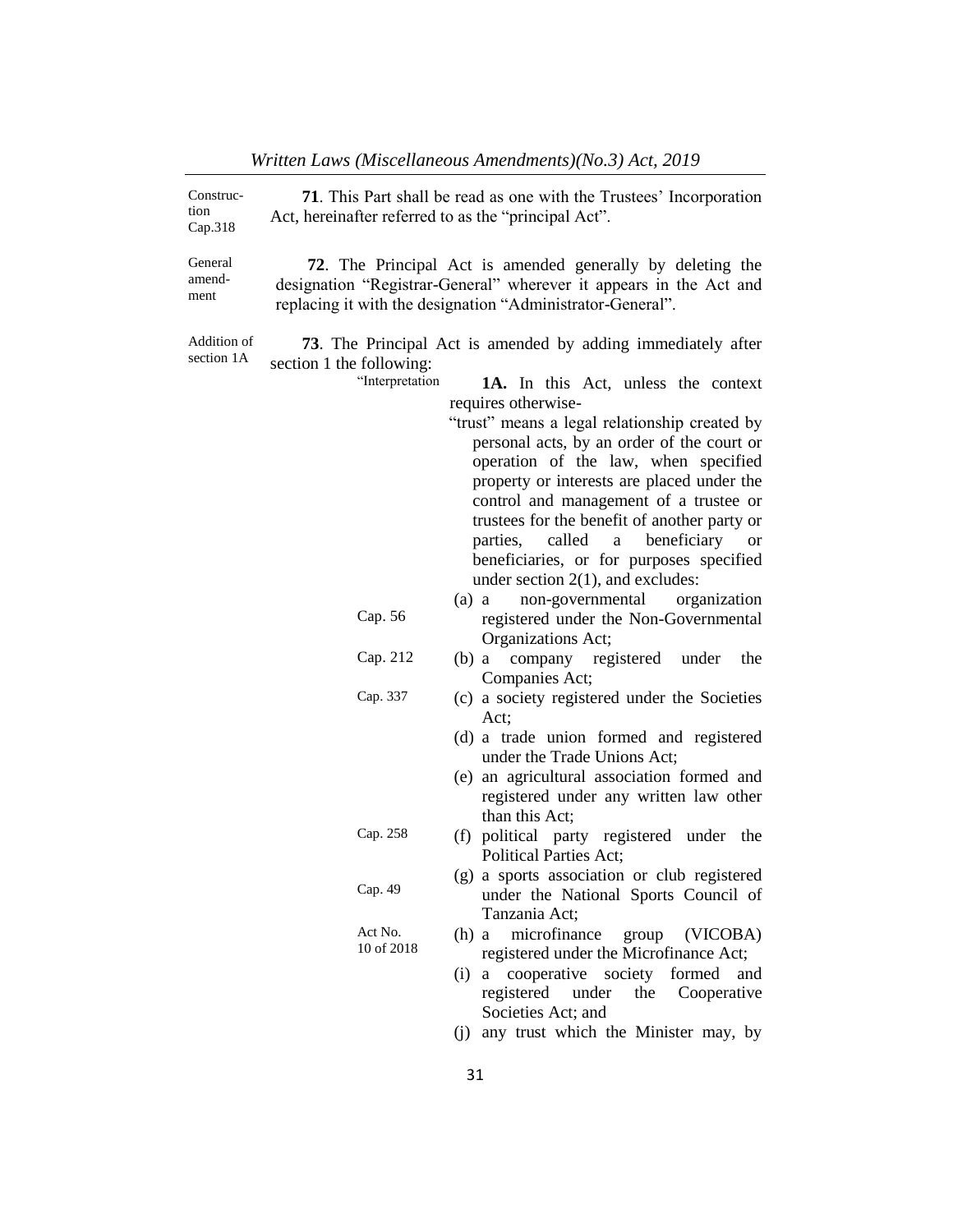order published in the *Gazette*, declare not to be a trust for the purpose of this Act;

"trustee" means a person who holds, controls and manages property or any other interests for the benefit of a beneficiary or beneficiaries, or for purposes specified in section  $2(1)$ ."

Amendment of section 14

**74**. The Principal Act is amended in section 14(2) by deleting the words "a police officer of the rank of Inspector or above" appearing in paragraph (e) and substituting for them the words "other relevant investigation authorities".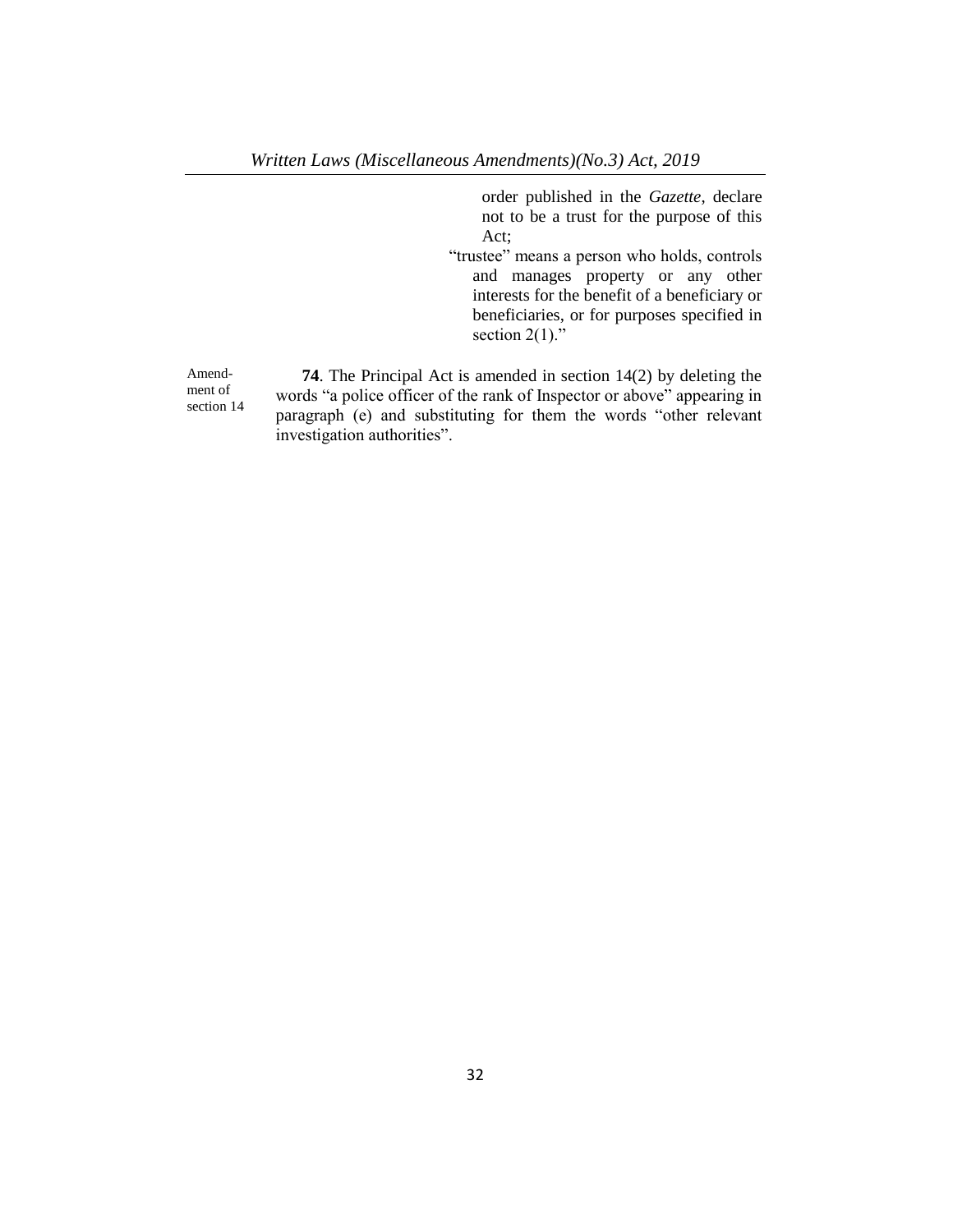**\_\_\_\_\_\_\_\_\_**

# **OBJECTS AND REASONS \_\_\_\_\_\_\_\_\_\_**

This Bill proposes amendments to Eight laws, namely; the Companies Act, Cap. 212, the Copyright and Neighbouring Rights Act, Cap. 218, the Films and Stage Plays Act, Cap. 230, the Non-Governmental Organizations, Act Cap. 56, the Societies Act, Cap. 337, the Statistics Act Cap.351, the Tanzanian Shipping Agencies, Act Cap.415 and the Trustees' Incorporation Act Cap.318.

The proposed amendments intend to keep the respective laws with changes so far observed in their implementation.

This Bill is divided into Nine Parts. Part I deals with preliminary provisions which includes the title of the Bill and the manner in which the laws proposed to be amended, are amended in their respective Parts.

Part II proposes to amendments to the Companies Act, Cap. 212. It is proposed to re-define the term "company" and introduce the definitions of other terms such as commercial activities, investment activities and trade in order to restrict the scope of operation of companies within such activities. It is further proposed to amend section 3 to restrict the scope of operation companies limited by guarantee to promotion of commerce, investment and trade. The amendment are meant to clearly differentiate companies limited by guarantee from other entities such as NGO, Trusts and Societies.

Section 12(1) is amended in paragraph (b), the purpose of this amendment is that the existence of the said paragraph renders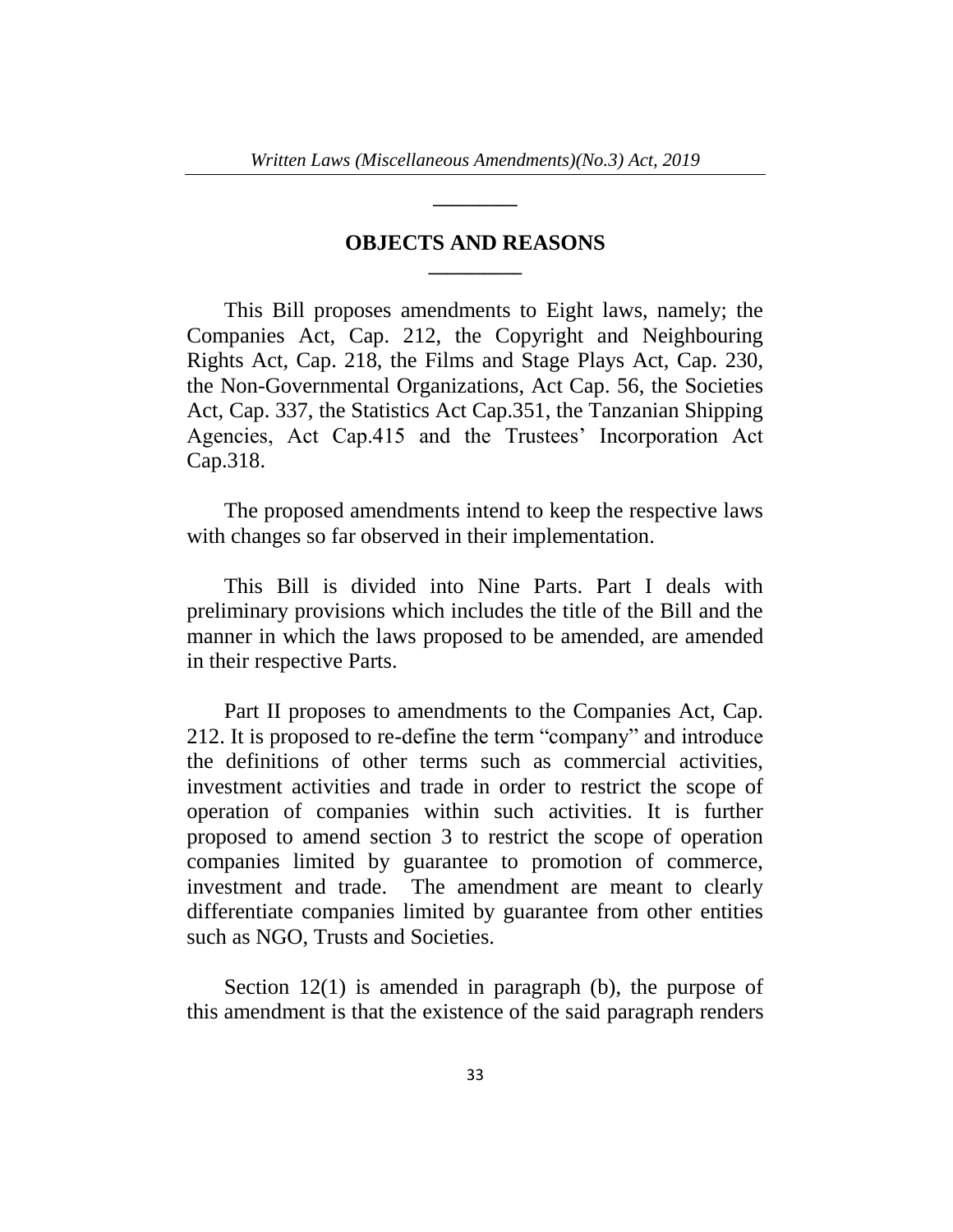the organization with such status to be of the same meaning with the non-governmental organization. The amendment of such paragraph renders the company limited by guarantee and not having share capital to be registered under the Companies Act, Cap.212.

Amendment of section 14 intends to introduce new subsections (5) and (6) for the purposes of removing overriding roles between the Registrar of Companies and Registrar of NGOs regarding registration of charity organizations. The amendments also intend to outline and retain in the register of companies, a company with objectives of promoting commerce after obtaining approval from Registrar of NGO's certifying that intended objectives do not fall under the Non-Government Organizations Act.

Section 32 is amended by deleting sub section (1) and instead thereto a new subsection is inserted. The purpose of this amendment is to clear overlapping functional powers between the Registrar of Companies and Registrar of NGO's.

The additional of new section 400A is intended to empower the Registrar of Companies to strike a company off register where the company has been found to involve itself in criminal offences or illegal transactions.

Part III proposes amendments to the Copyright and Neighbouring Rights Act, Cap. 218, whereby section 42 is amended for the purpose of enhancing the penalty for the contravention of the provisions of the Act. This Part also proposes addition of new section 42A which aims at empowering the Chief Executive Office of Copyright Society of Tanzania to compound offences committed under the Act and procedures to compound. This Part further empowers the Minister to make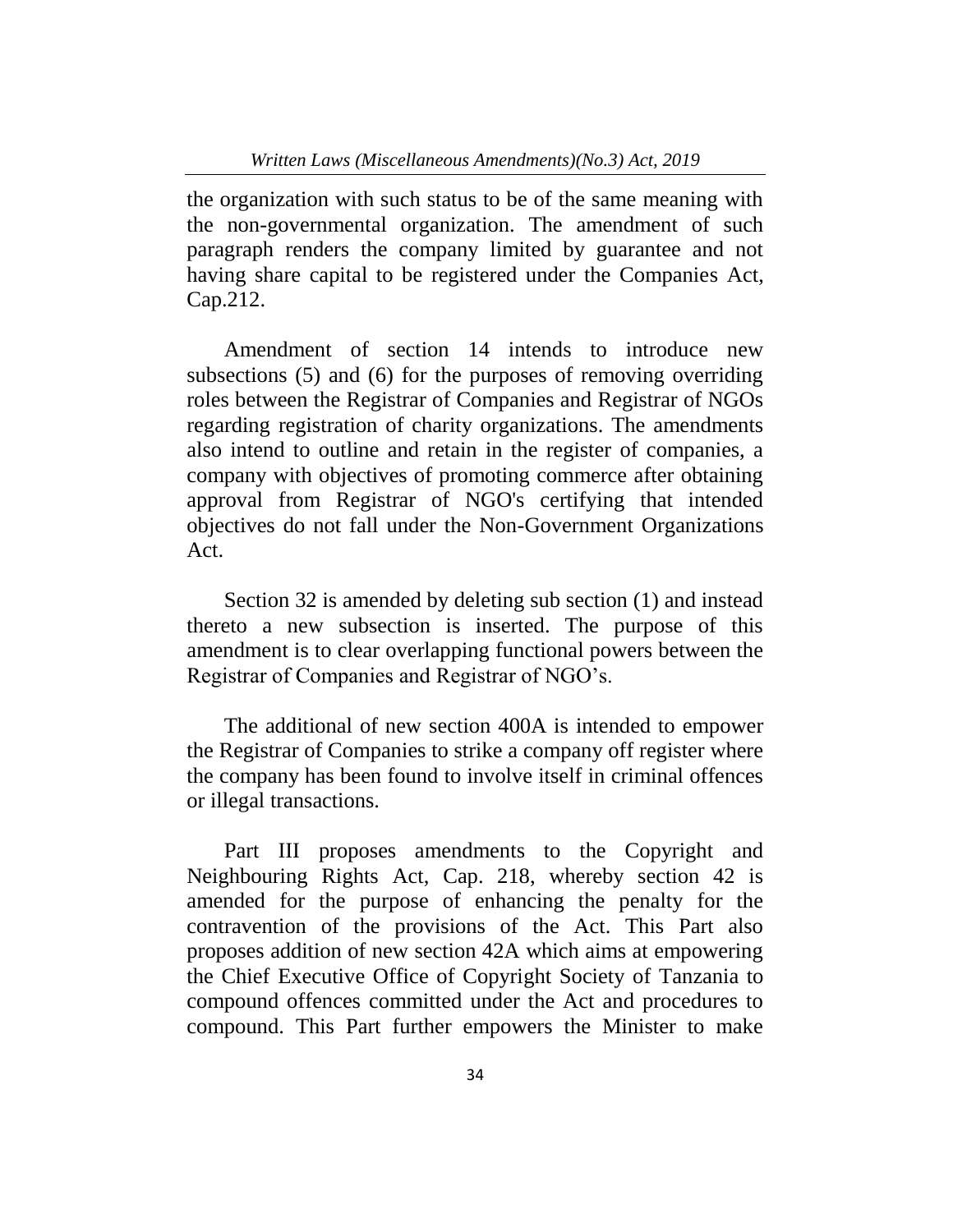regulations prescribing types of offences which may be compounded under the Act.

Part IV proposes amendments to the Films and Stage Plays Act, Cap. 230. The amendments to section 2 intend to broaden the scope of meaning of the terms used in the Act. This Part introduces a new section 6A which requires any foreign production company or individual using Tanzania scene, content and location for filming whole or any part of a film, advertisement, documentary or program to submit to Tanzania Film Board raw footage, acknowledge all physical locations used for filming; submit a copy of a finished film, advertisement, documentary or program, and sign a prescribed clearance form before exiting Tanzania and submit the same to Tanzania Film Board or any other authority appointed by the Board. Subsection (2) provides for penalty for any contravention of subsection (1), while subsection (3) requires every film producer to include insurance policy in every contract signed with actors and crew. The aim of this amendment is to widen the scope and regulating film sector in Tanzania.

Amendment of section 10 intends to formalize informal film and video exhibition centers to widen platforms for exhibition, distribution and marketing. It also provides standards suitable for the establishment and running of video exhibition centres. This amendment intends to increase revenue of the Board, producers and local government through the introduction of a new source of income. Amendment of section 14 with the view to elaborate and list the functions of the Board, and it is further amended to strengthen the relationship and coordination between the Tanzania Film Board and other film Boards.

This Part also proposes amendment to section 31A for the purpose of increasing government revenue through profit returns;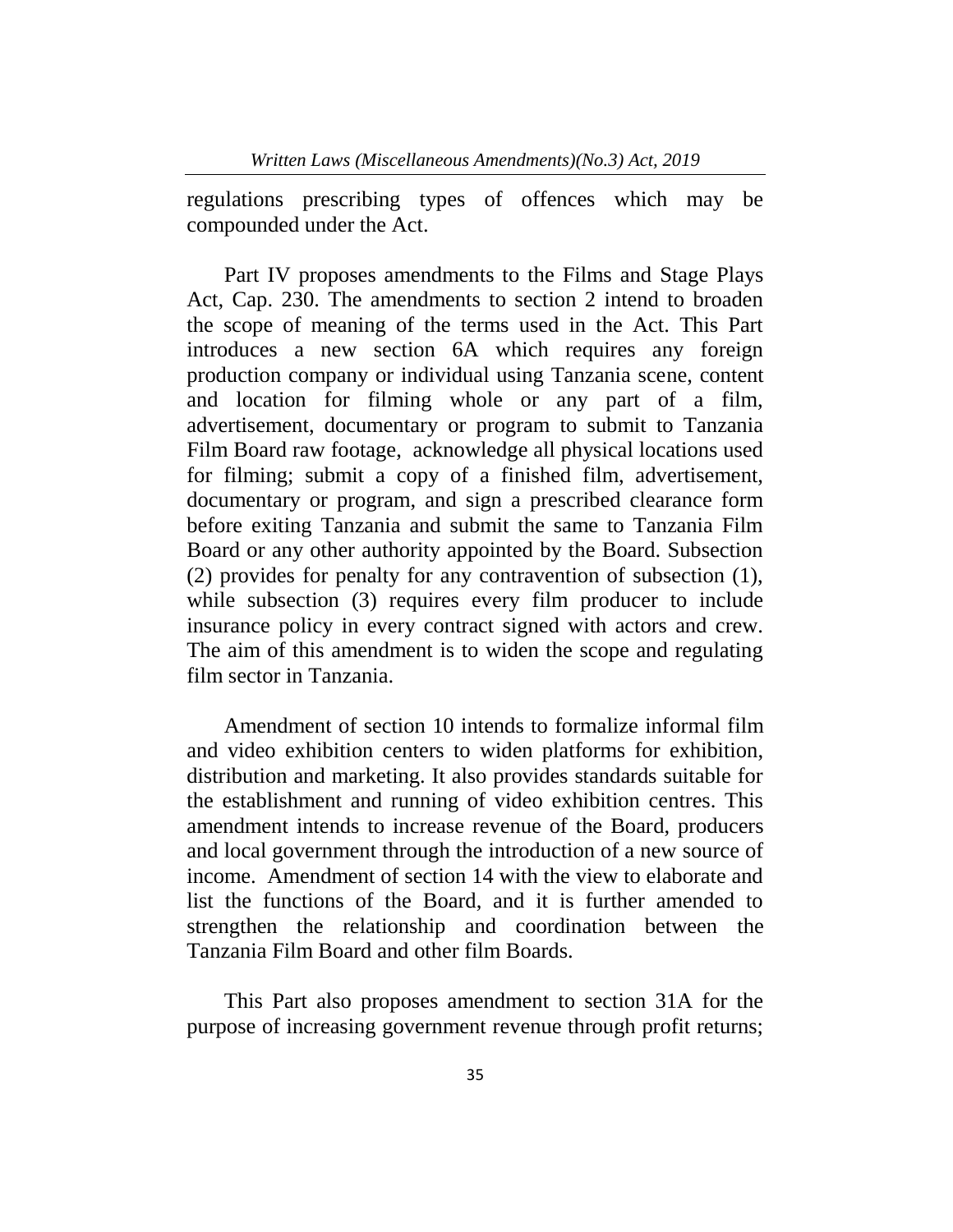it also intends to increase employment and income opportunities to the local film practitioners and crew. This amendment also intends to impart new technology to the local practitioners and crew.

Lastly amendment to section 38(r) is intended to empower the Minister to make regulations which shall regulate and supervise discipline, professional ethics and etiquettes in the film industry and stage play.

Part V proposes amendment to the Non-Governmental Organization, Cap. 56. Among other things, the amendments redefine the term "Non-Governmental Organization (NGO)" with a view to clearly stating in the definition essential elements that differentiate an NGO from other entities registered under other written laws. Further to that, the definition clearly specifies entities that are not NGOs. Amendment of section 4 is intended to widening the scope of the functions and duties of the Registrar of NGOs which includes the ability to suspend operation of the Non-Governmental Organization which operates contrary to the provisions of the Act. The Registrar of NGOs is also empowered to conduct evaluation of the activities carried out by an NGO. The additional of new section 4A is intended to give the Registrar powers of conducting investigations under this Act. Section 11 is amended by deleting subsections  $(3)$ ,  $(4)$ ,  $(5)$  and  $(6)$ . The reasons for such amendment are to restrict the requirement for compliance which were under the existing law, whereby, an organization which was registered or established under any other written law could make an application for compliance under the Act.

Amendment of section 17 is intended to provide for the period for which the certificate of registration shall be valid and the procedure for renewal of such certificates.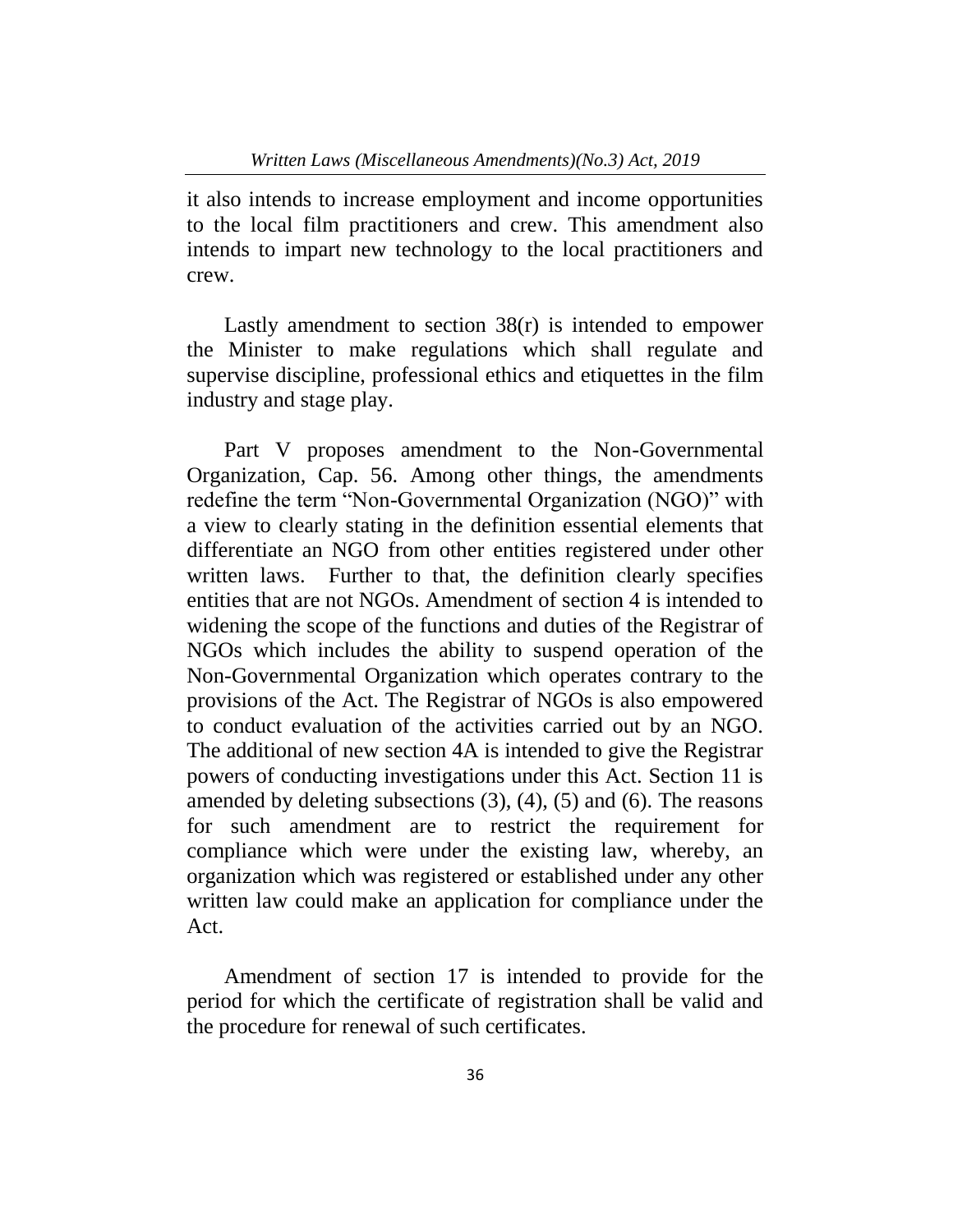Amendment of section 29 is intended to require every NGO to make available to the public the prepared annual audited reports. Amendment of section 31 requires the NGOs to have a duty to adhere to the principles of financial transparency and accountability.

Part VI proposes amendment to the Societies Act, Cap. 337, whereby section 2 is amended in order to redefine the term "society" by stating its essential features and excluding entities that do not qualify to be society. Apart from the amendments that intend to differentiate a society from other entities, the Societies Act is proposed to be amended in various provisions in order to eliminate some anomalies that have been noted in the Act. Such anomalies include unharmonised powers of Registrar of Societies, Minister and the President whereby certain provisions in the Act subject powers of the President to the Minister.

Part VII proposes amendment to the Statistics Act., Chapter 351, where section 3 provides definitions of some new terms. The definition of *"non-official information"* intends to elaborate the type of information gathered through surveys and censuses whose dissemination require consultation with the Statistician General before they are disseminated. The definition of *"survey"* is intended to clear confusion that was caused by the previous definition and to clearly state the scope of surveys whose results need consultation with the Statistician General before they disseminated to the public. The definition of the term *"publish"* is meant to elaborate the proper use of the concept of publishing of statistical information.

Amendment of section 6 is intending to introduce a new function of the National Bureau of Statistics that is to coordinate the dissemination of statistical information. The intention of the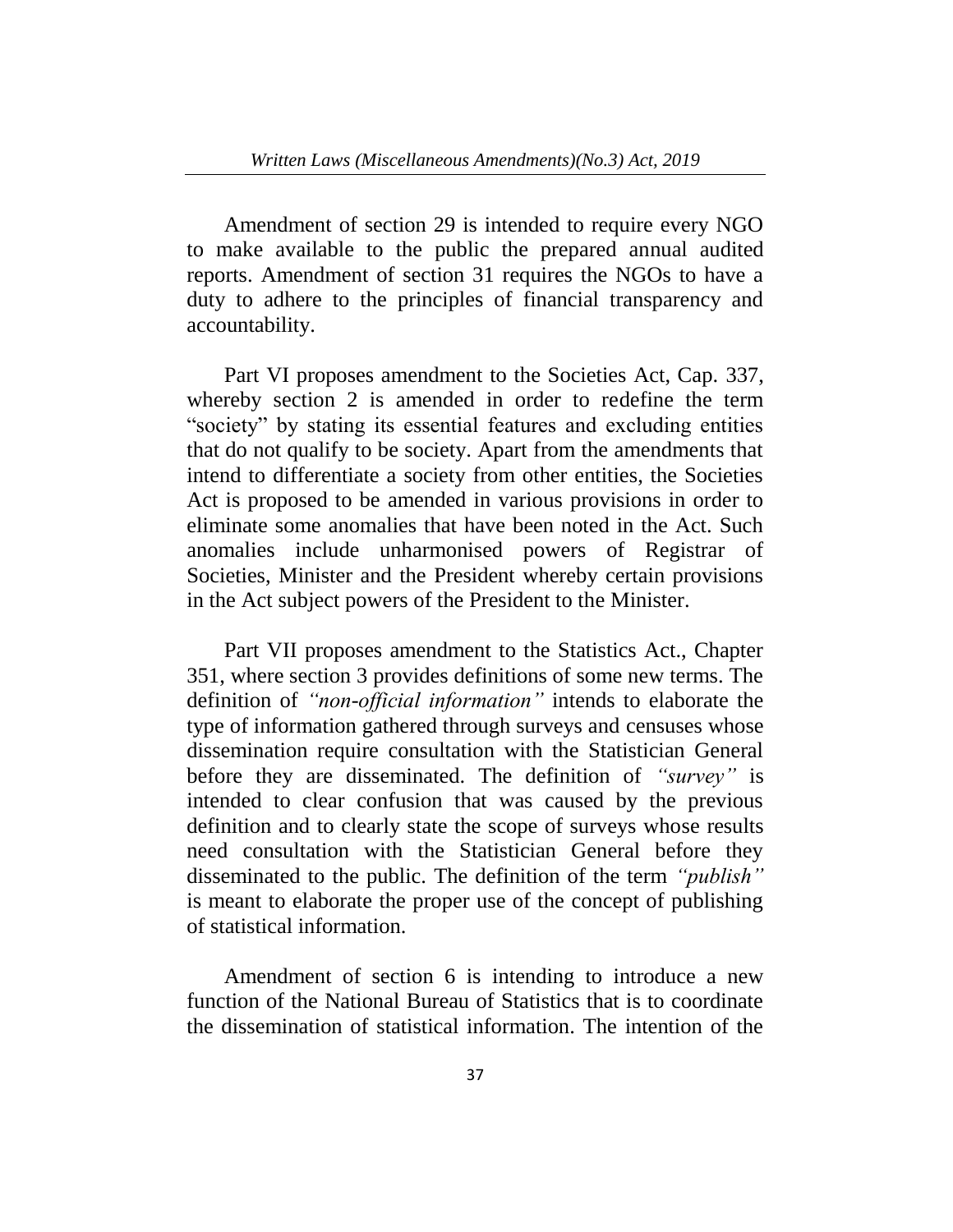amendment is to make sure the disseminated statistical information meet the required standards and do not mislead the public.

Amendment of section 19 intends to extend the scope of the powers afforded to government institutions to collect official statistics to include powers to disseminate the same.

Amendment of section 24A intends to introduce the procedures of disseminating statistics that are different from those published by the government. Furthermore, the section introduces the procedures for a person who is not satisfied with the conclusion reached after the consultation to seek intervention from the higher levels. The amendment further suggests to introduce a new definition of the words *"to process"* with the intention to provide the meaning intended under section 24A(1). It is also proposed to repeal section 24B(1) as its contents are covered under the proposed new section 24B(2). The proposed amendments under section 24B(2) intends to introduce the procedures to be followed for anyone intending to publish nonofficial information.

Amendments proposed under section 37(4) intend to state that it is an offence for anyone to disseminate any statistical information contrary to provisions of this Act, and it states the respective penalties.

Part VIII proposes amendments to the Tanzania Shipping Agencies Act, Cap. 415. Section 2 is amended by deleting the words *"at sea ports and inland waterways ports".* The reason for this amendment is to broaden the scope of the application of the Act which was limited to sea port and inland waterways port. This broader scope will enable the Corporation to perform the clearing and forwarding function stipulated under section 7(1)(a)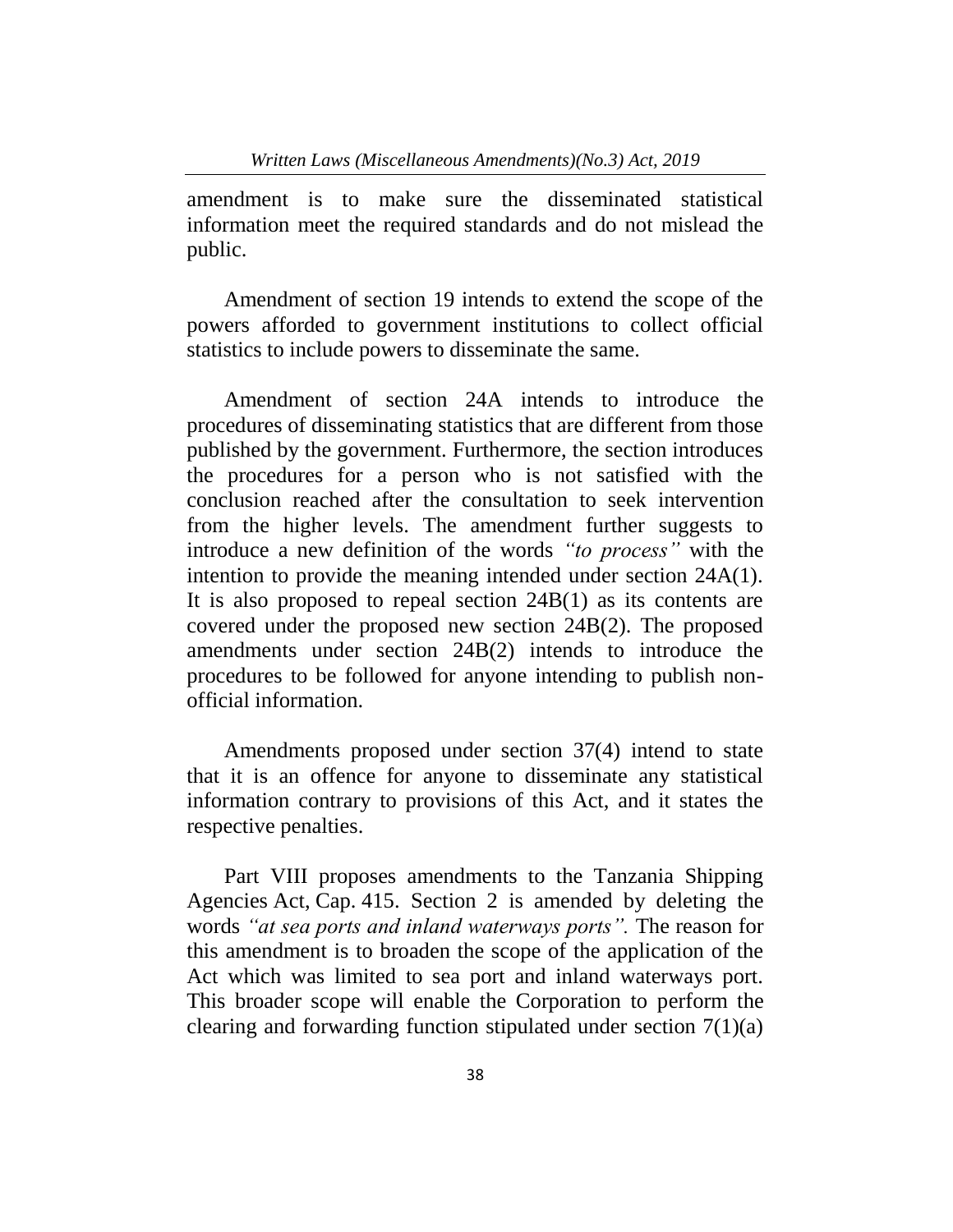using other modes of transport such as road, border posts, airports and pipelines.

Section 3 is amended by introducing new definitions of new terms which were not defined in the Act or were found to be necessary to be defined. The purpose of such amendment is to provide definition of the new term used in the Act for clarity and consistency. This section also proposes amendment of some existing definitions to clear ambiguities which were found during the implementation of the Act. This section also re-defining the term "ferry" with the view to widening the definition of ferry to include government owned ferries.

Section 5 is also amended by improving paragraph (g) and (h) so as to extend the objectives of the Corporation to promote all regulated services under the maritime transport services. The reason for such amendment is to cover all intended regulated services under the Act and not shipping agency business only.

Section 7 is amended by deleting the word "arms" appearing in subsection (1) and substituting for it the firearms*"* so as to harmonize the term with the definition provided in the Firearms and Ammunitions Control Act, Cap. 223. This section is further amended by adding a new words "fertilizers, industrial and domestic sugar, edible or cooking oil and wheat, oil products, gas, liquidified gas and chemicals or any other liquid related products appearing in paragraph (a) in order to control dumping of products, insure conformity and compliance with the Tanzania Food and Drugs Authority (TFDA) requirements, safeguard domestic industry and increase Government revenue. This section is further amended by adding a new paragraph (d) with the view to extend exclusive mandate of the Corporation to enable control of malpractices of importation and exportation of products transported by tanker ships, pure car carriers vessel,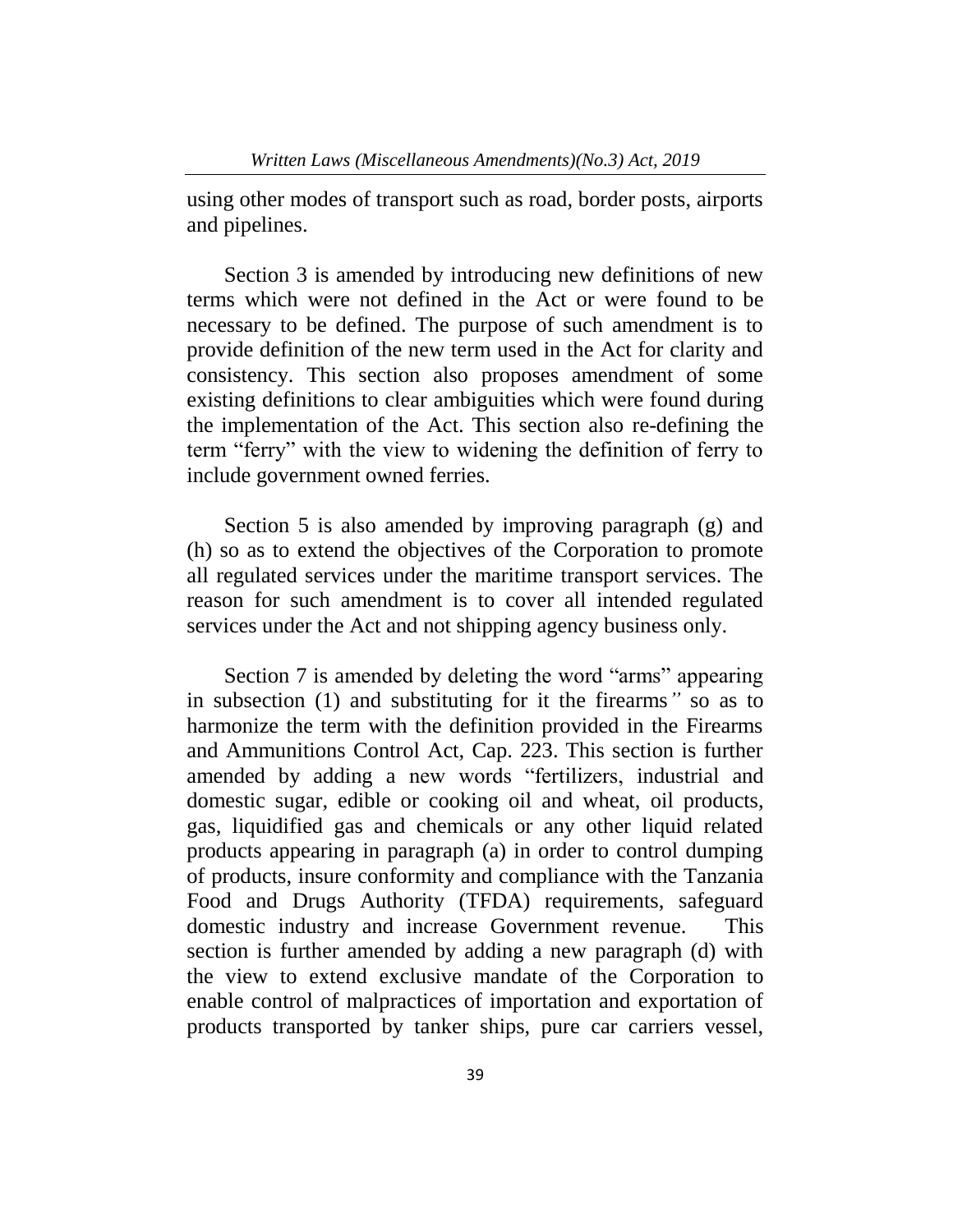cruise vessel, exhibition vessel, casual caller, chartered vessel and military ship which include minerals, mineral concentrates, machineries, equipment, products or extracts related to minerals and petroleum, firearms and ammunition, live animals, Government trophies, fertilizers, industrial and domestic sugar, edible or cooking oil and wheat, oil products, gas, liquidified gas and chemicals or any other liquid related products, increase its revenue, control illegal immigrants and enhance safety and security of the country.

Sections 10 and 11 are amended by deleting subsections (1) in respect of each section with the view to provide proper role of the Corporation on regulating maritime safety, maritime security and prevention of pollution from ships and maritime activities. The provision is amended for clarity and for enabling the Corporation to perform effectively its regulatory role on maritime safety, maritime security and prevention of pollution from ships and maritime activities. Section  $11(1)(b)$  is further amended to enable the Corporation to carry out flag state control on Tanzanian ships and port state control on foreign ships.

Section 13(3) is amended by adding shareholders in the list of persons who shall not be entitled for shipping agency licence. The purpose is to avoid any influence which might be caused during clearance of goods by having the same shareholder in the company as well as in the clearing and forwarding company contrary to this Act.

Section 22(1) is amended by deleting the word *"senior"* appearing in paragraph (g) and (i) so as to widen the scope of the Board's role on the appointment and disciplinary action to all managerial positions. This section also proposes amendment to paragraph (h) in order to exclude disciplinary matters of other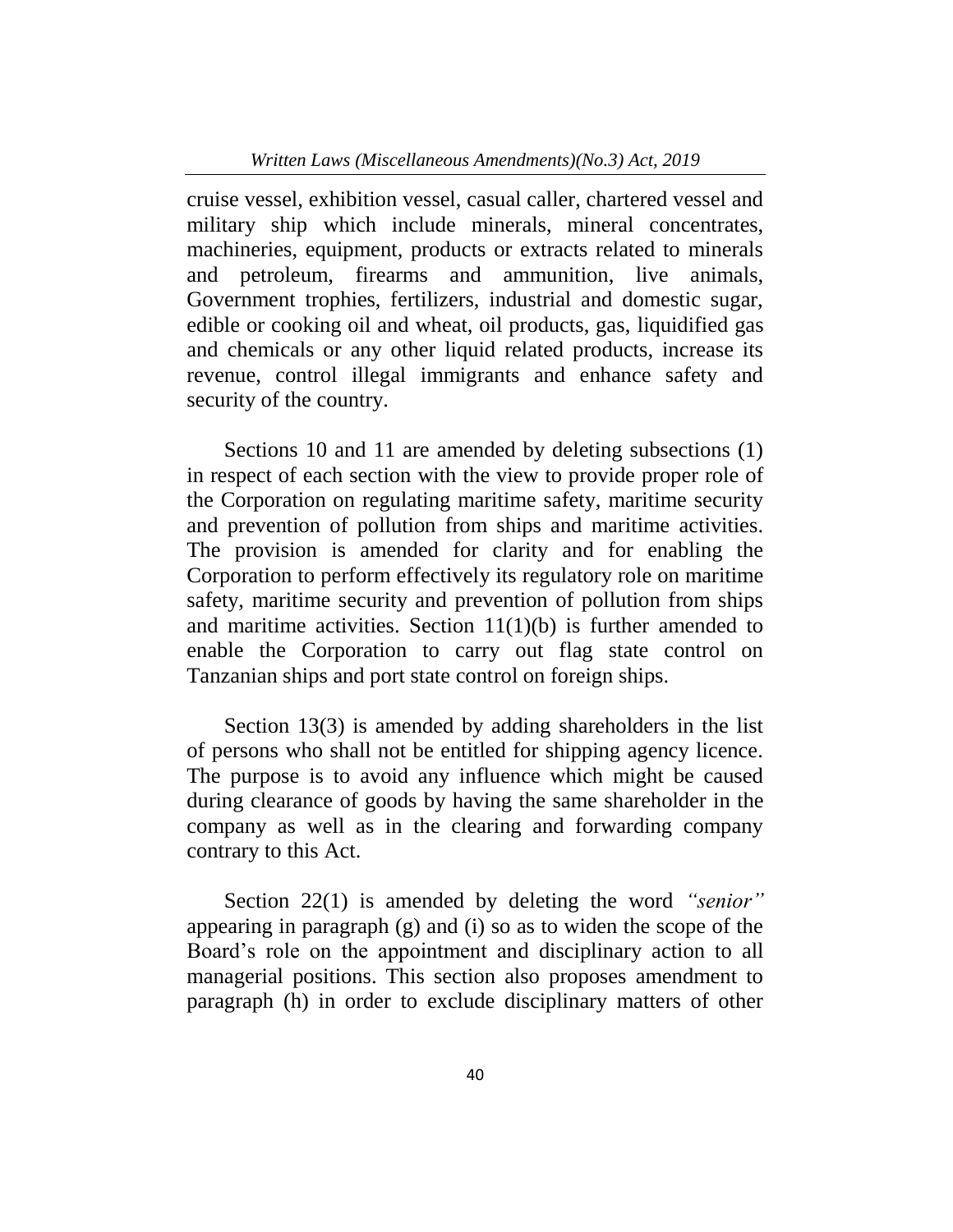staff from the scope of the Board's role as it is not their appointing authority.

Section 30 is amended to ensure that the source of the terms and conditions of the Director General during appointment as provided under sub section (2) are aligned with the terms and conditions during renewal as provided in sub section (5). The section is further amended in order to remove the reference to the Board and the Minister as they are not appointing authorities of the Director General. The purpose of amendments to this section is to avoid unnecessary confusion during implementation.

Section 46(2) is amended in paragraphs (a) and (b) in order to expand the mandate of an authorized officer of the Corporation to enter and inspect shipping agents and other regulated service providers under this Act to ensure compliance with the regulatory requirements by all service providers.

Lastly, this Part also proposes amendment to the Schedule, whereby paragraph  $1(1)(e)$  is amended in order to designate the Ministry referred to under that paragraph as the Ministry responsible for maritime transport. The purpose is to ensure that a member of the Board under paragraph  $1(1)(e)$  is appointed from the Ministry responsible for maritime transport.

Part IX proposes to amend the Trustees' Incorporation Act, Cap.318 in order to give a clear definition the terms "trust" and "trustees". Amendments also proposed to ensure that some term defined are in conformity with the provisions of other laws.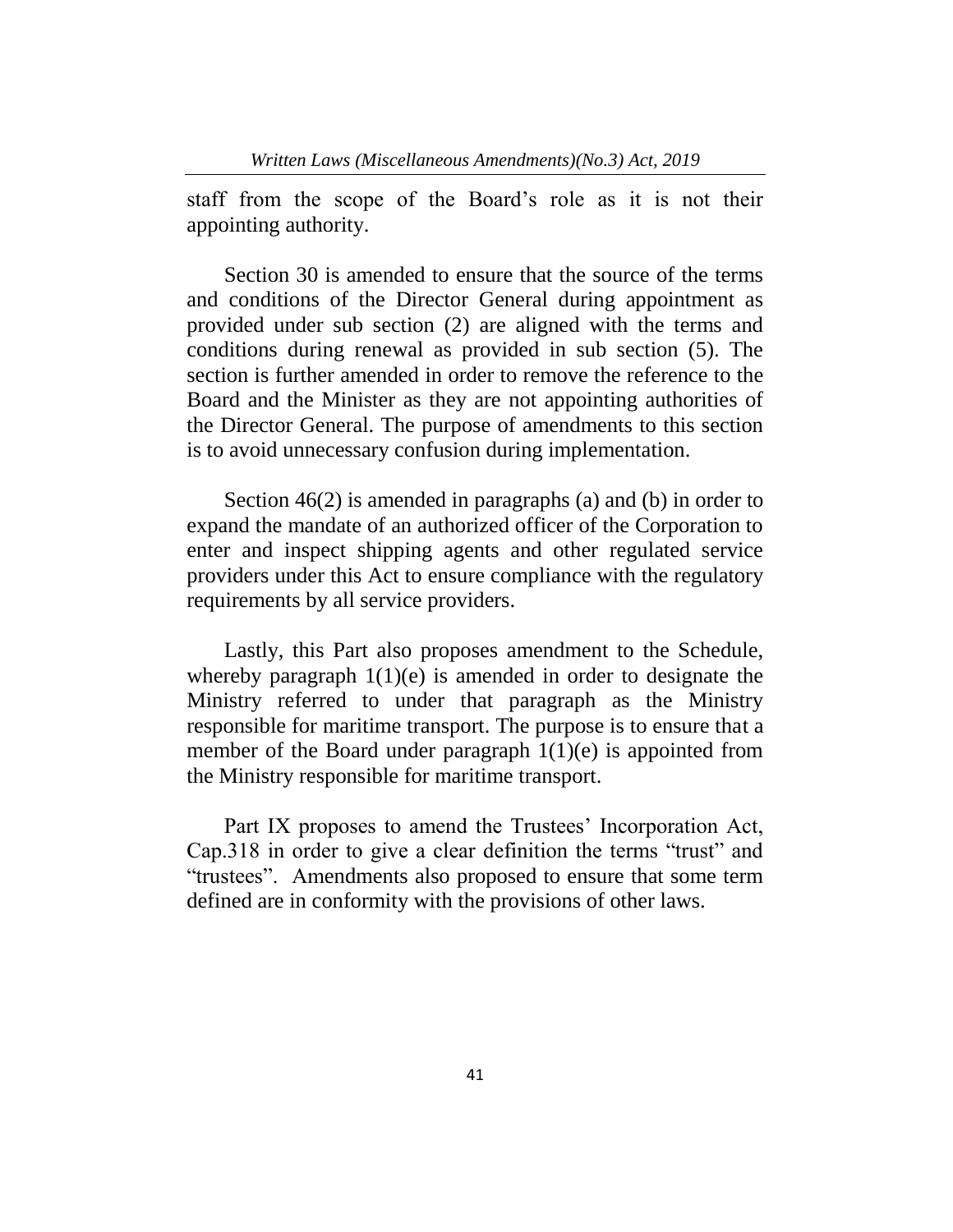**\_\_\_\_\_\_\_\_\_\_**

# **MADHUMUNI NA SABABU \_\_\_\_\_\_\_\_\_\_**

Muswada huu unapendekeza marekebisho katika Sheria Nane zifuatazo: Sheria ya Makampuni, (Sura ya 212), Sheria ya Hakimiliki, (Sura ya 218), Sheria ya Filamu na Michezo ya Kuigiza, (Sura ya 230), Sheria ya Mashirika yasiyo ya Kiserikali, (Sura ya 56), Sheria ya Vyama vya Kijamii, (Sura ya 337), Sheria ya Takwimu (Sura ya 351), Sheria ya Uwakala wa Meli, (Sura ya 415) na Sheria ya Muunganisho wa Wadhamini, (Sura ya 318).

Mapendekezo ya marekebisho yanalenga kuondoa mapungufu ambayo yamejitokeza katika Sheria hizo wakati wa utekelezaji wa baadhi ya masharti katika Sheria husika.

Muswada huu umegawanyika katika Sehemu Tisa. Sehemu ya Kwanza inahusu masharti ya utangulizi ambayo yanajumuisha jina la Muswada na namna ambavyo masharti mbalimbali ya sheria yanavyopendekezwa kurekebishwa.

Sehemu ya Pili inapendekeza kufanya marekebisho kwenye Sheria ya Makampuni, Sura ya 212, (the Companies Act, Cap. 212) ambapo vinaongezwa vifungu vya 10(4) na 10A kwa lengo la kuweka utaratibu wa makampuni kusajiliwa kulingana na malengo au madhumuni ya kuundwa kwa kampuni husika. Aidha, marekebisho haya yanakusudia kuondoa changamoto ambayo imejitokeza miaka ya hivi karibuni ambapo baadhi ya makampuni yamekuwa yakisajiliwa chini ya Sheria za Makampuni lakini malengo na madhumuni yake yangepaswa kusajiliwa kama mashirika yasiyo ya kiserikali chini ya Sheria ya Mashirika yasiyo ya Kiserikali, Sura ya 56. Hivyo, kwa mujibu wa marebekisho yanayopendekezwa katika ibara ya 5,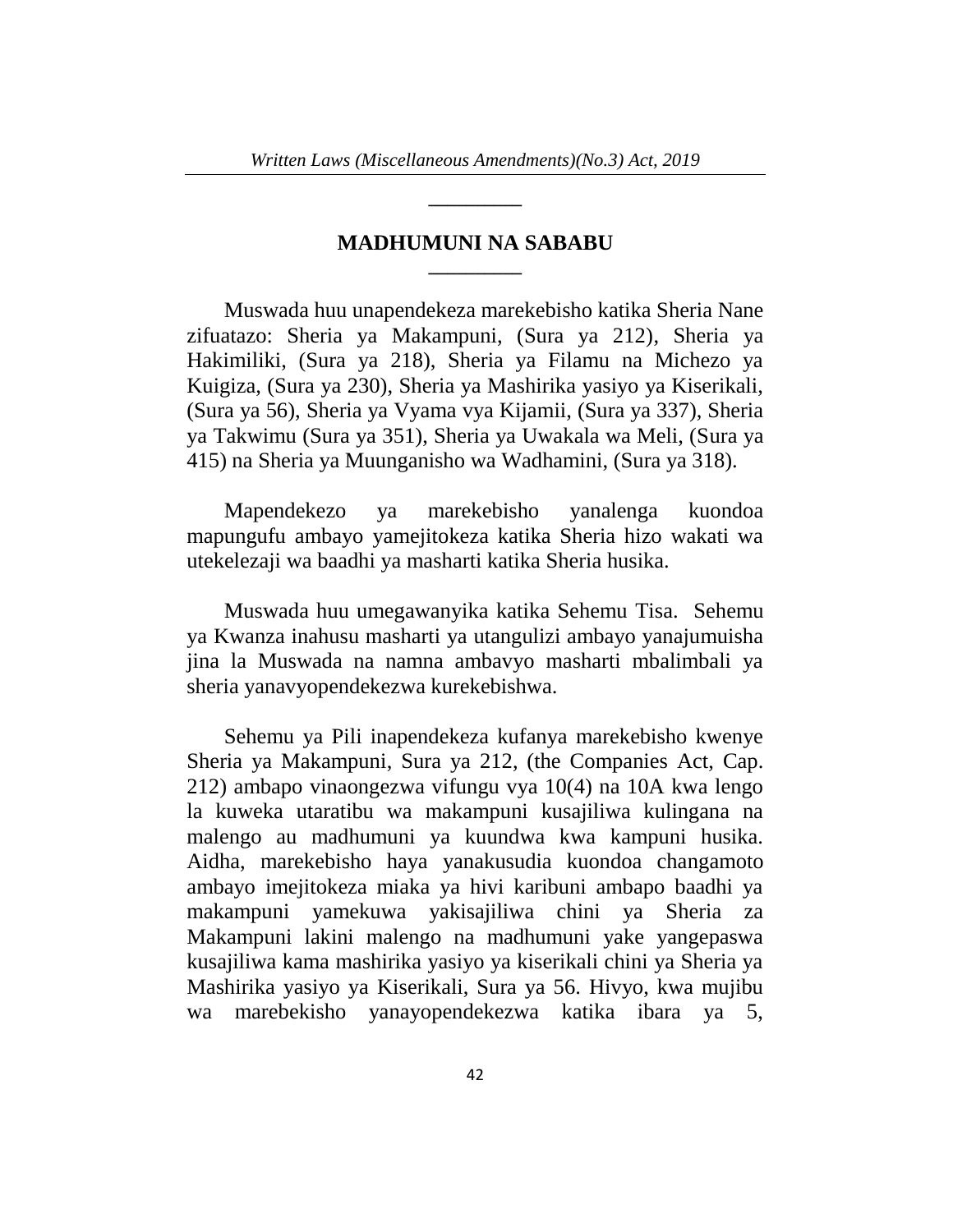makampuni yote yaliyosajiliwa chini ya Sheria ya Makampuni ambayo yanajishughulisha na shughuli za kijamii yatapaswa ndani ya kipindi cha miezi mitatu kusajiliwa chini ya Sheria ya NGO. Lengo la marekebisho haya ni kutofautisha usajili wa makampuni na mashirika yasiyo ya serikali. Aidha, inapendekezwa kurekebisha kifungu cha 32(1) kwa lengo la kuondoa mgongano wa usajili uliopo kati ya Msajili wa makampuni chini ya Sheria ya Makampuni na Msajili wa Mashirika yasiyo ya Kiserikali (NGO's).

Inapendekezwa kuongeza kifungu kipya cha 400A kwa lengo la kumpa Msajili wa makampuni mamlaka ya kuifuta kampuni yoyote pale itakapoonekana kampuni hiyo inajihusisha na masuala ya kijinai au masula yaliyozuiwa.

Sehemu ya Tatu inapendekeza kufanya marekebisho kwenye Sheria ya Haki Miliki, Sura ya 218 (the Copyright and Neighbouring Rights, Cap. 218), ambapo kifungu cha 42 kinafanyiwa marekebisho kwa lengo la kuongeza kiwango cha adhabu kwa makosa yaliyoainishwa chini ya Sheria hii. Sehemu hii pia inapendekeza kuongeza kifungu kipya cha 42A ambacho kinalenga kumpa Mtendaji Mkuu uwezo wa kufififlisha makosa na kuainisha utaratibu utakaofuatwa wakati wa kufifilisha makosa hayo.

Sehemu ya Nne inapendekeza kufanya marekebisho kwenye Sheria ya Filamu na Michezo ya Majukwaani, Sura ya 230 (the Films and Stage Plays Act, Cap. 230). Katika mapendekezo hayo, kifungu cha 2 kinarekebishwa kwa lengo la kupanua tafsiri ya baadhi ya misamiati iliyotumika katika Sheria. Sehemu hii inapendekeza kuongezwa kwa kifungu kipya cha 6A ambacho kinaweka masharti mapya kuhusu utengenezaji wa filamu nchini. Kwa mujibu wa kifungu hicho, mtu au kampuni ya kigeni inayotaka kutumia eneo lolote la Tanzania kutengeneza filamu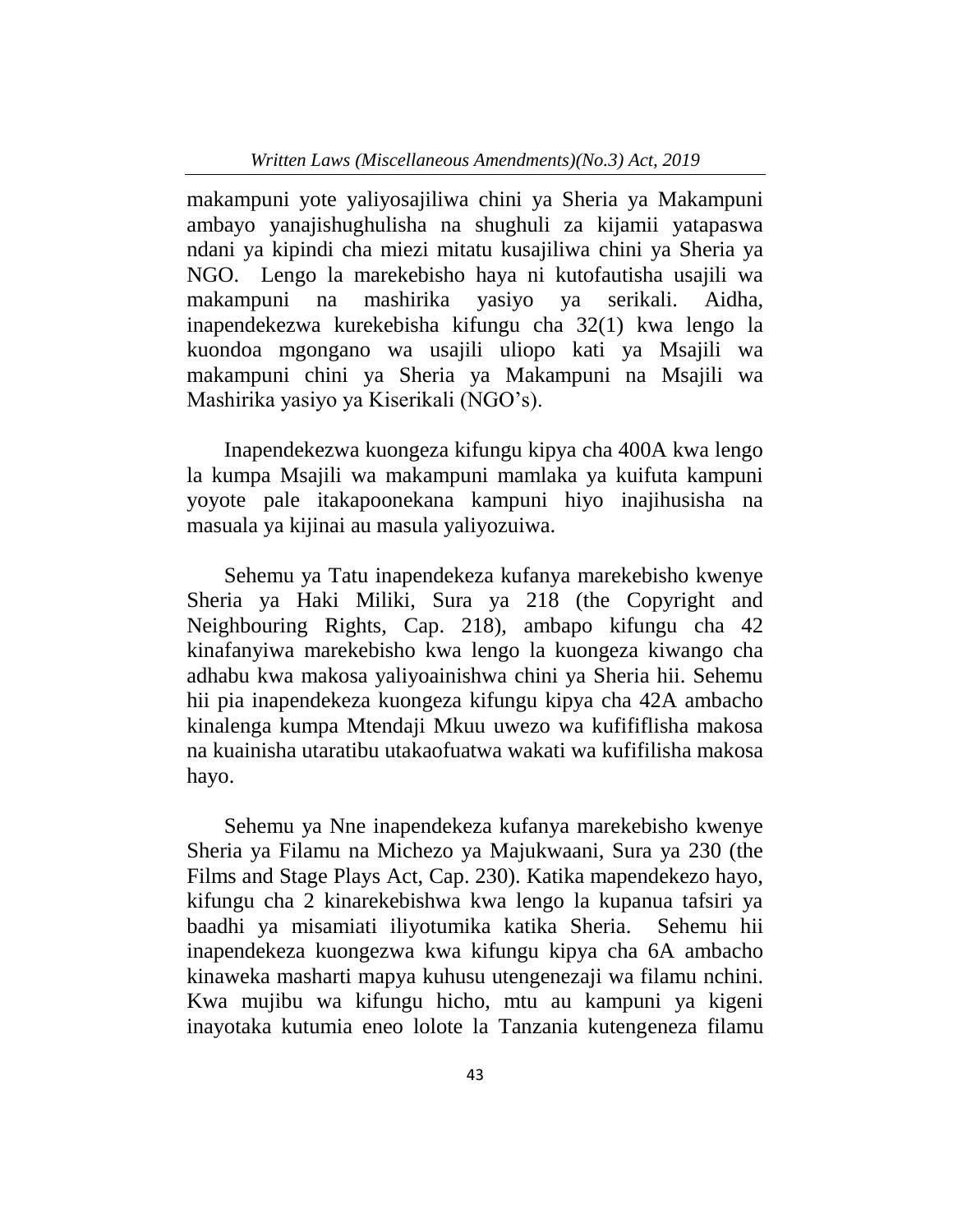itapaswa, kuwasilisha mali ghafi iliyotumika kutengeneza filamu husika; kubainisha maeneo ya Tanzania ambayo yametumika katika kuandaa filamu husika; na pia kuwasilisha kwa Bodi ya Filamu nakala ya filamu iliyotengenezwa na kuruhusu filamu au kipande cha picha jongevu kutumiwa na Serikali ya Tanzania kutangaza mali asili na utalii, mila na tamaduni za Mtanzania. Aidha, mtu au kampuni hiyo itatakiwa kubainisha maeneo ya nchi yanayofaa kwa ajili ya utayarishaji wa filamu; pamoja na kujaza fomu maalum kabla ya kuondoka nchini. Kifungu hiki kinaweka adhabu kwa mtu atakayekiuka masharti hayo. Marekebisho mengine katika kifungu hiki yanamtaka mtu au kampuni yoyote ya filamu kuhakikisha inawakatia bima watu wote watakaohusika katika kutengeneza filamu.

Kifungu cha 10 cha Sheria hii kinarekebishwa kwa kuongeza kumbi/vibanda vinavyoonyesha video katika usimamizi na uratibu wa kumbi za sinema na vibanda vinavyoonyesha video. Lengo la kuongeza vibanda au kumbi za kuonyesha video katika kifungu hiki ni kurasimisha kumbi hizo ambazo awali hazikupewa masharti ya kisheria. Marekebisho hayo yanakusudia kuboresha usimamizi na kuweka viwango vya ubora wa maeneo hayo, kuongeza kipato kupitia maboresho ya usambazaji wa filamu kwa watendaji wa filamu pamoja na kuongeza mapato ya Serikali kwa kuongeza chanzo kipya cha mapato.

Kifungu cha 14(2) cha Sheria hii kinafanyiwa marekebisho eneo la majukumu ya Bodi ya Filamu kwa lengo la kuimarisha uhusianao na ushirikiano kati ya Bodi ya Filamu na Bodi nyingine za filamu.

Mapendekezo haya yanaongeza kifungu kipya cha 34A. Kifungu hiki kinamtaka mtu au kampuni ya filamu ya kigeni kuwasilisha sehemu ya faida *(profit returns)* itokanayo na kazi za filamu zinazotayarishwa nchini. Kifungu hiki kinatoa mamlaka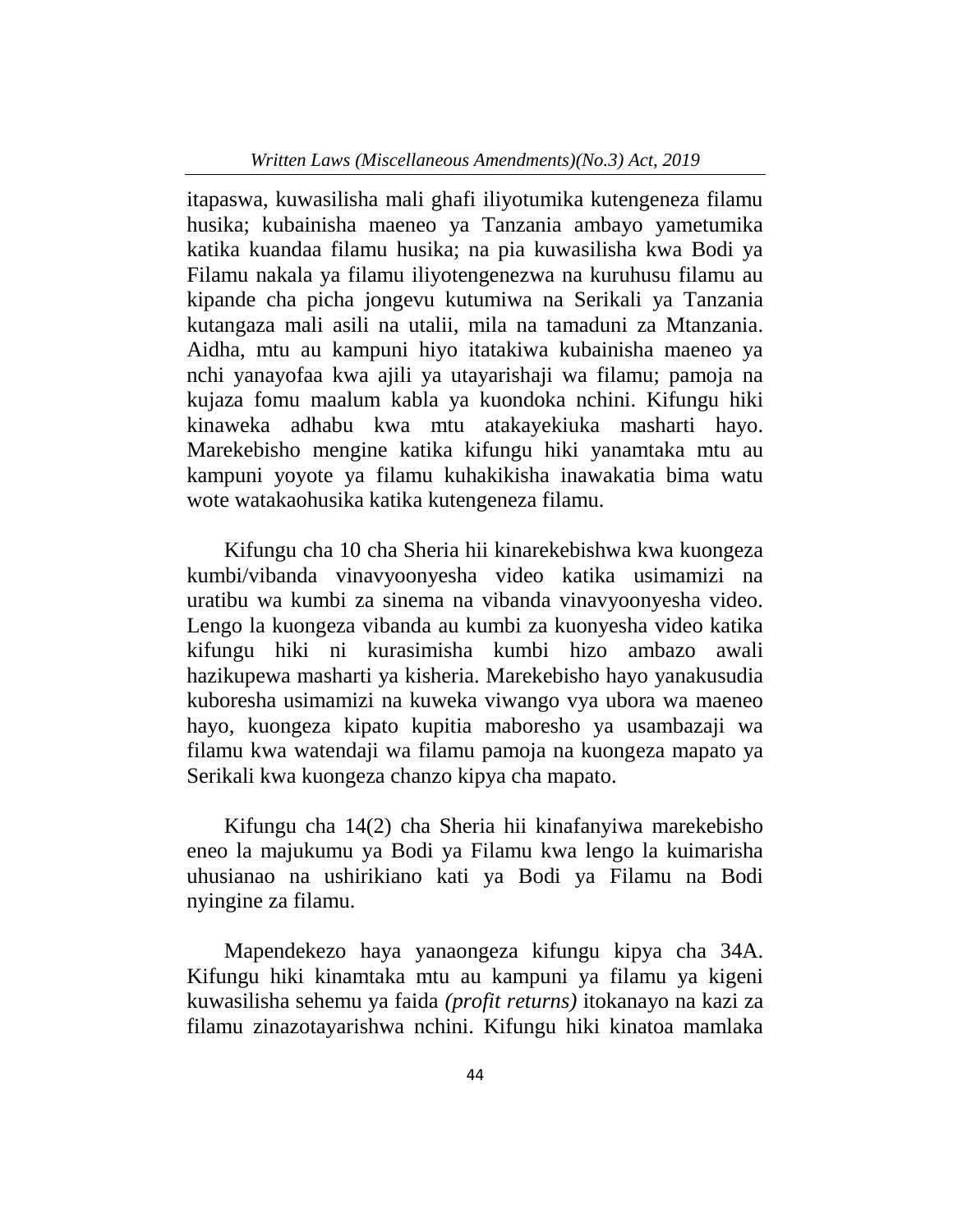kwa Bodi ya Filamu kuratibu na kusimamia idadi ya watendaji kutoka nje ya nchi na kuweka masharti ya kisheria kutumia wazawa katika timu zao za uzalishaji na kuweka taratibu za kutumia au kutembelea maeneo mashuhuri ya nchini kwa ajili ya shughuli za filamu. Lengo la kifungu hiki ni kuongeza mapato ya Serikali, kutengeneza ajira nchini, kulinda na kutangaza maeneo mashuhuli ya Tanzania kwa ajili ya kutengeneza filamu pamoja na kupata teknolojia mpya kutoka kwa wangeni kupitia ajira.

Marekebisho yanafanywa kwenye kifungu kidogo cha 38(r) kinachompa mamlaka Waziri mwenye dhamana na masuala ya Filamu na Michezo ya Majukwaani kutunga kanuni za kusimamia taaluma ya Filamu na Michezo ya Majukwaani pamoja na nidhamu kwa watendaji katika sekta ya filamu.

Sehemu ya Tano inapendekeza marekebisho kwenye Sheria ya Mashirika yasiyo ya Kiserikali, Sura ya 56. Marekebisho yanafanywa kwenye kifungu cha 2 kwa lengo la kutoa tafsiri ya maneno ambayo yametumika katika sheria lakini hayakuwa na tafsiri. Marekebisho ya kifungu cha 4 yanalenga kupanua wigo wa majukumu na wajibu wa Mkurugenzi wa Uratibu wa NGO ili kumwezesha kuzuia shirika lisilo la kiserikali kutekeleza majukumu yake endapo shirika hilo litakuwa linatekeleza majukumu yake kinyume na Sheria, na kutathmini shughuli zinazotekelezwa na NGO. Kifungu kipya cha 4A kinampa Msajili mamlaka ya kufanya uchunguzi wa mwenendo wa shirika lolote lililo chini yake. Kifungu cha 11 kinarekebishwa ili kuwianisha masharika ya Sheria ya NGO na marekebisho yaliyofanyika katika Sheria ya Makam

puni, Sheria ya Vyama vya Kijamii na Sheria ya Miunganisho ya Wadhamini ambapo sheria hizi zote sasa zinatambua usajili utakaofanywa chini ya Sheria ya NGO. Marekebisho ya kifungu cha 17 yanalenga kuweka ukomo wa leseni ya usajili na utaratibu wa kuomba upya leseni inayoisha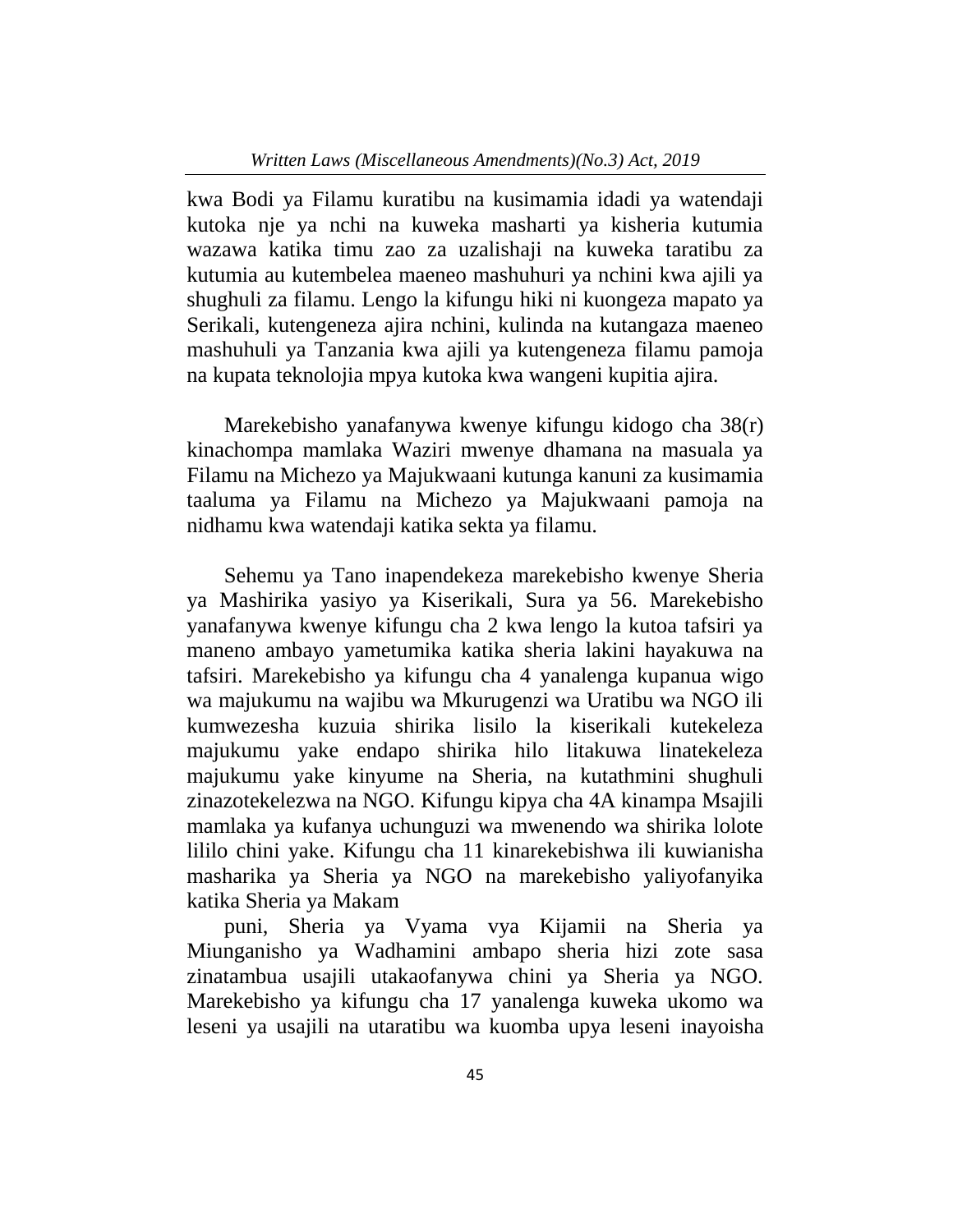wakati wake. Marekebisho ya kifungu cha 29 yanalenga kulitaka kila shirika lisilokuwa la kiserikali kuhakikisha kwamba taarifa za ukaguzi za mahesabu za mwaka zinawekwa wazi kwa umma. Marekebisho ya kifungu cha 31yanayataka mashirika yasiyo ya kiserikali kuhakikisha kwamba wanafuata kanuni za fedha za uwazi na uwajibikaji.

Sehemu ya Sita inapendekeza kurekebisha Sheria ya Vyama vya Kijamii, Sura ya 337, (the Societies Act, Cap. 337), ambapo kifungu cha 2 kinapendekezwa kufanyiwa marekebisho ili kuyatambua ndani ya Sheria hii mashirika au taasisi zote zilizoanzishwa chini ya Sheria ya Mashirika yasiyo ya Kiserikali na hivyo kuyafanya yawajibike chini ya Sheria ya NGO.

Sehemu ya Saba inapendekeza kufanya marekebisho kwenye Sheria ya Takwimu, Sura ya 351, katika kifungu cha 3 kwa kutoa tafsiri mpya ya baadhi ya misamiati. Tafsiri ya misamiati taarifa za kitakwimu "*statistical information*" yana lenga kutoa ufafanuzi wa aina ya taarifa za kitakwimu zinazotokana na sensa na tafiti ambazo usambazaji wake kwa umma unahitaji majadiliano na Mtakwimu Mkuu wa Serikali. Aidha tafsiri ya neno *"survey"* inalenga kuondoa mkanganyiko uliokuwa kwenye tafsiri ya awali na kubainisha wigo (*scope*) wa tafiti ambazo matokeo yake yanahitaji majadiliano na Mtakwimu Mkuu wa Serikali kabla ya kusambazwa. Tafsiri ya msamiati kusambaza*"publish"* inalenga kutoa ufafanuzi wa matumizi sahihi wa dhana ya uchapishaji wa taarifa za kitakwimu.

Marekebisho ya kifungu cha 6 yanapendekeza kuongeza jukumu jipya kwa Ofisi ya Taifa ya Takwimu la kuratibu utoaji wa taarifa za kitakwimu. Lengo la marekebisho haya ni kuhakikisha kuwa taarifa za kitakwimu zinazotolewa zinakidhi viwango na hazipotoshi umma.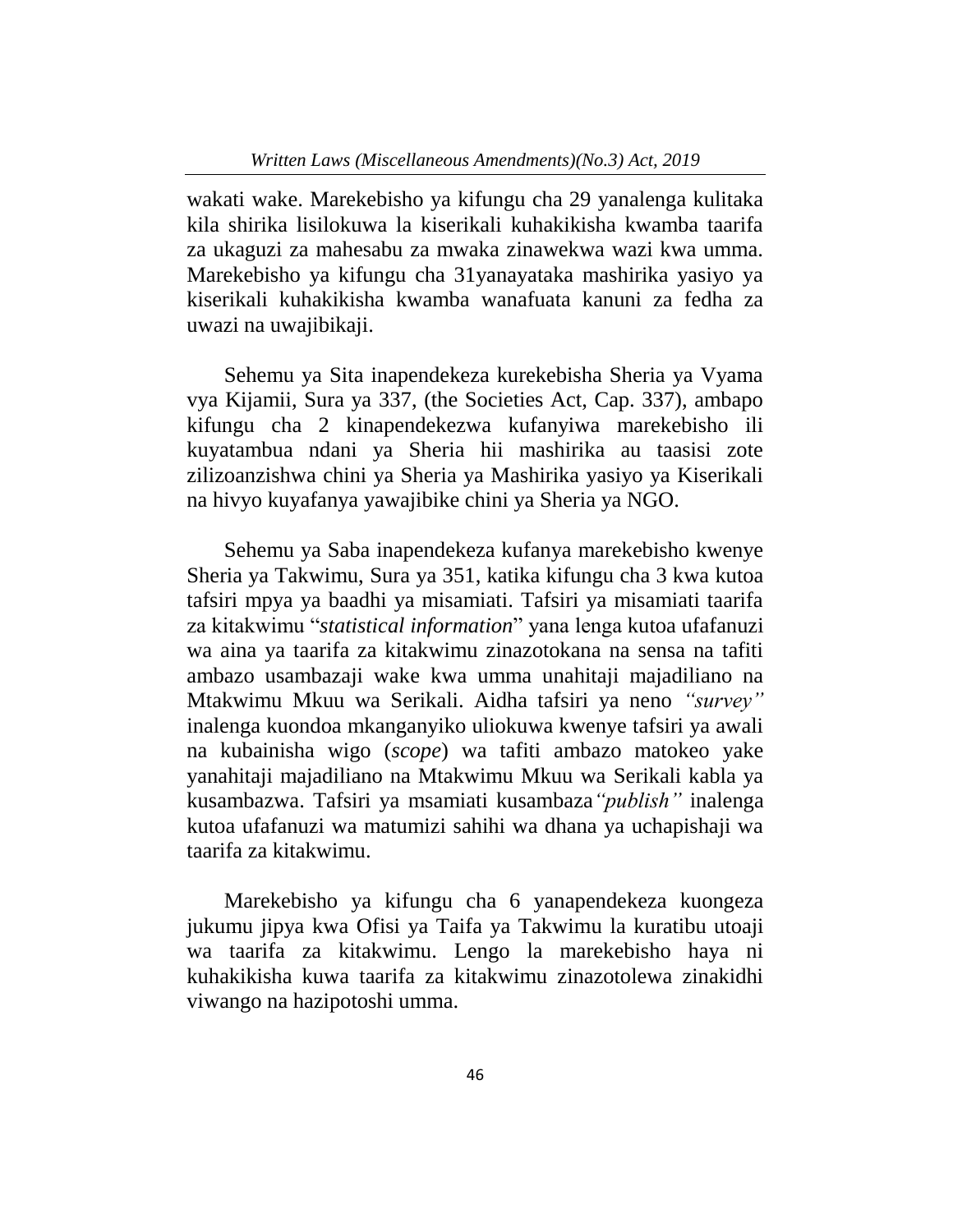Marekebisho ya kifungu cha 19 yanalenga kupanua wigo kwa taasisi za Serikali zilizopewa mamlaka ya kukusanya takwimu kwa mujibu wa Sheria kuweza kusambaza takwimu hizo.

Marekebisho ya kifungu cha 24A yanalenga kuweka utaratibu wa kutoa matokeo ya takwimu zinazotofautiana na takwimu zilizotangazwa na Serikali. Aidha, kifungu hiki kinaweka utaratibu wa kumwezesha mtu ambaye hakuridhika na matokeo ya majadiliano kuchukua hatua zaidi ili kufikia muafaka. Marekebisho pia kwenye kifungu hiki yanapendekeza kutoa tafsiri mpya ya maneno "*to process*" kwa lengo la kutoa ufafanuzi sahihi wa neno hilo kama ilivyokusudiwa katika kifungu cha 24A(1).Vilevile kifungu cha 24B(1) kinapendekezwa kufutwa kutokana na sababu kwamba maudhui ya kifungu hiki yamezingatiwa katika mapendekezo ya maboresho ya kifungu cha 24B(2). Kifungu cha 24B(2) kinarekebishwa kwa lengo la kuweka utaratibu wa kusambaza taarifa za kitakwimu zinazotokana na tafiti au sensa ambazo zinatoa uwakilishi wa ngazi ya Wilaya, Mkoa au Taifa. Marekebisho haya pia yanalenga kuainisha takwimu zinazoweza kutolewa au kuchapishwa bila hitaji la kufanya majadiliano na Mtakwimu Mkuu wa Serikali.

Sehemu ya Nane inapendekeza kufanya marekebisho kwenye Sheria ya Wakala wa Meli Tanzania, (Sura ya 415) (the Tanzania Shipping Agencies Act, Cap. 415) ambapo kifungu cha 2 kinarekebishwa kwa lengo la kupanua wigo wa matumizi ya Sheria*.* Wigo mpana unaopendekezwa utaliwezesha Shirika kutekeleza majukumu yake ya kipekee ya uwakala wa forodha na uondoshaji wa shehena.

Kifungu cha 3 kinarekebishwa kwa kuongeza tafsiri za maneno ambayo hayakutafsiriwa ndani ya Sheria na kuongeza maneno mapya ambayo yameonekana ni muhimu yakatafsiriwa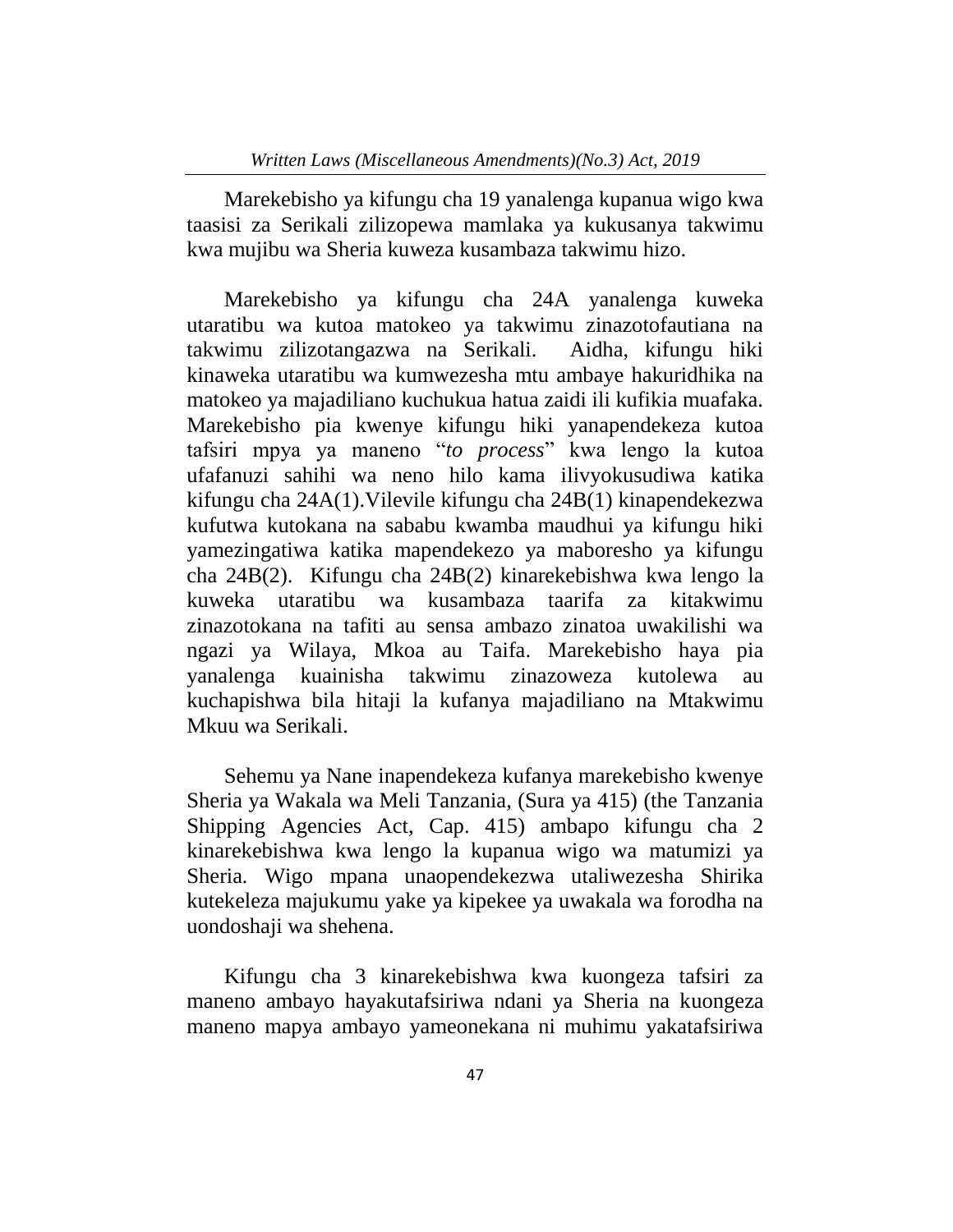kwa mujibu wa Sheria hii. Pia tafsiri mpya ya neno "*ferry*" imetolewa kwa lengo la kupanua tafsiri ya neno hilo ili kujumuisha vivuko vinavyomilikiwa na Serikali. Lengo ni kuondoa utata unaoweza kujitokeza wakati wa utekelezaji wa Sheria. Aidha, tafsiri za baadhi ya maneno zimefanyiwa maboresho ili kukidhi madhumuni ya marekebisho yanayopendekezwa.

Kifungu cha 5 pia kinarekebishwa kwa kuboresha aya (g) na (h) ili kuongeza wigo wa malengo ya Shirika kwa ajili ya kukuza huduma zote zinazodhibitiwa chini ya usafirishaji kwa njia ya maji. Sababu za marekebisho haya ni kujumuisha huduma zote zinazodhibitiwa na Shirika na sio huduma ya uwakala wa meli pekee kama ilivyokuwa katika haya hiyo.

Kifungu cha 7 kinarekebishwa kwa kufuta neno "arms" linalojitokeza katika kifungu kidogo cha (1) na badala yake kuweka neno "firearms*".* Sababu za marekebisho hayo ni kuwianisha neno hilo na tafsiri ya neno hilo kama ilivyotolewa kwenye Sheria ya Kusimamia Silaha, Sura ya 223 *(the Firearms and Ammunitions Control Act, Cap. 223).* kinarekebishwa pia kwa kuongeza maneno mapya "fertilizers, industrial and domestic sugar, edible or cooking oil and wheat, oil products, gas, liquidified gas and chemicals or any other liquid related products," kwenye aya (a) ili kuzuia kingizwa nchini kwa bidhaa ambazo hazina ubora pamoja na kuzingatia matakwa ya TFDA. Kifungu kinarekebishwa pia kwa kuongeza aya mpya ya (d) kwa lengo la kulipa Shirika mamlaka ya kipekee ya kufanya uwakala wa meli ili kusimamia udanganyifu unaoweza kujitokeza wakati wa uagizaji na usafirishaji wa shehena za bidhaa zinazosafirishwa kwa njia ya meli za kusafirisha gesi na vimiminika vinavyojumuisha mafuta, bidhaa za mafuta, gesi, kemikali na bidhaa nyingine zinazohusiana, kuongeza pato la Serikali,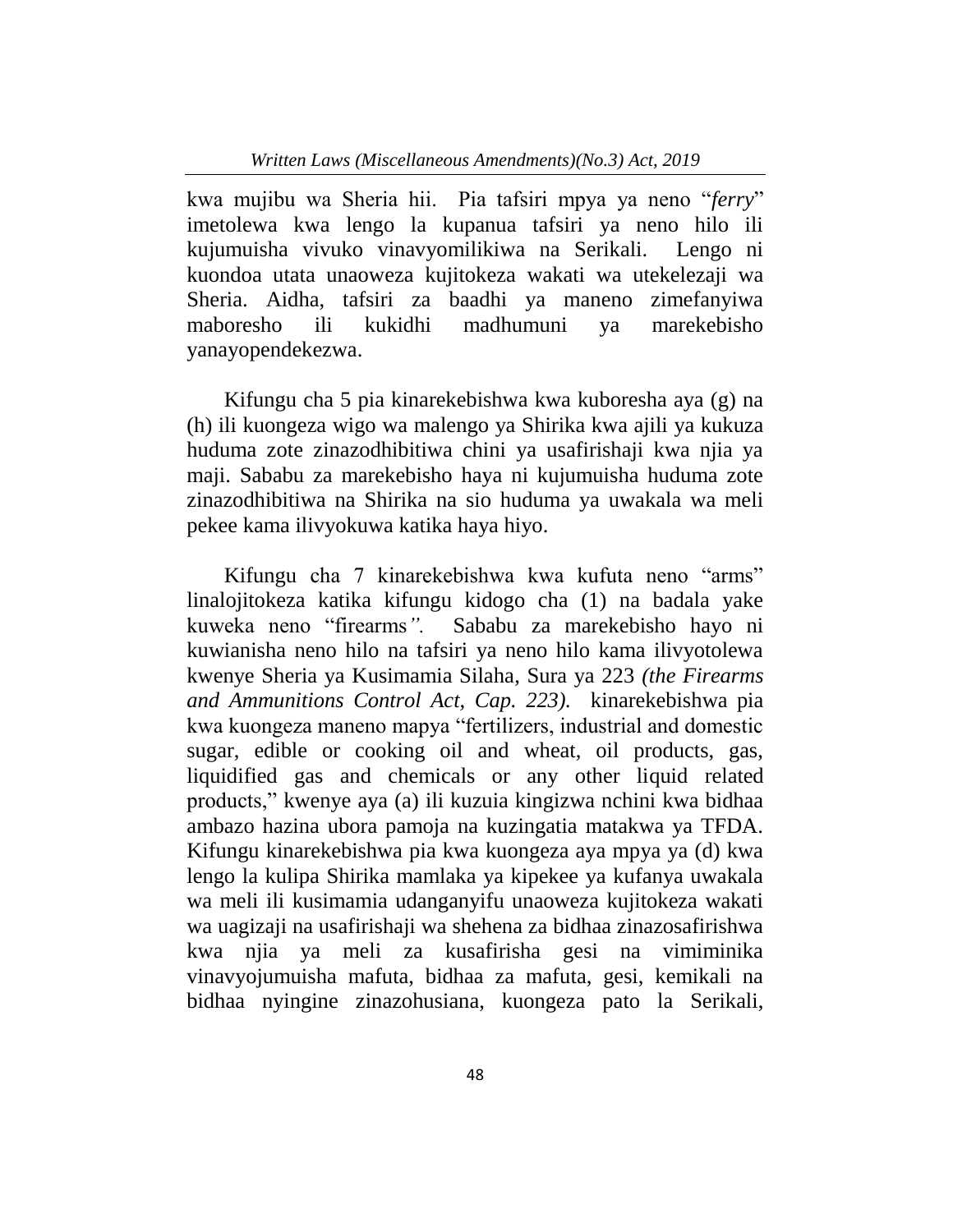kudhibiti uhamiaji haramu na kuongeza ufanisi kwenye ulinzi na usalama wa nchi.

Vifungu vya 10 na 11 vinarekebishwa kwa kufuta vifungu vidogo vya (1) vya kila kifungu kwa lengo la kuweka wigo sahihi wa Shirika kwenye udhibiti, usalama na ulinzi wa usafiri majini na uzuiaji wa uchafuzi unaotokana na vyombo vya usafiri majini na shughuli za usafiri majini. Sababu za marekebisho haya ni kuweka ufafanuzi wa vifungu hivyo na kuliwezesha Shirika kutekeleza kwa ufanisi kwa mujibu wa Sheria hii. Kifungu cha 11(1)(b) kimerekebishwa ili kuliwezesha Shirika kufanya udhibiti wa meli za Tanzania na meli za nchi za kigeni.

Kifungu cha 13(3) kinarekebishwa kwa kuongeza mwanahisa kwenye orodha ya watu ambao hawawezi kupewa leseni ya kufanya uwakala wa meli. Sababu ni kuzuia ushawishi unaoweza kufanywa na mwanahisa katika maamuzi ya kampuni ya uwakala wa forodha na uondoshaji wa mizigo kinyume cha Sheria hii.

Kifungu cha 22(1) kinarekebishwa kwa kufuta neno "senior" linalojitokeza kwenye aya (g) na (i) ili kupanua wigo wa majukumu ya Bodi kwenye uteuzi na hatua za kinidhamu kwa watumishi wa ngazi zote za uongozi. Kifungu pia kinapendekeza marekebisho kwenye aya (h) kwa lengo la kuondoa masuala ya kinidhamu ya watumishi wasio wa kada ya uongozi kutoka kwenye wigo wa majukumu ya Bodi kwa vile sio mamlaka yao ya uteuzi.

Kifungu cha 30 kimerekebishwa ili kuhakikisha kwamba msingi wa vigezo na masharti ya ajira ya Mkurugenzi Mkuu wakati wa uteuzi kama yalivyoainishwa kwenye kifungu kidogo cha (2) yanauwiana na vigezo na masharti ya ajira wakati wa kuongeza muda wa ajira kama ilivyoainishwa kwenye kifungu kidogo cha (5). Kifungu kinarebishwa pia ili kuondoa rejea ya